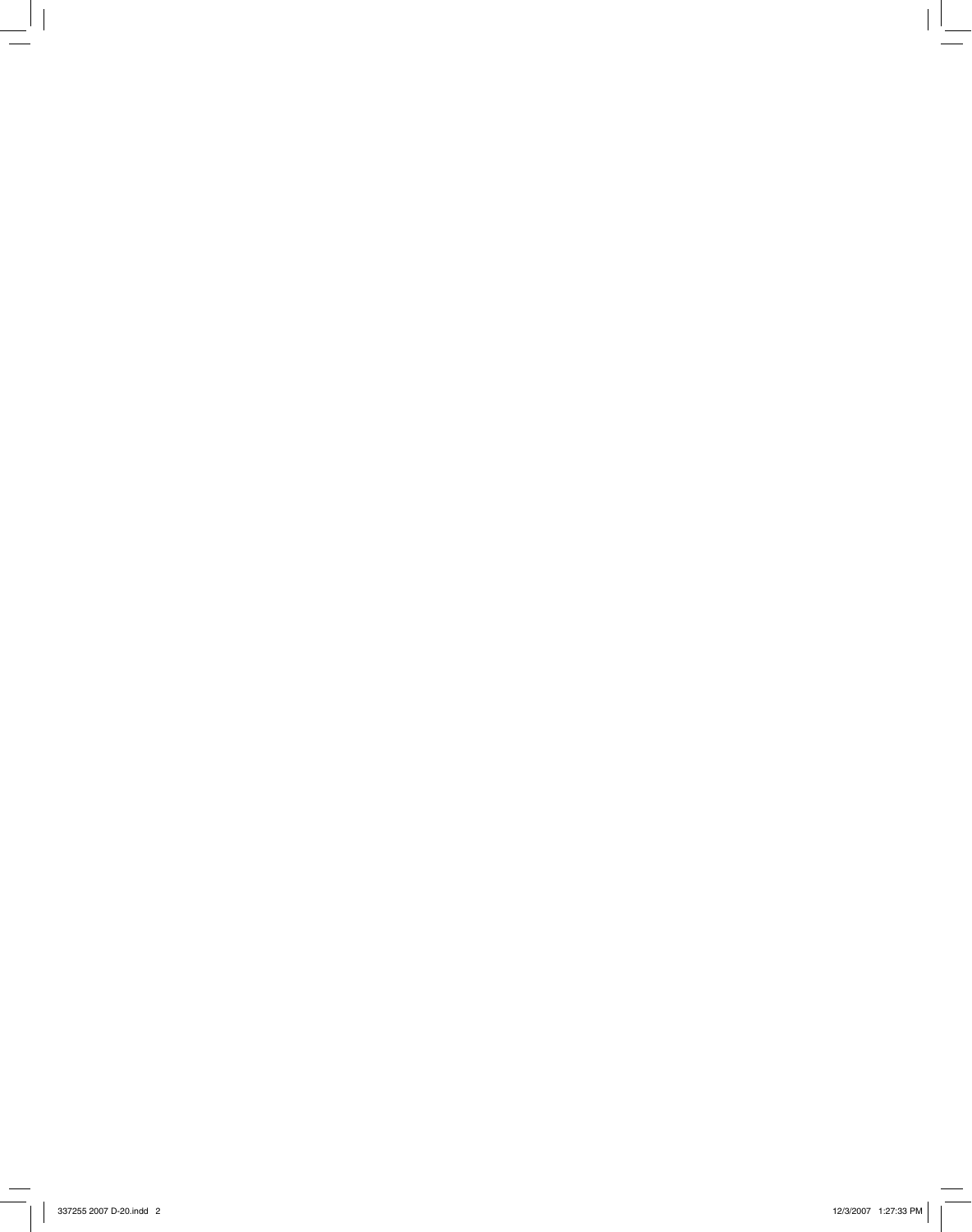# **Contents**

| Need assistance?                                                                                                                         | 4  |
|------------------------------------------------------------------------------------------------------------------------------------------|----|
| Who must file a Form D-20?                                                                                                               | 5  |
| When and where should you file your Form D-20?                                                                                           | 5  |
| How to avoid penalties and interest                                                                                                      | 5  |
| Which other DC forms may corporations need to file?                                                                                      | 6  |
| <b>Explanation of terms</b>                                                                                                              | 6  |
| Instructions for the 2007 Form D-20                                                                                                      | 7  |
| Form D-20 Corporation Franchise Tax Return                                                                                               | 13 |
| Schedule UB Business Credits                                                                                                             | 19 |
| Form D-2030P Payment Voucher                                                                                                             | 29 |
| Form FR-128 Extension of Time to File DC Franchise or Partnership Return                                                                 | 33 |
| Form D-20 C Election to File a DC Consolidated Corporation Franchise Tax Return                                                          | 37 |
| Form D-20 CS Authorization and Consent of Subsidiary Corporation to be<br>Included in a DC Consolidated Corporation Franchise Tax Return | 39 |
| Form D-20 AG Affiliated Group Schedule                                                                                                   | 41 |
| Form D-20 NOL Net Operating Loss Deduction for Years before 2000                                                                         | 43 |
| Form D-20 NOL Net Operating Loss Deduction for Year 2000 and Later                                                                       | 45 |
| Form D-2030C Change of Name or Address                                                                                                   | 47 |

New: The Organ and Bone Marrow Donor Act of 2006 provides a credit to an employer who allows an employee up to 30 days paid leave to donate an organ and up to 7 days paid leave to donate bone marrow.

 This is a non-refundable credit equal to 25% of the regular salary paid to the donor-employee during the leave period. This credit may not be used to reduce the \$100 minimum tax. An employer claiming this credit may not also deduct the salary paid for the same leave period.

Note: At the time this tax package went to print, line references to federal tax forms were correct.

Send in your original DC return, not a copy. Fold your return once. Be sure to keep a copy for your records.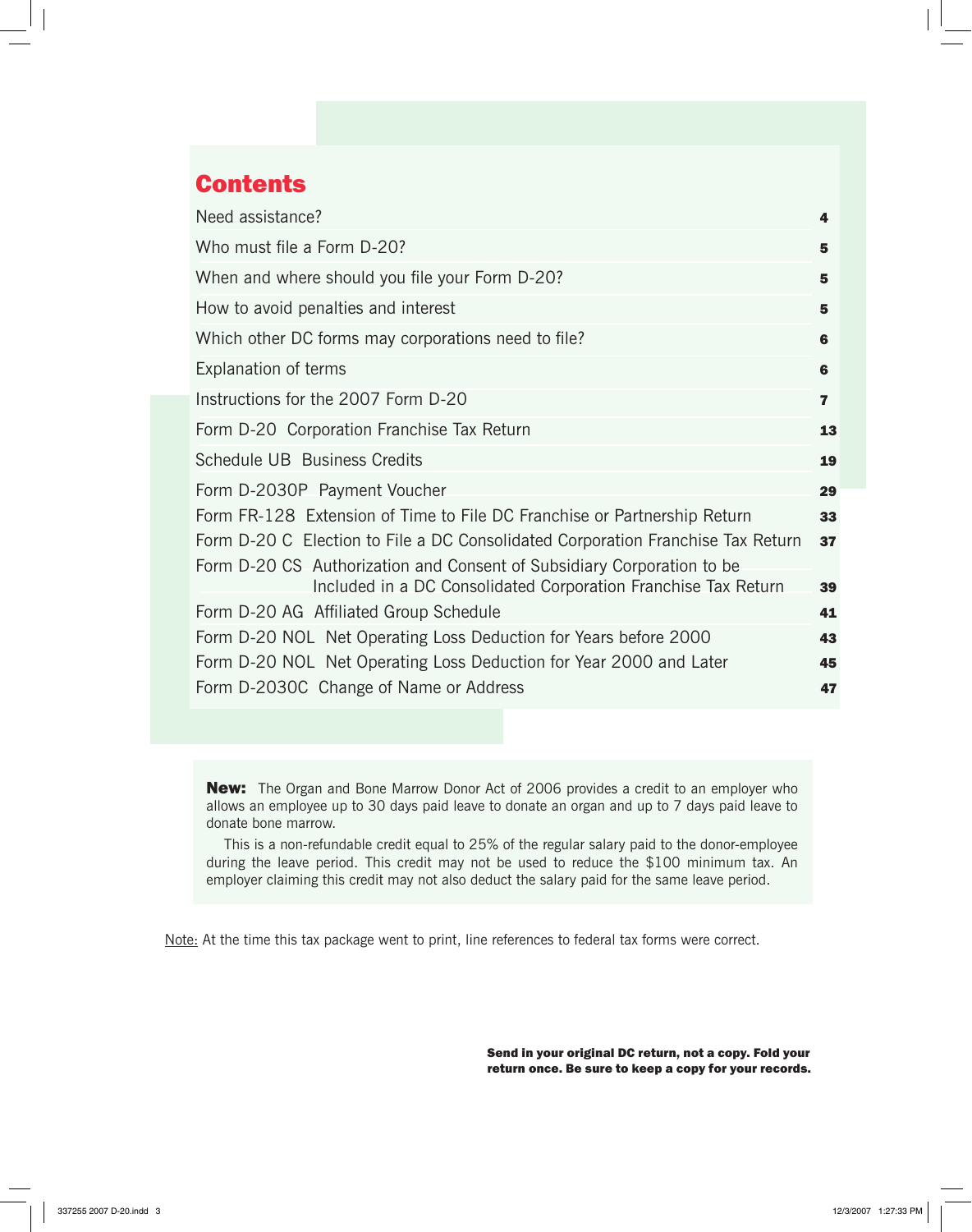# Need assistance?

File or pay online: www.taxpayerservicecenter.com

#### Get tax forms

Download forms at www.taxpayerservicecenter.com

Request forms by mail: 202-442-6546

Pick up forms:

941 North Capitol St NE 1st floor 8:15 am–4:30 pm 7 am–7 pm 6:30 am–8 pm

Recorder of Deeds Building **Wilson Building MLK Jr Memorial Library** 515 D St NW Lobby 1350 Pennsylvania Av NW Lobby 901 G St NW 8:30 am–4:30 pm 7 am–7 pm Business Information Center

**Office of Tax and Revenue Reeves Center Center Municipal Center Municipal Center 941** North Capitol St NE 1st floor 2000 14<sup>th</sup> St NW Lobby 300 Indiana Av NW Lobby

 Sunday, 1-5 pm Monday–Thursday 10 am–9 pm **Penn Branch Cone Judiciary Square** Friday, Saturday 10 am–5:30 pm

3220 Pennsylvania Av SE 441 4th St NW Lobby 8:15 am–4:30 pm 7 am–7 pm Tuesdays and Thursdays

### Ask tax questions

Contact our Customer Service Call Center: 202-727-4TAX(4829)

 Regular hours Extended hours Monday–Friday Monday–Friday

8:15 am–4:30 pm March 31 - April 14 - 8:15 am-7:00 pm; April 15 - 8:15 am-7:00 pm

#### Ask tax questions; get tax forms preparation help free

Visit our Walk-In Center, 941 North Capitol St NE, 1<sup>st</sup> floor

Monday–Friday Monday–Friday

**Regular hours**<br>8:15 am-4:30 pm<br>**Regular hours** March 31 - April March 31 - April 14 - 8:15 am-7:00 pm; April 15 - 8:15 am-7:00 pm

Visit our Penn Branch Satellite Center, 3220 Pennsylvania Av SE Regular hours 8:15 am–4:30 pm Tuesdays and Thursdays

# **Do you need help with this form?** Visit our Walk-In Center, at 941 North Capitol St NE. (1st floor)

Are you unable to hear or speak? Call the DC Relay Service, 202-855-1234.

[Chinese/中文] 您需要協助閱讀或了解英文嗎? 請致電 202-727-4829 或請到 941 North Capitol St NE, 要求免費語言熱線(Language Line)口譯員協助您。

[Korean/한국어] 영어를 읽거나 이해하기 위해 다른 사람의 도움이 필요하십니까? 202-727-4829 번 으로 전화하시거나 941 North Capitol St NE 를 방문하십시오. 귀하를 도와드릴 무료 랭귀지 라인(Language Line) 통역사를 요청하십시오.

[Spanish/Español] ¿Necesita ayuda para leer o entender inglés? Llame al 202-727-4829 o venga a 941 North Capitol St NE. Pida que le asignen un intérprete de la Línea de los Idiomas (Language Line) para que le ayude, sin costo alguno.

[Vietnamese/Tiếng Việt] Quý vị có cần giúp đỡ để đọc và hiểu Anh ngữ không? Xin gọi 202-727-4829 hoặc đến 941 North Capitol St NE. Yêu cầu có được thông dịch viên Đường Dây Ngôn Ngữ (Language Line) để giúp đỡ miễn phí cho quý vị.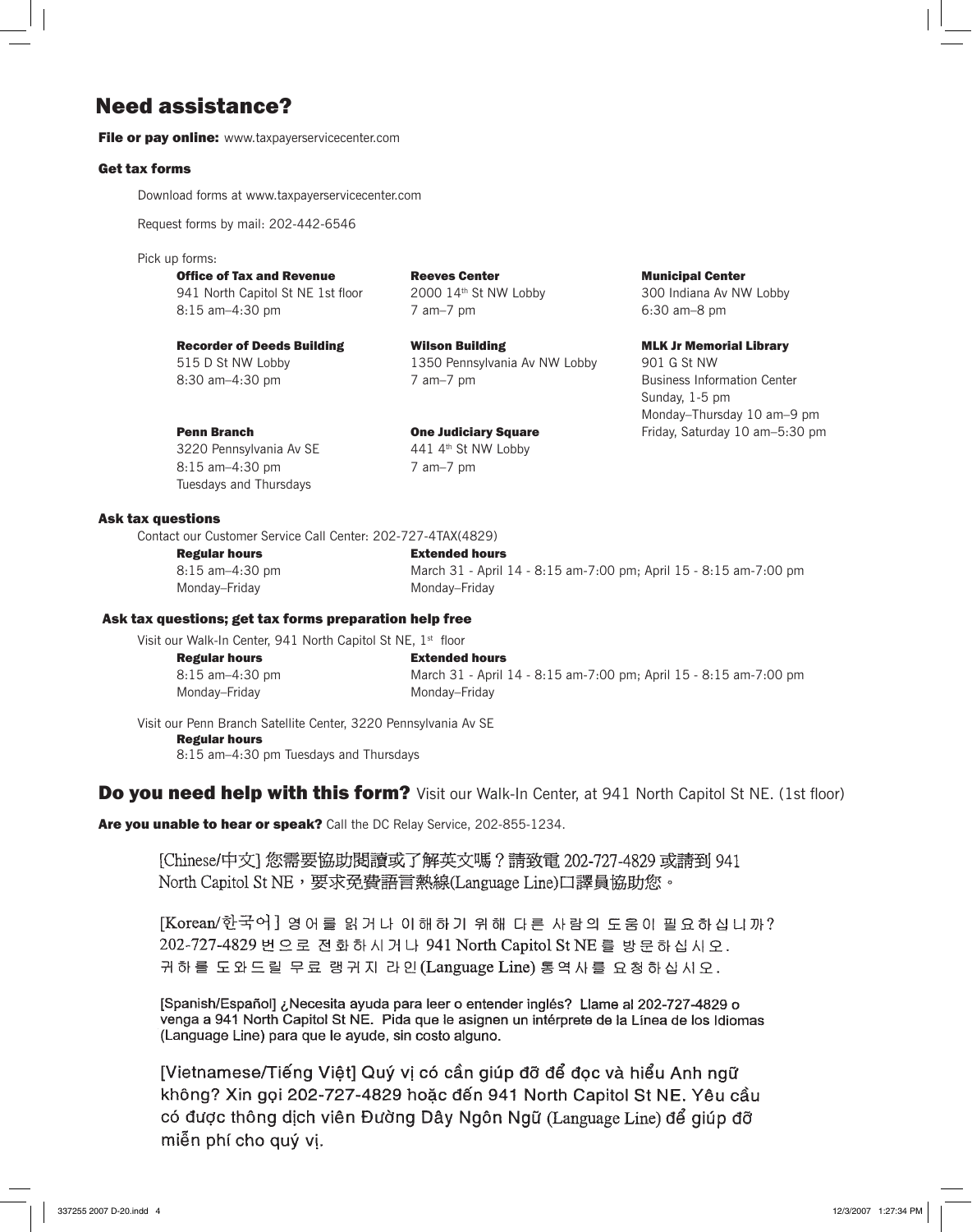# Who must file a Form D-20?

Generally, every corporation or financial institution must file a Form D-20 (including small businesses, professional and S corporations) if it is carrying on or engaging in any trade, business, or commercial activity in DC and receiving income from DC sources, including activities in DC that benefit an affiliated entity of the taxpayer.

- You do not have to file if the corporation has been granted an exemption. If you are an exempt organization with unrelated business income, as defined in Internal Revenue Code (IRC) §512, you must file a Form D-20, by the 15th day of the fifth month after the end of your tax year. You are required to pay at least the \$100 minimum tax.
- Your corporation's activities in DC conducted by your employees or through agents or other representatives, determine if you are carrying on or engaging in a trade or business in DC.
- Corporate general and limited partners of a partnership that files a Form D-30, Unincorporated Business Franchise Tax Return, are considered to be engaging in a trade or business and are required to file a Form D-20. Use Line 24 (Other deductions) to deduct the corporate partner's distributive share of income on which the unincorporated business paid tax.

If you perform services in DC for subsidiary corporations, you are carrying on a trade or business. Dividends you receive from subsidiaries are business income subject to taxation by DC.

A corporation is required to file a Form D-20 if it:

- Has or maintains an office, warehouse, or other place of business in DC;
- Has an officer, agent, or other representative with an office or other place of business in DC;
- Derives income from work done or services performed in DC;
- Derives income from any type of activity in DC, including sales of tangible personal property; or
- Receives income from DC sources.

The words "trade or business" do not include sales of tangible personal property by a corporation if the corporation:

- Does not have or maintain an office, warehouse, or other place of business in DC;
- Does not have goods in DC in a warehouse or on consignment (or similar agreement); and
- Does not have an officer, agent, or other representative with an office or other place of business in DC.

A corporation that engages an independent agent or a representative who solicits orders in DC for more than one principal and who holds himself/herself out as such must file a DC Form D-20.

Treat income from sales of tangible personal property to the United States Government as income from a DC source unless the:

- Corporation's principal place of business is outside DC;
- Property is delivered from outside DC; and
- Property is for use outside DC.

An organization recognized as exempt from DC taxes must, in order to maintain its DC tax-exempt status, send a copy of its IRS Form 990, 990PF, or 990EZ to: Office of Tax and Revenue, PO Box 556, Washington DC 20044-0556. If you are a Political Action Committee (see IRC §527), your taxable income is subject to tax as described, without regard to a specific deduction. Report this tax on Form D-20; the minimum tax requirement of \$100 applies.

# When and where should you file your Form D-20?

You must file your return and pay any tax due by:

- Calendar year filer March 15th, or
- Fiscal year filer the fifteenth day of the third month after the tax year closes.
- If the due date falls on a Saturday, Sunday or legal holiday, the return is due the next business day.

Mail the return and payment to the Office of Tax and Revenue, PO Box 679, Washington DC 20044-0679. Make the check or money order payable to the DC Treasurer. Write your FEIN, D-20 and the tax year on the payment. Staple your payment only to the form D-2030P.

If you are mailing a no payment due or refund return mail it to the Office of Tax and Revenue, PO Box 221, Washington DC 20044-0221.

Mail labels for these two post office boxes are on the back flap of the return envelope in this booklet.

#### Extension of time to file

You may request an extension of time to file your return by filing DC Form FR-128 (copy included) no later than the return due date. An extension of time to file is not an extension of time to pay. You must pay any tax liability with the extension request, otherwise, the request will be denied. Do not use the federal extension form for DC tax purposes.

# How to avoid penalties and interest

#### File your return and pay on time

The Office of Tax and Revenue (OTR) charges a 5 percent per-month penalty for failure to file a return or pay any tax due on time. The penalty is calculated on the unpaid tax for each month or part of a month that the return is not filed or the tax is not paid. The maximum penalty is an additional amount equal to 25 percent of the tax due.

Interest of 10 percent per year, compounded daily, is charged on any tax not paid on time. Interest is calculated from the due date of the return to the date the tax is paid. Interest accrues on any underpayment of tax even if you have an extension of time to file your return.

#### Underpayment penalties

There are penalties for underpayment of tax due to negligence, substantial understatement of franchise tax liability and substantial valuation misstatement.

- Negligence is a failure to make a reasonable attempt to comply with tax provisions or a failure to exercise ordinary and reasonable care in return preparation without intent to defraud.
- A substantial understatement of franchise tax liability occurs when the understatement is more than the greater of 10 percent of the tax liability shown on the return for the tax year or \$4,000.
- A valuation misstatement is substantial, if the correct valuation differs by 200 percent or more from the tax liability shown on the return.

The penalty is an additional amount equal to 20 percent of the underpayment due to negligence, substantial understatement or substantial valuation understatement.

A valuation misstatement is gross if the correct valuation differs by 400 percent or more from the amount shown on the return. This penalty is an additional amount equal to 40 percent of the underpayment due to the valuation misstatement.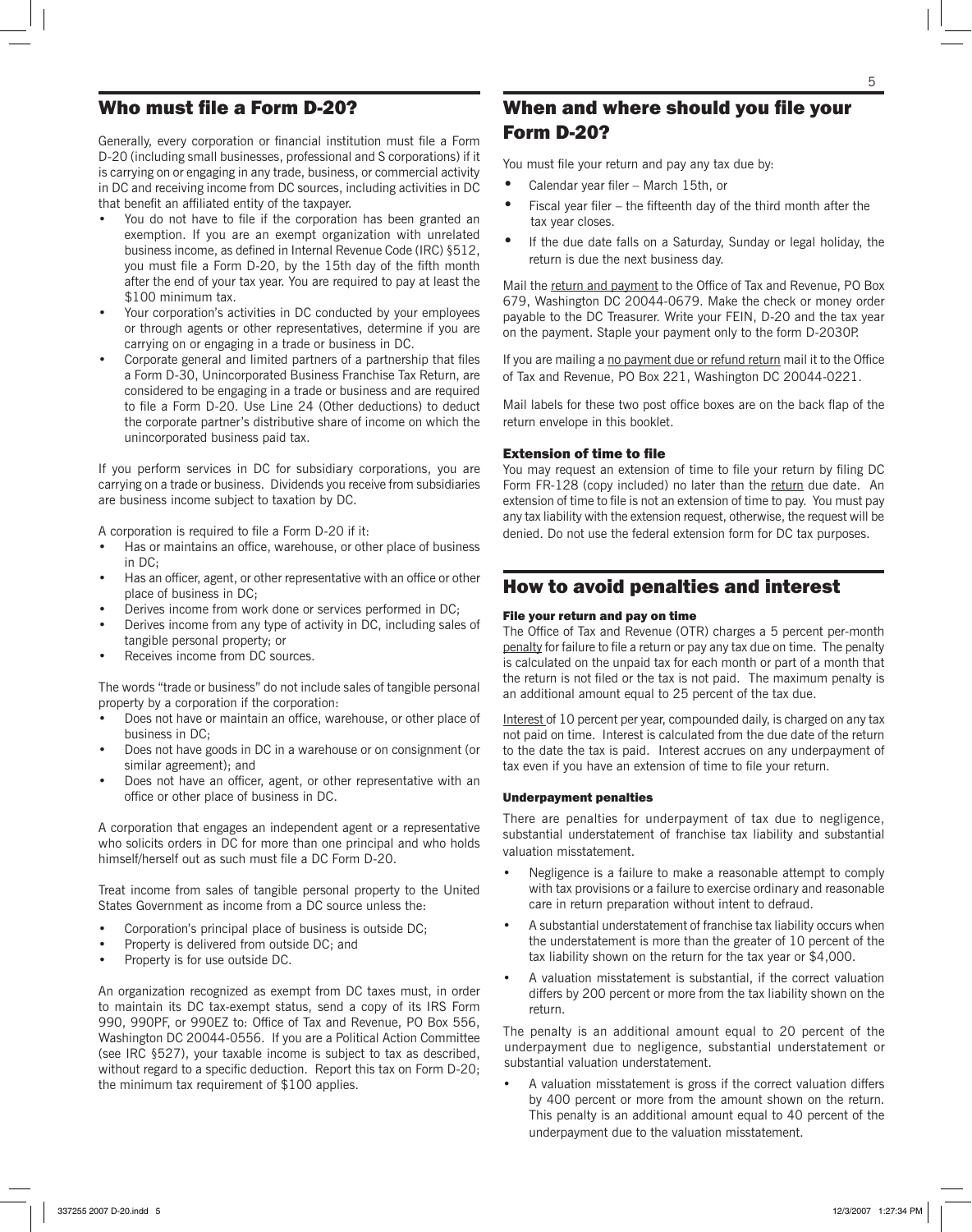#### Underpayment of estimated tax

OTR will charge 10 percent per year, compounded daily, on underpayments of estimated franchise tax installment payments. The charge is computed from the installment payment due date to the date the tax is paid. It is in addition to the penalty imposed for false statements. The 10 percent penalty will be automatically assessed by OTR's integrated tax system. For additional information, see Form D-2220, Underpayment of Estimated Franchise Tax by Businesses. If you complete a Form D-2220, file it with your D-20.

#### Electronic payment required

If your quarterly estimated franchise tax liability exceeds \$25,000, you must pay estimated tax payments electronically. See www. taxpayerservicecenter.com.

#### Paid tax preparer penalty

Penalties ranging from \$50 to \$1000 each are assessed if a paid tax preparer:

- Prepares a return or refund claim based on an unrealistic position;
- Should have known the applicable law or regulation;
- Does not adequately disclose in the return relevant facts for the position;
- Willfully attempts to understate tax liability; or
- Fails to sign a return or refund claim.

#### Charge for dishonored checks

You will be charged \$65 if your check is returned to us.

#### Fraud penalty

OTR will add a 75 percent penalty for fraud. If any part of an underpayment is due to fraud, OTR will presume the entire underpayment is due to fraud. You have the burden of proof to show that it is not due to fraud.

# Which other DC forms may corporations need to file?

#### Business Credits, Schedule UB

The various credits available to businesses have been consolidated on schedule UB. The total from Schedule UB, Line 7 is reported on Line 39 of the D-20.

#### Qualified high technology companies (QHTC)

If you are a QHTC, you may be eligible for additional tax credits. You must file certain forms to be eligible for these credits. For forms and details, see publication FR-399, Qualified High Technology Companies. FR-399 is available at www.taxpayerservicecenter.com and at our North Capitol St. location. If you are a QHTC, fill in the QHTC oval on page 1 of the D-20. Attach the QHTC-CERT form to the D-20.

#### Ballpark Fee (FR-1500)

You must file form FR-1500 and pay the Ballpark fee if you have \$5 million or more in annual DC Gross Receipts. For details see www. taxpayerservicecenter.com, click on Business Tax Service Center then click on Baseball-Related Fees and Taxes (under Filing Information).

#### Consolidated Returns

Corporations in an affiliated group, as defined in IRC §1504(b), may file a Form D-20 and report the consolidated DC taxable income of all group members. If a group has elected to file a federal consolidated return and the election is revoked or terminated, the DC election will be automatically revoked or terminated. In tax years after a group files a consolidated return, any corporation with income from DC sources that becomes a group member is deemed to have waived any objection to filing a consolidated DC return. All affiliated group members are jointly and severally liable for the taxes, interest and penalties that apply to the group. We may require a consolidated DC return to be filed to prevent tax evasion or to properly reflect the taxable income attributable to business conducted in DC.

If a corporation belongs to an affiliated group for part of a year, include its DC income during the time it belonged in the consolidated return.

To file a DC consolidated return, the affiliated group must:

- File a federal consolidated return under IRC §1501.
- Complete Forms **D-20 C**, Election to File a DC Consolidated Corporation Franchise Tax Return and D-20 AG, Affiliated Group Schedule. Each member of a DC affiliated group must have income from DC sources and complete a Form D-20 CS, Authorization and Consent of Subsidiary Corporation to be included in a DC Consolidated Corporation Franchise Tax Return. These forms are included in this booklet. Attach the forms to your D-20 return.

A company claiming QHTC tax benefits cannot be part of a DC consolidated tax return.

Eliminate all intercompany transactions before determining DC apportionment factors. An intercompany transaction is one between corporations belonging to the same DC affiliated group immediately before and after the transaction. Use IRC regulations under §1.1502 et seq. and interpretations about intercompany transactions to determine the DC affiliated group's taxable income.

Any deferred gain, loss or deduction from a prior transaction with a DC affiliated group member becomes taxable if that member ceases membership in the group or the asset is transferred to a corporation that is not a member of the DC group.

Prepare all supplementary and supporting schedules in column form, one column for each corporation. On the supporting schedules, include columns for: totals of like items before adjustments are made; intercompany transaction eliminations and adjustments; and totals of like items after giving effect to eliminations and adjustments.

If you file a DC consolidated return, fill in the consolidated return oval on page 1 of the D-20. Use Form D-20 AG to provide a list of DC affiliates in the consolidated group and their Federal Employer Identification Numbers (FEIN). Attach the D-20 AG to the D-20. Provide separate computations for D-20, Lines 1–36 for each affiliate. The separate computations should reflect the elimination of intercompany transactions.

# Explanation of terms

#### Business income

This is income from transactions and activities occurring in the regular course of the taxpayer's trade or business. It includes income from tangible and intangible property if the acquisition, management and disposition of the property are part of the taxpayer's regular trade or business operations. Income of any type — manufacturing income, compensation for services, sales income, interest, dividends, rents, royalties, gains, operating and non-operating income from any class or from any source — is business income if it is from transactions and activities occurring in the regular course of a trade or business. Whether income is business or non-business depends on the underlying transactions and activities — the elements of a particular trade or business. In general, transactions and activities that depend on or contribute to the operation of your enterprise constitute your trade or business. Transactions and activities are those arising in the regular course of business and constituting integral parts of the trade or business.

#### Commercial domicile

The principal place from which you direct or manage your trade or business.

#### Compensation

Wages, salaries, commissions and other forms of remuneration paid or accrued to employees for personal services.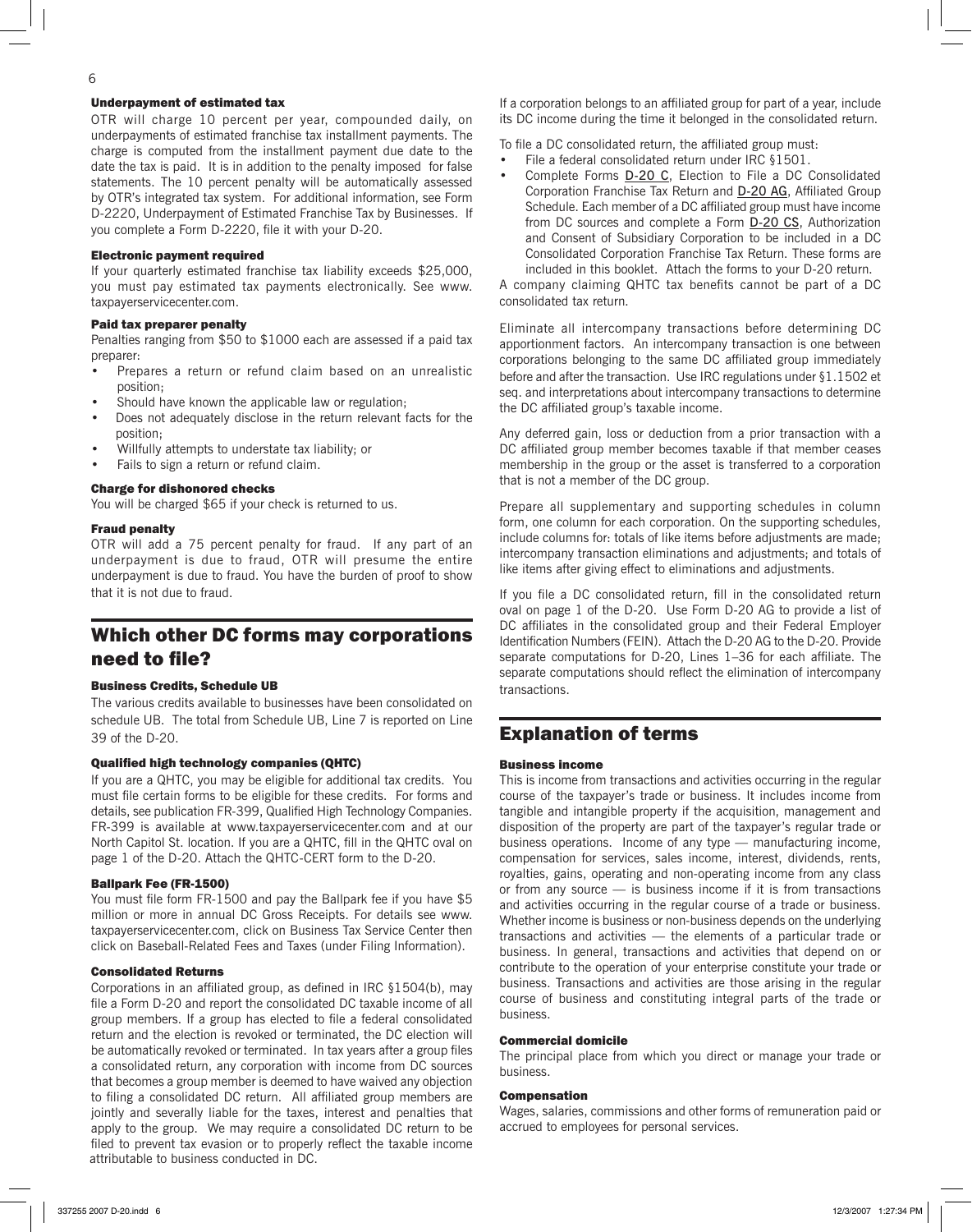#### Non-business income

All income except business income.

#### Transportation company

Any business engaged in transporting persons, goods, or property of others for hire.

#### Sales

All gross receipts, including dividends, interest and royalties, which are not required to be allocated.

#### Taxable in another state

For purposes of allocating and apportioning income among DC and other jurisdictions, you must be subject in that jurisdiction to:

- a net income tax, a franchise tax measured by net income;
- a franchise tax for the privilege of doing business; or
- a corporate stock tax.

#### General Instructions Special rules on depreciation

You may **not** claim the 30 or 50 percent federal bonus depreciation or the additional expenses allowed under IRC §179 on your DC tax return. For federal tax purposes, businesses may deduct additional bonus depreciation and additional §179 expenses. DC does not allow additional depreciation or additional IRC §179 expenses. DC limits IRC §179 expense deductions to \$25,000 (\$40,000 for QHTCs).

#### Office of Tax and Revenue rulings

As of December 31, 2002, all District revenue rulings issued prior to that date were revoked. Taxpayers cannot rely on these rulings unless they were resubmitted to the Office of Tax and Revenue for review and, if approved, reissued. Direct any rulings questions to OTR, General Counsel at (202) 442-6500 or by e-mail to OTRRuling@ dc.gov.

#### Net operating loss (NOL) carrybacks

For federal tax purposes, businesses are allowed to carry back a NOL. DC does not allow NOL carrybacks. You may not claim a NOL carryback for DC tax purposes.

#### Amended returns

You must use the Form D-20 for the year you are amending. If the return is for 2001 or later, fill in the Amended Return oval at the top of page 1 of the D-20 and complete the Tax Year Ending box. Attach a detailed statement of the adjustment(s) and the amount of any refund received. **Note:** DC Form D-2030X is obsolete for tax years after 2000.

If the IRS adjusts your federal return or if you file an amended federal return, you must file an amended DC return within 90 days. If the federal adjustment results in a DC tax refund, you must file for the DC refund within 180 days.

Mail the amended return and any attachments to the Office of Tax and Revenue, PO Box 679, Washington DC 20044-0679.

#### Refund offset

If you have other DC tax liabilities, OTR may apply all or part of any overpayment of franchise tax to offset them.

#### Final Return

If you have ended business operations, fill in the final return oval at the top of Page 1.

#### Estimated tax payments

A corporation must file a declaration of estimated franchise tax if it expects its DC franchise tax liability to exceed \$1000 for the taxable year. See the Form D-20ES, Declaration of Estimated Franchise Tax for Corporations, booklet for vouchers and details. You will be automatically assessed a penalty for any underpayment of DC estimated tax.

#### Corporate tax rate and minimum tax

The tax rate is 9.975 percent on your "total District taxable income" on line 36. The minimum tax due is \$100, even if you have a loss.

#### Incomplete forms will delay processing

Complete all items on the Form D-20, otherwise, OTR will send the return back to you to complete and resubmit.

#### Taxable year beginning and ending

Enter your taxable year beginning and ending dates on page 1 of the D-20. It can be either a calendar year or a fiscal year. You must receive OTR approval to change your beginning and ending dates.

#### NAICS Business Activity Codes

Please refer to FR-500, Combined Business Tax Registration Application, for a listing of business codes. You may visit our website — www. taxpayerservicecenter.com to view FR-500 and the business activity codes. Please enter this information in the NAICS code block on page 1 of your return.

#### All entries on the return and attachments are dollars only

Enter only whole dollar amounts on the tax forms and schedules. Do not enter cents.

#### Help us identify your forms and attachments

Write your FEIN, tax period, business name and address on any statements submitted with the return or filed separately. The FEIN is used for tax administration purposes only.

#### Signature and verification

An authorized officer of the corporation must sign the return. A receiver, trustee, or assignee must sign any return that he/she is required to file for the corporation. Any person who prepared the return for compensation must also sign the return and provide the necessary identification number. If a firm or corporation prepares a return, it should be signed in the name of the entity. The signature requirement does not apply when a taxpayer's regular employee prepares the return.

#### Forms

An easy and fast way to get forms is by downloading them from our website. Go to www.taxpayerservicecenter.com, then click on Tax Forms/Publications.

#### Tax fraud hotline

Anyone suspecting tax fraud is encouraged to report it to the Tax Fraud Hotline at 1 800-380-3495 or by e-mail at TaxFraudHotline@ dc.gov.

# Specific Instructions

#### Negative amounts

If you enter a negative amount on a line, fill in the oval to the left of the entry where it states: "Fill in if minus", **do not enter a minus sign**.

#### Allocation and apportionment required

Any corporation carrying on a trade or business in DC and other jurisdiction(s) must apportion its business income among DC and the other jurisdiction(s).

Apportion DC net income from trade or business activities using the appropriate apportionment factor. See D-20, Schedule F. All non-business income must be allocated.

# Non-business income allocation

#### Non-business income

Allocate items of non-business income to DC. The following gains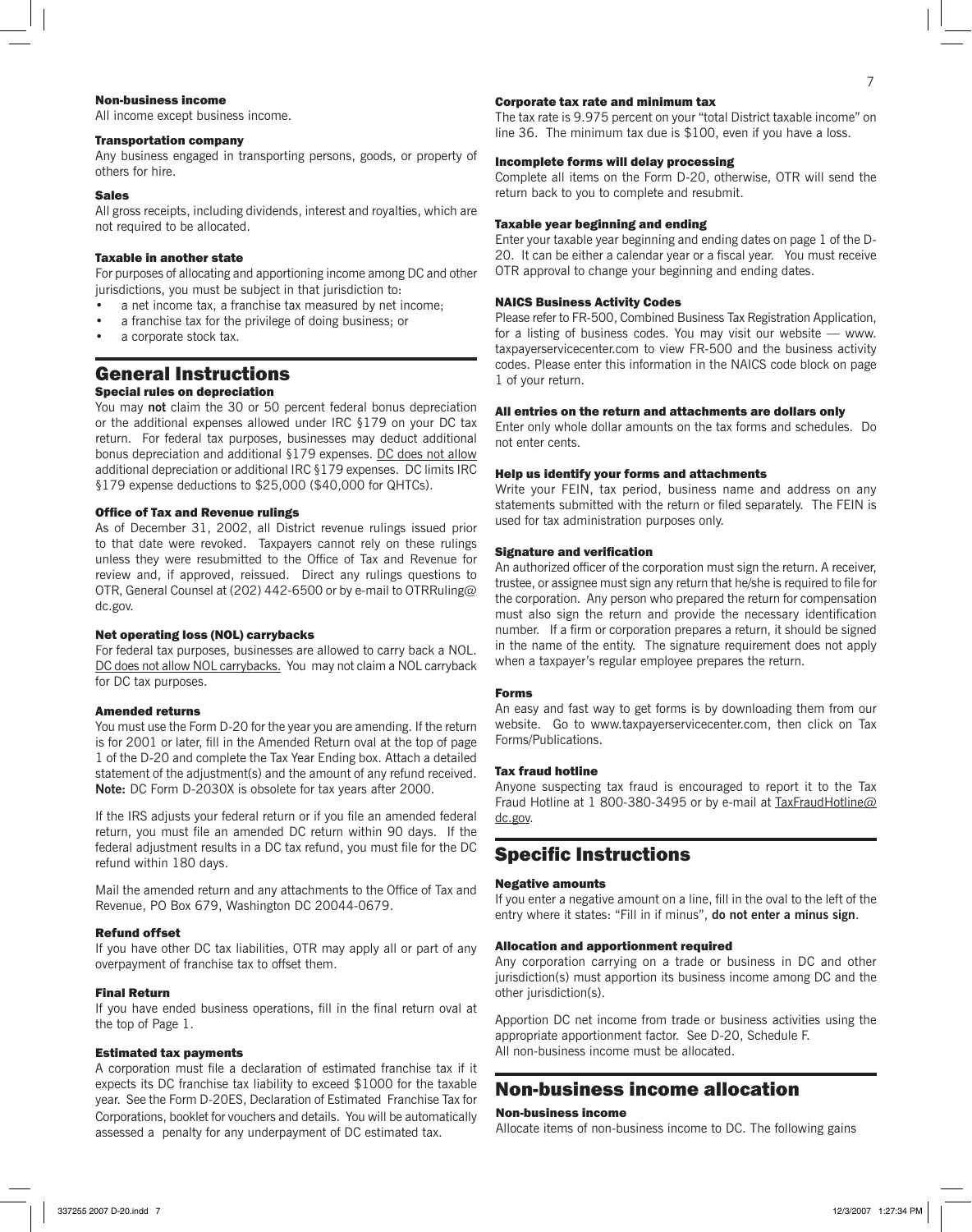and losses from sales or other dispositions are allocated to DC:

- Real property located in DC (other than realty used in the trade or business whether held for sale or otherwise);
- Tangible personal property (other than any tangible personal property used in the trade or business whether held for sale or otherwise) if:
	- The property had a situs in DC at the time of sale; or
	- Your principal place of business is in DC and you are not taxable in the situs state; and
- Intangible personal property (other than intangible personal property of any kind used in the trade or business whether held for sale or otherwise) is allocable to DC if the taxpayer's principal place of business is in DC.

Allocate to DC net rents and royalties from real property located in DC.

Allocate to DC non-business interest and dividends derived from sources in DC unless specifically excluded from tax and subject to apportionment as business income.

Allocate to DC, non-business rents and royalties from patents, copyrights, trademarks, service marks, secret processes and formulas, franchises and other like property (if not used in the trade or business). These royalties are allocated according to the patent's location or use, or where the copyrighted material is published or used. If DC is the principal place of business of a corporate entity, not subject to tax anywhere else, then the rent or royalty income is allocable to DC.

Income from the sale of tangible personal property to the United States Government by a corporation that has its principal place of business outside DC is income from DC sources if the property is delivered from outside DC for use in DC.

All other non-business income derived from sources in DC is allocable to DC.

Where income is allocable among DC and other jurisdictions allocate all expenses, losses and other deductions incurred in the production of the income in the same way. Losses incurred in the production of non-business income are allowable only if profits from the transaction would be taxable.

## Gross Income

NOTE: When we request that a statement be attached, the statement should show the source of the items making up the entry.

#### D-20, page 1, line-by-line

#### Line 1 Gross receipts, minus returns and allowances

Enter the total gross receipts from sales and operations, minus returns and allowances.

#### Line 2 Cost of goods sold and/or operations

Enter the figure from D-20, Schedule A, Line 7. If the production, manufacture, purchase, or sale of merchandise is an incomedetermining factor in the trade or business, you must take inventories of merchandise at the start and end of the tax year. You may value them at cost or cost or market, whichever is lower; or by another IRS-approved method. You must continue to use the inventory method you choose until you get permission from OTR to change. If the inventories do not agree with the balance sheet figures, attach a statement explaining the reason for the differences.

Cost of operations (where inventories are not an income–determining factor): If the amount entered on Line 2 includes an amount associated with the cost of operations, attach a detailed statement showing: (1) salaries and wages; and (2) other costs in detail.

#### Line 3 Gross profit from sales and/or operations

Line 1 minus Line 2. Enter the result on Line 3.

#### Line 4 Dividends

Enter the total of all dividends reported on D-20, Schedule B, Page 3. Do not include Subpart F income (as defined in IRC §952); and dividends from wholly-owned subsidiaries.

Include on Line 29(a) all dividends from sources outside DC that are not trade or business income. Dividends received by corporations, financial institutions, or investment firms are business income not subject to allocation. Do not include dividends paid on securities issued by the United States or its instrumentalities, if it is non-business income.

Dividends received from the following corporations with their principal place of business in DC are non-business income:

- Corporations subject to this franchise tax;
- Insurance corporations, including bonding companies and real estate title insurance companies; and
- Banks, if the bank dividends were paid to a bank-holding company.

#### Line 5 Interest

Enter all interest which the corporation received or is credited with during the tax year, including interest paid on obligations of a State, Territory of the United States, or any of their political subdivisions, except those of DC.

Exclude any interest income on obligations or securities issued by the United States or its instrumentalities included in income for federal tax purposes.

Interest received by a corporation not engaged in a trade or business in DC is not considered income from DC sources if the interest is from one of the following organizations with a principal place of business in DC:

- Corporations subject to this franchise tax;
- Insurance corporations, including bonding companies and real estate title insurance companies; and
- Banks, if the bank interest was paid to a bank-holding company.

Report this non-business interest income on Line 29(a). When interest income is related to trade or business activity carried on or engaged in, in DC enter it on Line 5, do not enter it on Line 29(a).

#### Line 6 Gross rental income

Enter the gross amount you received from real or personal property rental.

Enter rental income related to a trade or business on Line 6, do not enter it on line 29(a).

Note: DC does not allow either the 30 or 50 percent additional bonus depreciation that is allowed under federal law. If you claimed this bonus depreciation on your federal return, reduce the depreciation you claim on the D-20 by that amount. Attach a computation showing that your DC claimed depreciation does not include the federal bonus depreciation and that the basis of the depreciated property for DC tax purposes has not been reduced by the additional bonus depreciation amount. DC also does not allow the additional IRC §179 expenses.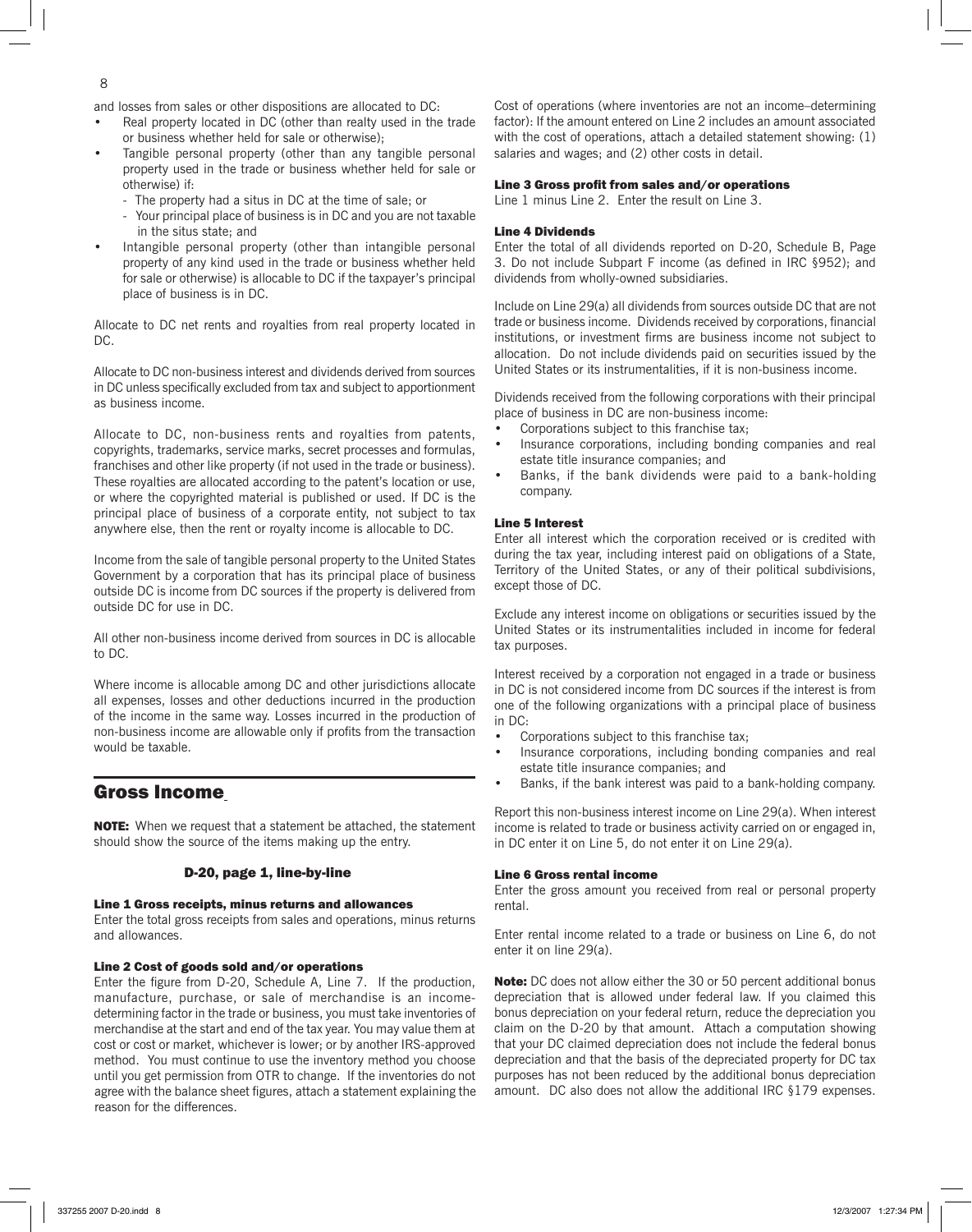DC allows a maximum of \$25,000, \$40,000 for QHTC. If you claimed these additional expenses on your federal return, reduce the expenses taken on your D-20 by that additional amount.

#### Line 7 Royalties

Report royalty income and related expenses in the same manner as rental income and rental expenses. Royalties from patents you developed from the licensing of processes or a trade name and sales of know-how are business income.

#### Line 8(a) Net Capital Gain

Capital gains or losses are treated by DC in the same manner as they are for federal corporation income tax purposes. (See detailed instructions on federal Schedule D, Form 1120, U.S. Corporation Income Tax Return.) IRC §1231 gains are business income.

Note: Since the additional federal bonus depreciation is not allowed for DC tax purposes, recalculate the capital gain/loss you reported on your federal return without taking into account the additional federal bonus depreciation. Attach a statement showing the adjustment.

Note: Any part of the depreciation recapture is considered ordinary income and is to be reported on the D-20.

Line 8(b) Ordinary gain (loss) from Part II, Federal Form 4797 Enter the total ordinary gain (or loss) from federal Form 4797 Sales of Business Property. Attach a copy of your Form 4797 to your D-20.

#### Line 9 Other Income (loss)

Enter the total income not reported elsewhere on the return; attach a detailed statement. Enter any International Banking Facility income on Lines 9 and 29(a); attach a detailed statement listing the source of this income. Do not enter other income related to a trade or business on Line 29(a); enter it on line 9.

#### Line 10 Total gross income

Add lines 3 through 9.

# **Deductions**

You are allowed ordinary and necessary deductions if the income they are related to is subject to the DC corporation franchise tax; and, subject to IRC limitations either directly or through the inclusion of this income, in the determination of the DC apportionment factor.

#### Line 11 Compensation of officers

Enter the total compensation for all officers shown on D-20, Schedule C, page 3. Include compensation for services rendered in any other capacity, except salaries connected with the production of income from U.S. Treasury securities included on Line 29(b).

#### Line 12 Salaries and wages

Enter all salaries and wages not deducted elsewhere on the return, except salaries connected with the production of income from U.S. Treasury securities. Also, do not include wages connected with computing the Economic Development Zone incentives credit.

#### Line 13 Repairs

Enter the cost of incidental repairs, including labor, supplies and other items that do not add to the value or appreciably prolong the property's life. You may charge to a capital account, expenditures for new buildings, machinery, equipment and/or permanent improvements or betterments that increase the value or appreciably prolong the life of the property.

#### Line 14 Bad debts

Report bad debts in the same manner as you report them for federal tax purposes. Attach a copy of the information you submitted with your federal return.

#### Line 15 Rent

Enter rent paid or accrued for business property in which the corporation has no equity. If any property is leased from an affiliated corporation, or from one of the stockholders, attach a statement giving the lessor's name and address, rent paid and a description of the property rented.

#### Line 16 Taxes

Taxes reported on your federal Form 1120 must be reported on D-20, Schedule D, page 3. Do not include these taxes:

- Income and excess profit taxes;
- DC franchise tax; and
- Taxes assessed for local benefits of a kind tending to increase the value of the property assessed.

#### Line 17 Interest

Enter interest paid or accrued on business debt. If any interest income is not taxable, then the related interest expense is not deductible.

#### Line 18 Contributions and/or gifts

Enter contributions and/or gifts made in the tax year if no portion benefits any private stockholder or individual. This deduction may not exceed 15% of the net income of the business (Line 26). Attach a statement with detailed information about contributions and gifts. Contribution and gift carry-overs are **not** allowed.

#### Line 19 Amortization

Enter the amortization amount from your federal Form 4562 Depreciation and Amortization. Attach a copy of your Form 4562.

#### Line 20 Depreciation

Enter the depreciation amount from your federal Form 4562. The depreciation allowance does not apply to inventories, stock-in-trade, or land. You must use the same depreciation method on your DC return as that used on your federal return. Attach a copy of your Form 4562.

**Note:** If you claimed the additional federal bonus depreciation amount or additional IRC §179 expenses on your federal return, do not claim them on your D-20. In addition, do not reduce the basis of the depreciable property for DC tax purposes by the additional federal bonus depreciation. Attach a statement showing your computation.

A QHTC may deduct the lesser of \$40,000 **or** the actual cost of personal property, as described in IRC §179(d)(1).

#### Line 21 Depletion

Enter the depletion amount shown on your federal form. Attach an explanation of how you determined the depletion allowance.

#### Line 22 Advertising

Enter the amount paid or incurred during the year for ordinary and necessary advertising that has a reasonable relationship to the business activities.

#### D-20 page 2, line-by-line \_\_\_\_\_\_\_\_\_\_\_\_\_\_\_\_\_\_\_\_\_\_\_

#### Line 23 Pension, profit-sharing plans

Enter the amount of contributions made to employees' pension, profit sharing, stock bonus and annuity plans. These are deductible to the same extent as they are on your federal return.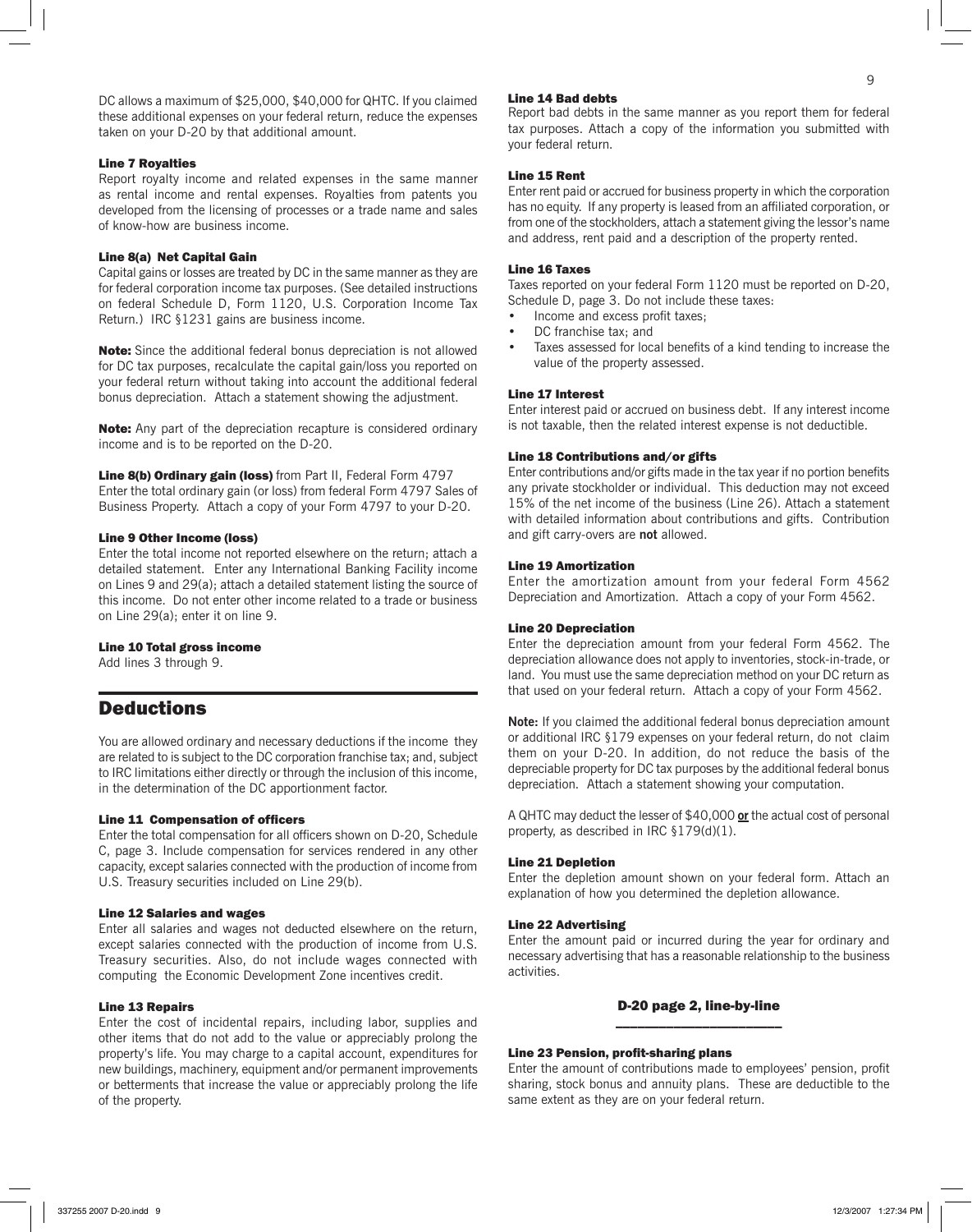#### Line 24 Other deductions

Enter other allowable deductions that are connected with the business of income production, subject to the DC corporation franchise tax. Enter deductions connected directly and indirectly with non-business income production, as well as International Banking Facility deductions, on Line 29(b). Identify and explain them in a detailed attachment.

**Note:** Relocation costs incurred by a QHTC are not deductible if QHTC credits for relocation are taken.

#### Line 26 Net Income

Subtract Line 25 from Line 10; enter the amount on Line 26.

#### Line 27 Net operating loss deduction (before year 2000)

Enter any District net operating loss carried forward from a year before 2000. DC does not allow net operating loss carrybacks. A form for claiming the NOL is provided.

#### Line 28 Net Income after net operating loss deduction

Subtract Line 27 from Line 26 and enter the result on Line 28. Also enter the amount on Line 35, if it is entirely from a DC trade or business.

#### Line 29(a) Non-business income

Enter non-business income on Line 29(a).

#### Line 29(b) Expense related to non-business income

Enter expenses related to non-business income. Include on Line 29(b) expenses connected with the purchase or production of income from U.S. Treasury securities. Attach a detailed explanation of income and expense allocation.

#### Lines 30-34

Follow the instructions on the form.

Line 35 Apportioned NOL deduction (for year 2000 and later) Enter any DC apportioned net operating loss carry-forward occurring in the year 2000 or later. A form for claiming the NOL is provided.

#### Line 38 Payments

If line 38(b) includes any credit brought forward from a year before 2007, attach an explanation to your D-20 return.

#### Line 39 Credits from Schedule UB

Enter the amount from Line 7. These credits may not be applied against the \$100 minimum tax.

#### Lines 40-42

Follow the instructions on the form. **NOTE:** The tax due after deducting credits must be at least \$100. The availability of a QHTC credit does not eliminate the requirement to pay the \$100 minimum tax.

#### Line 43 Amount applied to 2008 estimated franchise tax

Enter the amount of your refund you want applied to the year 2008 estimated franchise tax.

#### Line 44 Amount to be refunded

Subtract Line 43 from Line 42 and enter the result on Line 44.

# Other Form D-20 schedules

#### Schedule E – Reconciliation of the Net Income Reported on Federal and DC Returns

Complete this schedule to explain any differences between the net income reported on your federal return and that reported on your D-20.

#### Schedule F – DC Apportionment Factor

Corporations engaging in a trade or business both in and outside DC must use property, payroll and sales as the three factor formula to apportion to tax elsewhere must report 100% of their net business income as DC income and allocate 100% of their non-business income to DC. their business income. Corporations domiciled in DC and not subject

Corporations carrying on a trade or business in DC and in other jurisdictions must apportion trade or business income to DC. Multiply the total income by a fraction. The numerator is the property factor plus the payroll factor plus the sales factor. The denominator is three, reduced by the number of factors without a denominator.

Financial institutions must use a two-factor formula, determined by multiplying the financial institution's base (net income for the tax year) by an apportionment fraction. The numerator is the sum of the payroll factor plus the gross income factor; the denominator is 2.

#### • Property Factor

- The property factor is a fraction; the numerator is the average value of real and tangible personal property you owned or rented and used in DC during the tax year. The denominator is the average value of real and tangible personal property you owned or rented and used during the tax year. Do not include in the numerator or the denominator any property or portion of property, not used to produce business income.
- **Transportation companies**, in addition to that stated above, have a numerator which also includes the portion of the average value of vehicles, rolling stock, aircraft, watercraft and other equipment used during the taxable period to transport persons and property both in and outside DC. This portion is determined by comparing the total miles per unit of equipment traveled in DC with the total mileage traveled everywhere by each class of property.
- Railroad companies the classes of property are those you must report for DC personal property tax purposes (DC Code §47-1512).

For property used in any activities where the income from which is allocable or apportionable, you may use any method that properly reflects the portion of the average value used to arrive at the property factor. This is subject to the approval of OTR.

Property you own is valued at its original cost to you plus the cost of any additions and improvements you made. If you cannot determine your original cost or if the cost is zero, value the property at its market value when you acquired it.

Property rented to you is valued at eight times the net annual rental rate. This is the annual rental paid by you minus any annual rental received from sub-rentals, if the rental and sub-rental rates are reasonable. Net annual rental also includes amounts paid or accrued for property use or rental of facilities of another. This applies whether paid as rent, as reasonable compensation for use or under any other designation, pursuant to statutory enactment, lease, or rental agreement of any kind, contract, or otherwise. Payments for leased property capitalized as rent for federal tax purposes are includible in this factor only to the extent of their capitalized value for federal tax purposes. If OTR determines that any net annual rental rate or sub-rental rate is unreasonable, or if a nominal or zero rate is charged, OTR may determine and apply a rate that reasonably reflects the property's rental value.

 To determine the property's average value, average the value at the start and at the end of the tax period. You may use monthly or quarterly values during the tax period, if necessary, to properly reflect the average value of the property (subject to OTR approval).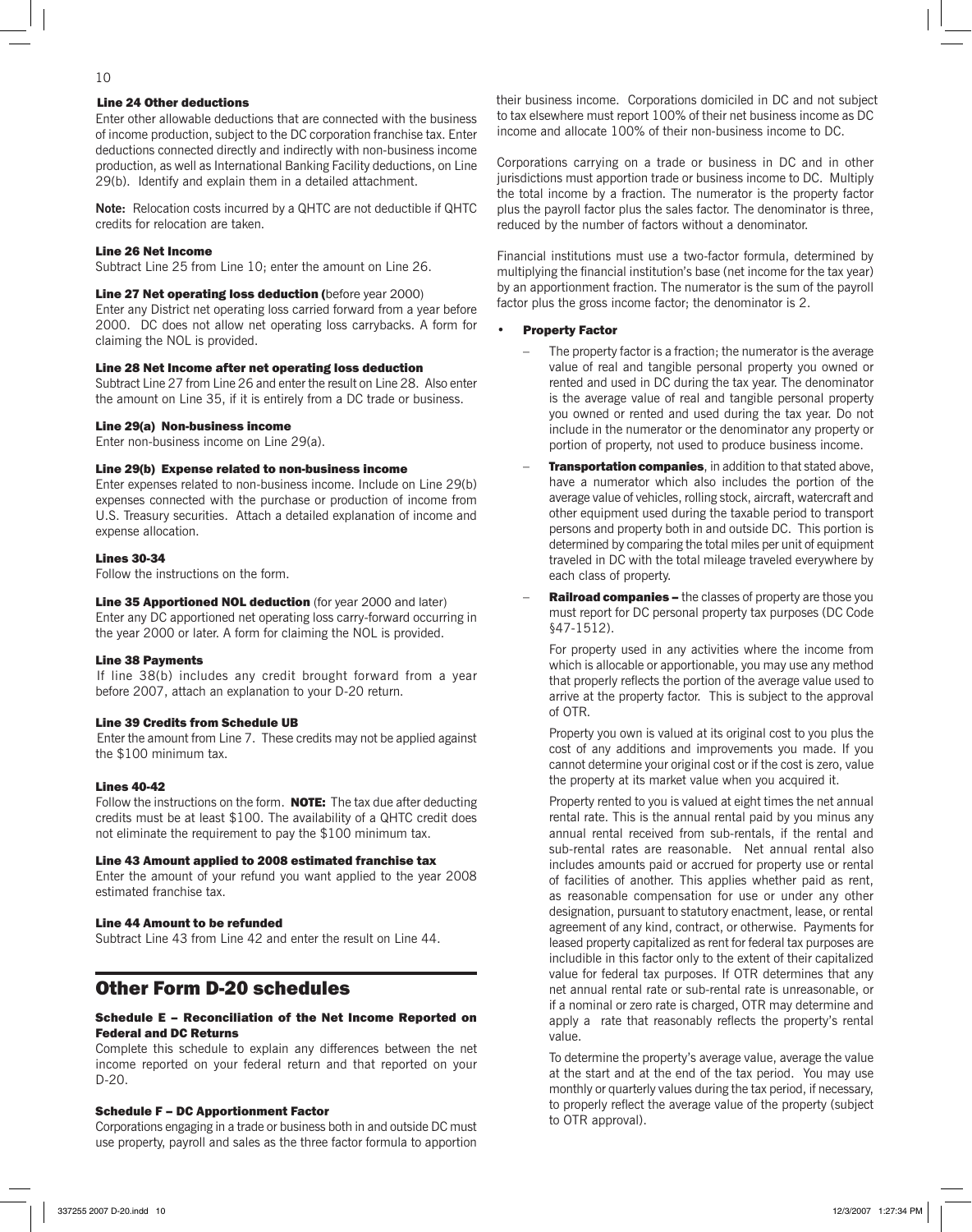#### • Payroll Factor

- The payroll factor is a fraction; the numerator is the total compensation you paid to or accrued for persons performing services in DC during the tax year. The denominator is the total compensation you paid or accrued everywhere during the tax year. The value of compensation paid or accrued other than in cash is its fair market value on the date of payment or accrual. However, do not include in either the numerator or denominator compensation paid or accrued to employees for personal services rendered in the production of non-business income. Also, do not include payments to independent contractors.
- Transportation companies the numerator of the payroll factor also includes the total compensation paid or accrued to employees employed on vehicles, rolling stock, aircraft, watercraft and other equipment you used during the taxable period to transport persons and property between DC and other jurisdictions. To determine this amount, apply the percentage computed (as described in the property factor) to the total compensation.

If compensation is paid or accrued for services the income from which can be allocated or apportioned, you may use any method that will properly reflect the portion of the average value of the compensation used to arrive at the payroll factor. The method used is subject to OTR approval.

Compensation is paid or accrued in DC if:

- The individual's services are performed entirely in DC: or
- The individual's services are performed in DC and other jurisdictions, but the services performed outside DC are incidental to the individual's services in DC; or
- Some of the individual's services are performed in DC and:

(1) the base of operations is in DC or if there is no base of operations in DC, the place from which services are directed or controlled is in DC; or

(2) the base of operations or place from which services are directed or controlled is not in DC, or in any state where some part of the services are performed, but the individual's residence is in DC.

Financial institutions - the payroll factor is a fraction; the numerator is the total the financial institution paid or accrued in DC as compensation. The denominator is the total compensation the financial institution paid or accrued everywhere during the tax year. Compensation is paid in DC if it is paid to an employee located or having a regular presence in DC. Any compensation paid to an employee located in a state where the financial institution is not taxable is treated as paid in DC, if the institution's principal office is in DC.

#### • Sales Factor

- The sales factor, except for transportation companies, is a fraction; the numerator is the taxpayer's total sales in DC during the tax year. The denominator is the taxpayer's total sales everywhere during the tax year.
- **Transportation companies** the sales factor is a fraction; the numerator is the total revenue units the company first received as originating or connecting traffic at a point in DC. Add to this the total of revenue units the company discharged or unloaded at a point in DC, upon termination of the transportation movement or upon transfer to a connecting carrier. The denominator is twice the total revenue units

originated everywhere during the tax year. One ton of freight equals one revenue unit; ten passengers equal one revenue unit. If the company's revenue is predominantly from transporting passengers, you may use the number of passengers loaded and discharged, in place of the originating and terminating tonnage.

- Tangible personal property sales, including sales to the U.S. Government, are considered as taking place in DC, no matter where title is transferred, FOB point, or other sales conditions, if the property:
	- Is delivered or shipped to a purchaser in DC; or
	- Has an ultimate destination in DC, after all transportation (including the purchaser's) is complete; or
	- Is delivered or shipped from an office, store, warehouse, factory, or other storage place in DC to a jurisdiction outside DC — and you are not taxable in that jurisdiction.
- Except for transportation companies, non-tangible personal property sales are considered to take place in DC if the income-producing activity or service is performed: • In DC; or
	- The proportion of the income-producing activity or service performed in DC is greater than that performed in any other jurisdiction, based on performance cost.
- Financial institutions the sales factor is a gross income factor being a fraction; the numerator is the financial institution's gross income in DC during the tax year. The denominator is the financial institution's total gross income during the tax year.
	- A financial institution whose commercial domicile is in DC and which is subject to tax in another jurisdiction, includes in the numerator of the DC income factor, any income the other jurisdiction does not require to be included in the numerator of its income factor.
	- If the predominant part of the secured property is or will be located in DC, then treat all interest, loan placement fees, discount, net gain and other forms of gross income from each loan, secured primarily by real estate, as located in DC.
	- If the loan originated in DC, treat all interest, loan placement fees, discount and net gain from unsecured loans and loans secured primarily by tangible or intangible personal property, or any resulting interest, as located in DC.
	- For any financial institution whose commercial domicile is in DC, treat income from securities, investments, money market instruments, or any other source not required to be apportioned to outside DC, as located in DC. This income includes, but is not limited to, interest, dividends and net gains.
	- Teat all fees, commissions, service charges and other forms of gross income from sales of depository or financial services as located in DC if the service is performed in DC. Include sales or services performed in two or more tax jurisdictions in the numerator of the jurisdiction where the most income-producing activity is performed, based on performance cost.
	- If the property is located in DC, treat gross income from leases of tangible property as located in DC.
	- If the financial institution's principal office is located in DC, then treat all income (previously described) that is located in a jurisdiction where the financial institution is not subject to tax as being located in DC.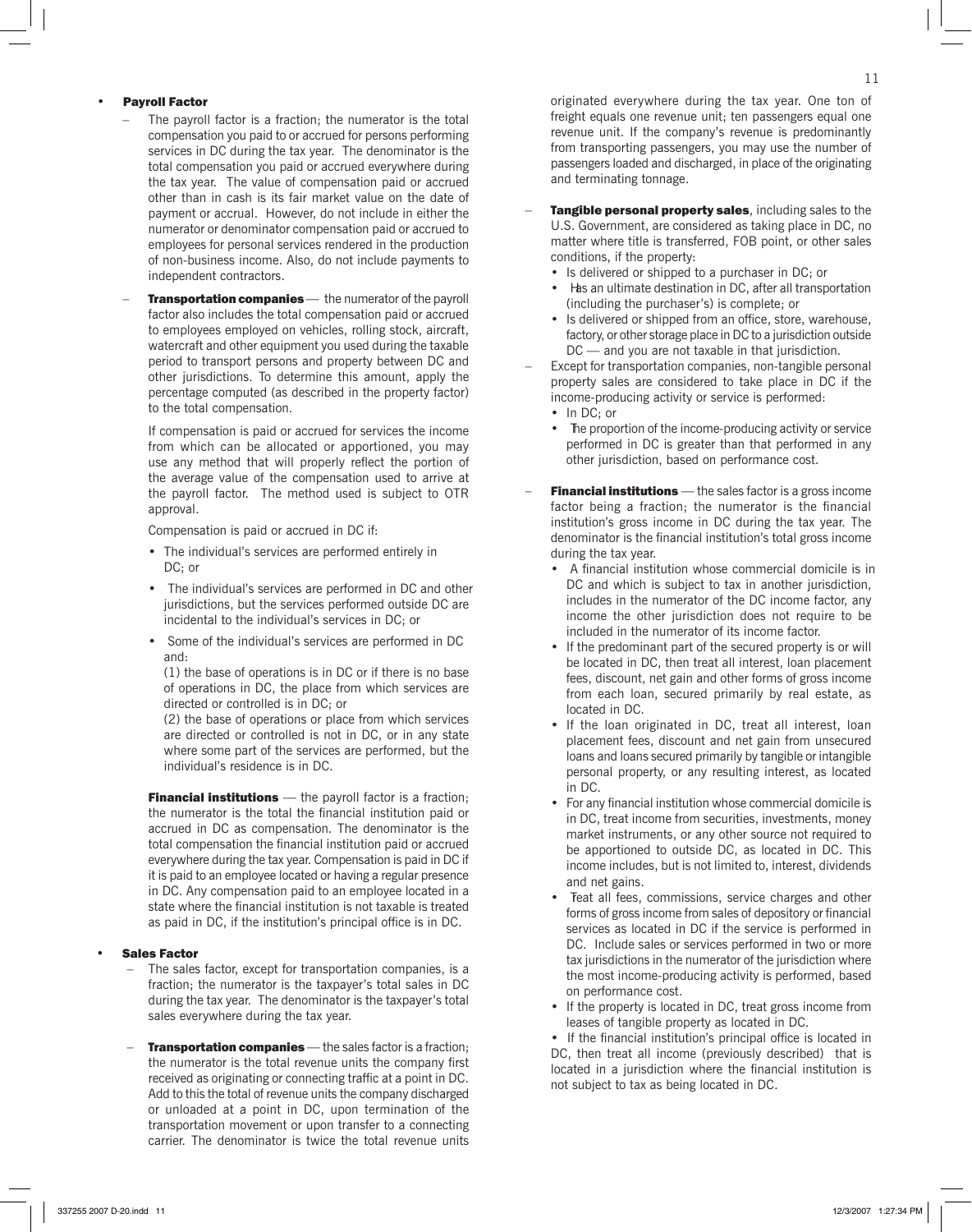# General

If your use of the income allocation and apportionment rules results in a tax that does not fairly represent your tax liability on income from your trade or business or from non-business sources in DC, you may petition for, or OTR may require, if reasonable:

- a separate accounting, unless the entity is conducting a unitary business;
- exclusion of one or more of the factors;
- inclusion of one or more factors that reflect the extent of your trade or business in DC; or
- use of any other method to effect a fair allocation and apportionment of income.

#### Schedule G - Balance sheets (page 4 of Form D-20)

Submit balance sheets for the start and end of the tax year. Conform them to the corporation's books and records and your federal return. Attach an explanation of any variation.

#### Schedule H-1 Reconciliation of income (Loss) per books with income (Loss) per return and H-2 Analysis of Unappropriated

#### Retained Earning per Books (page 5 of Form D-20)

Generally, these schedules must conform to the corresponding schedules on the federal form filed for the corporation.

#### **Supplemental Information** (page 5 of Form D-20)

Provide all the information requested in this schedule.

#### Schedule UB, Business Credits

Use this schedule to claim the EDZI credit (see below), QHTC credits (see page 6) and the Organ and Bone Marrow donor credit. The Organ and Bone Marrow Donor Act of 2006 provides a credit to an employer who allows an employee up to 30 days paid leave to donate an organ and up to 7 days paid leave to donate bone marrow. This is a non-refundable credit equal to 25% of the regular salary paid to donor-employee during the leave period. This credit does not reduce the \$100 minimum tax. An employer claiming this credit may not also deduct the salary paid for the same leave period.

NOTE: If you filed a federal Schedule M-3 with your Form 1120, attach a copy to your D-20.

*Remember, attach all requested statements to your D-20 return.*

### **Economic Development Zone Incentives Credit**

**Supporting Documentation Required** If you are claiming an Economic Development Zone Incentives (EDZI) credit against your DC franchise tax liability, you MUST attach to your return:

- 1. A copy of the DC Council resolution approving the qualification for any credits claimed;
- 2. A certification of eligible employees issued by the DC Department of Employment Services; and
- 3. A completed EDZI Credit Worksheet.

The EDZI Amendment Act allows a qualified business, under certain circumstances, to take various credits against its franchise tax liability. (The maximum annual credit is \$7500.) A qualified business is one that is approved as qualified under Section 5 of EDZI by the DC Office of Economic Development. You MUST complete the worksheet below and include it with the other attachments to your return. The following credits are allowed under EDZI to qualified businesses:

1. A credit against the franchise tax in an amount equal to 50

percent of the wages of all certified employees who meet the requirements of Section 10(b) of EDZI;

- 2. A credit against the business' franchise tax in an amount equal to 50 percent of the insurance premiums attributable to all employees for whom it obtains employer liability insurance under the District of Columbia Workers Compensation Act of 1979; and
- 3. A rent credit for lessors against the business' franchise tax. The credit allowed is the difference between the rental market value of the space leased to a licensed non-profit child care center and the actual rent stated in the lease agreement as indicated in the DC Council resolution approving the qualification of the business. A non-profit child care center is a child development center as defined in Section 10 of EDZI.

A credit carry forward for five years is available for any EDZI credit not used in a previous year. The maximum amount that may be claimed in any year is \$7500, including any carry forward.

| Column 1 - Credit Category                                                             | Column <sub>2</sub>                                               | Column <sub>3</sub> |                    | Column <sub>4</sub>       |  |  |  |
|----------------------------------------------------------------------------------------|-------------------------------------------------------------------|---------------------|--------------------|---------------------------|--|--|--|
| A. Certified employees wages                                                           | Total<br>Wages \$                                                 |                     | 50% of<br>Wages    | Col. 2 x .50 = $\$\$      |  |  |  |
| B. Certified (eligible employees) workers<br>compensation liability insurance premiums | Total<br>Premiums \$                                              |                     | 50% of<br>Premiums | Col. 2 x .50 = $\sqrt{3}$ |  |  |  |
| C. Child care center rent (lessor)                                                     | Rental market value<br>Minus rent shown on lease agreement        |                     |                    |                           |  |  |  |
|                                                                                        | Total of Column 4 (if more than \$7,500, enter \$7,500)           |                     |                    |                           |  |  |  |
|                                                                                        | Add any EDZI credit carry forward from a previous year            |                     |                    |                           |  |  |  |
|                                                                                        | Total EDZI credit (enter on Line 1, Schedule UB - maximum \$7500) |                     |                    |                           |  |  |  |

#### Economic Development Zone Incentives Credit Worksheet (maximum annual credit is \$7,500)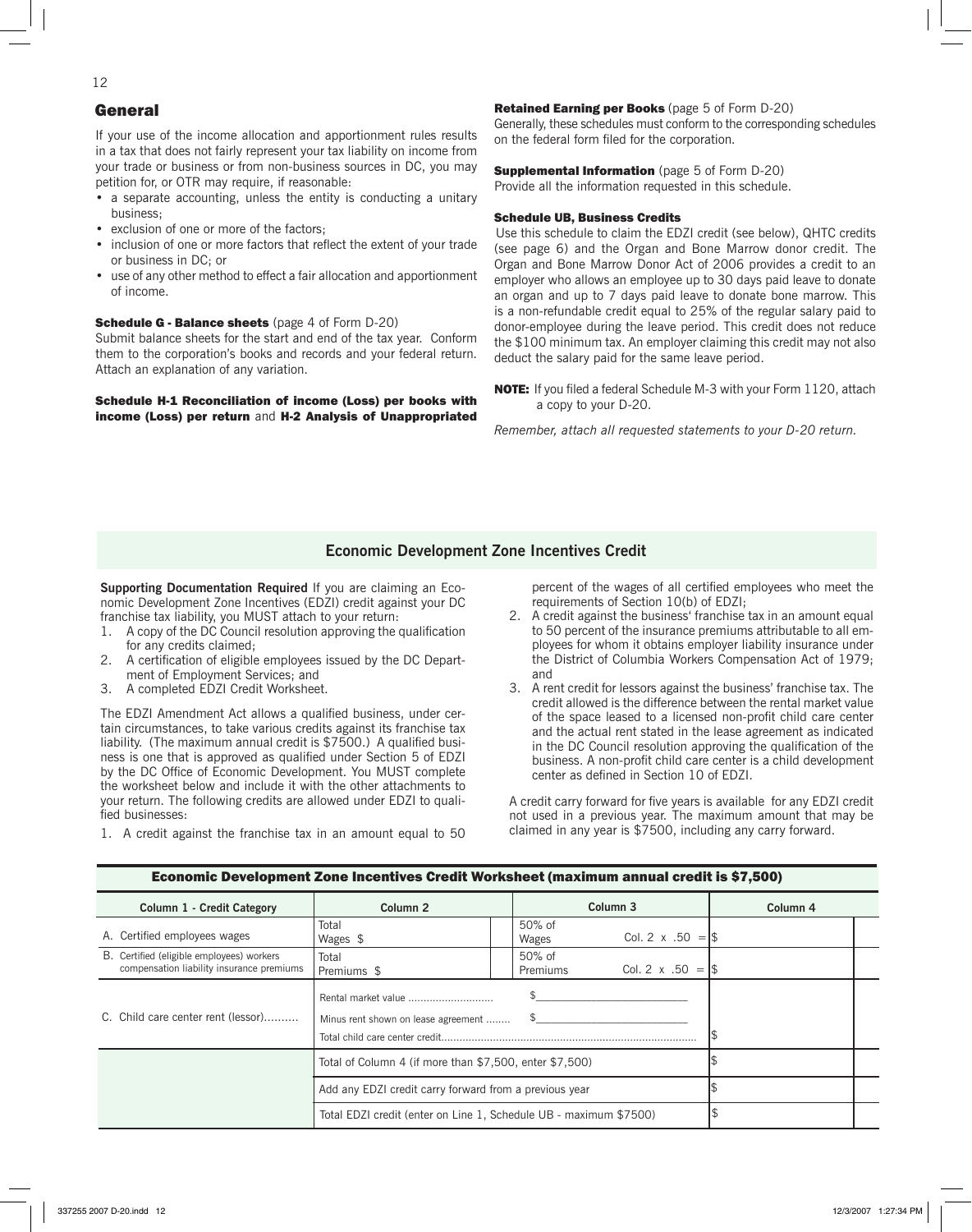

Franchise Tax Return



Important: Print in CAPITAL letters using black ink.

|                   |            | Federal Employer I.D. Number                                                                                     | Number of business locations |                          | <b>OFFICIAL USE</b> |  |                                                                                                             |    |
|-------------------|------------|------------------------------------------------------------------------------------------------------------------|------------------------------|--------------------------|---------------------|--|-------------------------------------------------------------------------------------------------------------|----|
|                   |            | In the<br>District:                                                                                              |                              | Outside the<br>District: |                     |  |                                                                                                             |    |
|                   |            | Name of corporation                                                                                              |                              |                          |                     |  | Taxable year beginning MM/YY Taxable year ending MM/YY                                                      |    |
|                   |            |                                                                                                                  |                              |                          |                     |  |                                                                                                             |    |
|                   |            | Business address line #1                                                                                         |                              |                          |                     |  | Fill in<br>if Amended Return                                                                                |    |
|                   |            |                                                                                                                  |                              |                          |                     |  | Fill in<br>if Certified QHTC                                                                                |    |
|                   |            | Business address line #2                                                                                         |                              |                          |                     |  | Fill in<br>if Consolidated Return                                                                           |    |
| City              |            |                                                                                                                  |                              |                          | State               |  | Fill in<br>if Final Return<br>$Zip Code + 4$                                                                |    |
|                   |            |                                                                                                                  |                              |                          |                     |  |                                                                                                             |    |
|                   |            | Mailing address line #1                                                                                          |                              |                          |                     |  |                                                                                                             |    |
|                   |            |                                                                                                                  |                              |                          |                     |  |                                                                                                             |    |
|                   |            | Mailing address line #2                                                                                          |                              |                          |                     |  | <b>NAICS Code</b>                                                                                           |    |
|                   |            |                                                                                                                  |                              |                          |                     |  |                                                                                                             |    |
| City              |            |                                                                                                                  |                              |                          | State               |  | Zip Code $+4$                                                                                               |    |
|                   |            |                                                                                                                  |                              |                          |                     |  |                                                                                                             |    |
|                   |            | • READ INSTRUCTIONS BEFORE PREPARING RETURN •<br>(To allocate Non-Business Items, see instructions)              |                              |                          |                     |  | Enter dollar amounts only.<br>If amount is zero, leave line blank; if minus, enter amount and fill in oval. |    |
|                   | 1          | Gross receipts, minus returns and allowances                                                                     |                              |                          | $\mathbf{1}$        |  |                                                                                                             | 00 |
|                   | 2          | Cost of goods sold (from D-20 Schedule A) and/or operations<br>Attach statement.                                 |                              |                          | $\overline{2}$      |  |                                                                                                             | 00 |
|                   | 3          | Gross profit from sales and/or operations<br>Line 1 minus Line 2.                                                |                              | Fill in if minus:        | $\mathsf{3}$        |  |                                                                                                             | 00 |
|                   | 4          | Dividends from Form D-20, Schedule B                                                                             |                              |                          | 4                   |  |                                                                                                             | 00 |
|                   | 5          | Interest Attach statement.                                                                                       |                              |                          | 5                   |  |                                                                                                             | 00 |
|                   | $\sqrt{6}$ | Gross rental income                                                                                              |                              | Fill in if minus:        | 6                   |  |                                                                                                             | 00 |
| GROSS INCOME      | 7          | Royalties Attach statement.                                                                                      |                              |                          | 7                   |  |                                                                                                             | 00 |
|                   | 8          | (a) Net capital gain Attach copy of federal form 1120, Schedule D.                                               |                              |                          | 8(a)                |  |                                                                                                             | 00 |
|                   |            | (b) Ordinary gain (loss) from Part II, federal Form 4797<br>Attach copy of your Form 4797.                       |                              | Fill in if minus:        | 8(b)                |  |                                                                                                             | 00 |
|                   | 9          | Other income (loss) Attach statement.                                                                            |                              | Fill in if minus:        | 9                   |  |                                                                                                             | 00 |
|                   |            | 10 Total gross income Add Lines 3-9.                                                                             |                              | Fill in if minus:        | 10                  |  |                                                                                                             | 00 |
|                   |            | 11 Compensation of officers from Form D-20, Schedule C                                                           |                              |                          | 11                  |  |                                                                                                             | 00 |
|                   |            | 12 Salaries and wages                                                                                            |                              |                          | 12                  |  |                                                                                                             | 00 |
|                   |            | 13 Repairs                                                                                                       |                              |                          | 13                  |  |                                                                                                             | 00 |
|                   | 14         | <b>Bad debts</b>                                                                                                 |                              |                          | 14                  |  |                                                                                                             | 00 |
|                   | 15         | Rent Do not take federal bonus depreciation or extra IRC §179 expenses.                                          |                              |                          | 15                  |  |                                                                                                             | 00 |
|                   |            | 16 Taxes from Form D-20, Schedule D                                                                              |                              |                          | 16                  |  |                                                                                                             | 00 |
| <b>DEDUCTIONS</b> | 17         | Interest Attach statement.                                                                                       |                              |                          | 17                  |  |                                                                                                             | 00 |
|                   | 18         | Contributions and/or gifts Attach statement.                                                                     |                              |                          | 18                  |  |                                                                                                             | 00 |
|                   | 19         | Amortization Attach copy of your federal Form 4562.                                                              |                              |                          | 19                  |  |                                                                                                             | 00 |
|                   | 20         | Depreciation Attach copy of your federal Form 4562. Do not include any<br>additional federal bonus depreciation. |                              |                          | 20                  |  |                                                                                                             | 00 |
|                   | 21         | Depletion Attach statement.                                                                                      |                              |                          | 21                  |  |                                                                                                             | 00 |
|                   |            | 22 Advertising                                                                                                   |                              |                          | 22                  |  |                                                                                                             | 00 |
|                   |            |                                                                                                                  |                              | 2007 D-20 P1             |                     |  |                                                                                                             |    |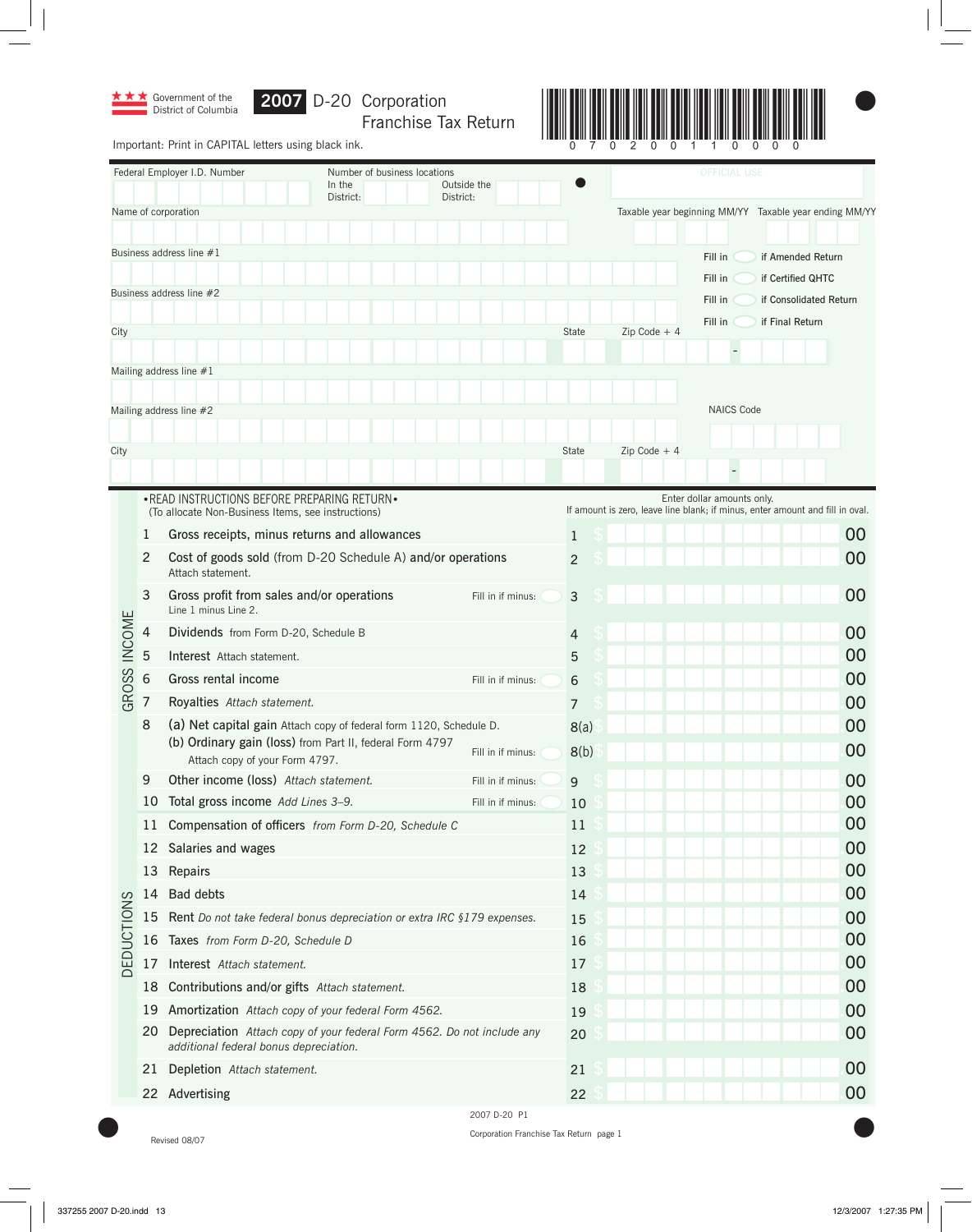D-20 PAGE 2

Taxpayer Name:

Federal Employer I.D. Number:



|                       |                                                                           |                                                                                                                                              |                   |                 | ENTER DOLLAR AMOUNTS ONLY |    |
|-----------------------|---------------------------------------------------------------------------|----------------------------------------------------------------------------------------------------------------------------------------------|-------------------|-----------------|---------------------------|----|
|                       |                                                                           | 23 Pension, profit-sharing plans                                                                                                             |                   | 23              |                           | 00 |
| <b>DEDUCTIONS</b>     |                                                                           | 24 Other deductions Attach statement.                                                                                                        |                   | 24              |                           | 00 |
|                       | 25                                                                        | Total deductions Add Lines 11-24.                                                                                                            | 25                |                 | 00                        |    |
|                       | 26                                                                        | Net income Line 10 minus Line 25.                                                                                                            | Fill in if minus: | 26              |                           | 00 |
|                       | 27                                                                        | Net operating loss deduction (For years before 2000.)                                                                                        |                   | 27              |                           | 00 |
|                       | 28                                                                        | Net income after net operating loss deduction<br>Line 26 minus Line 27.                                                                      | Fill in if minus: | 28              |                           | 00 |
|                       | 29                                                                        | (a) Non-business income Attach statement.                                                                                                    | Fill in if minus: | 29a             |                           | 00 |
|                       |                                                                           | (b) Expense related to non-business income Attach statement.                                                                                 |                   | 29 <sub>b</sub> |                           | 00 |
|                       |                                                                           | (c) 29(a) minus 29(b)                                                                                                                        | Fill in if minus: | 29c             |                           | 00 |
| <b>TAXABLE INCOME</b> | 30                                                                        | Net income subject to apportionment<br>Line 28 minus Line 29(c).                                                                             | Fill in if minus: | 30              |                           | 00 |
|                       | 31                                                                        | DC apportionment factor from Line 5, column 3, Schedule F, Form D-20.                                                                        |                   | 31              |                           |    |
|                       | 32                                                                        | Net income from trade or business<br>apportioned to DC Line 30 amount multiplied by Line 31 factor.                                          | Fill in if minus: | 32              |                           | 00 |
|                       | 33                                                                        | Portion of Line 29(c) attributable to DC<br>Attach statement.                                                                                | Fill in if minus: | 33              |                           | 00 |
|                       |                                                                           | 34 Total taxable income before apportioned NOL<br>deduction Line 32 plus or minus Line 33.                                                   | Fill in if minus: | 34              |                           | 00 |
|                       | 35                                                                        | Apportioned NOL deduction (Losses occurring in year 2000 and later.)                                                                         |                   | 35              |                           | 00 |
|                       | 36                                                                        | Total District taxable income Line 34 plus or minus Line 35. Fill in if minus:                                                               |                   | 36              |                           | 00 |
|                       | 37                                                                        | <b>Tax</b> 9.975% of Line 36. If less than \$100, enter \$100.                                                                               |                   | 37              |                           | 00 |
| AND CREDITS           |                                                                           | 38 Payments<br>(a) Tax paid if any, with request for extension of time to file or paid<br>with original return if this is an amended return. |                   | 38a             |                           | 00 |
|                       |                                                                           | (b) 2007 estimated franchise tax payments                                                                                                    |                   | 38b             |                           | 00 |
|                       |                                                                           | 39 Credits from Schedule UB, Line 7                                                                                                          |                   | 39              |                           | 00 |
|                       |                                                                           | 40 Add Lines 38(a) and (b) and Line 39. Enter total.                                                                                         | 40                |                 | 00                        |    |
| AX PAYMENTS           | 41                                                                        | Tax due If Line 37 amount is larger, subtract Line 40 from Line 37. If less than \$100,<br>enter \$100.                                      |                   | 41              |                           | 00 |
|                       | 42 Overpayment If Line 40 amount is larger, subtract Line 37 from Line 40 |                                                                                                                                              |                   |                 |                           | 00 |
|                       |                                                                           | 43 Amount you want to apply to your 2008 estimated franchise tax                                                                             |                   | 43              |                           | 00 |
|                       |                                                                           | 44 Amount to be refunded Line 42 minus Line 43.                                                                                              |                   | 44              |                           | 00 |

Payment due return - make payment payable to: DC Treasurer. Include your FEIN, D-20 and tax year on the payment and attach it to the D-2030P voucher. Mail return and payment to PO Box 679.

**Refund or no payment due return** – mail to PO Box 221. PO Box mail labels are provided with the return envelope.

Your return is due by the 15th day of the third month following the close of your tax year.

| <b>PLEASE</b><br>SIGN<br><b>HERE</b> |                                               | Under penalties of law, I declare that I have examined this return and, to the best of my knowledge, it is correct. Declaration of paid preparer is based on the information available to the preparer. |      |                                         |                                      |                                                                          |                                       |  |
|--------------------------------------|-----------------------------------------------|---------------------------------------------------------------------------------------------------------------------------------------------------------------------------------------------------------|------|-----------------------------------------|--------------------------------------|--------------------------------------------------------------------------|---------------------------------------|--|
|                                      | Officer's signature                           | Title                                                                                                                                                                                                   |      |                                         | Date                                 |                                                                          | Telephone number of person to contact |  |
| PAID<br><b>PREPARER</b>              |                                               |                                                                                                                                                                                                         |      |                                         |                                      |                                                                          |                                       |  |
| ONLY                                 | Preparer's signature (if other than taxpayer) |                                                                                                                                                                                                         | Date |                                         | Firm name                            | Firm address                                                             |                                       |  |
|                                      | Preparer's FEIN, SSN or PTIN                  |                                                                                                                                                                                                         |      |                                         | of Tax and Revenue fill in the oval. | If you want to allow the preparer to discuss this return with the Office |                                       |  |
|                                      |                                               |                                                                                                                                                                                                         |      | 2007 D-20 P2                            |                                      |                                                                          |                                       |  |
|                                      | Revised 08/07                                 |                                                                                                                                                                                                         |      | Corporation Franchise Tax Return page 2 |                                      |                                                                          | File order 4                          |  |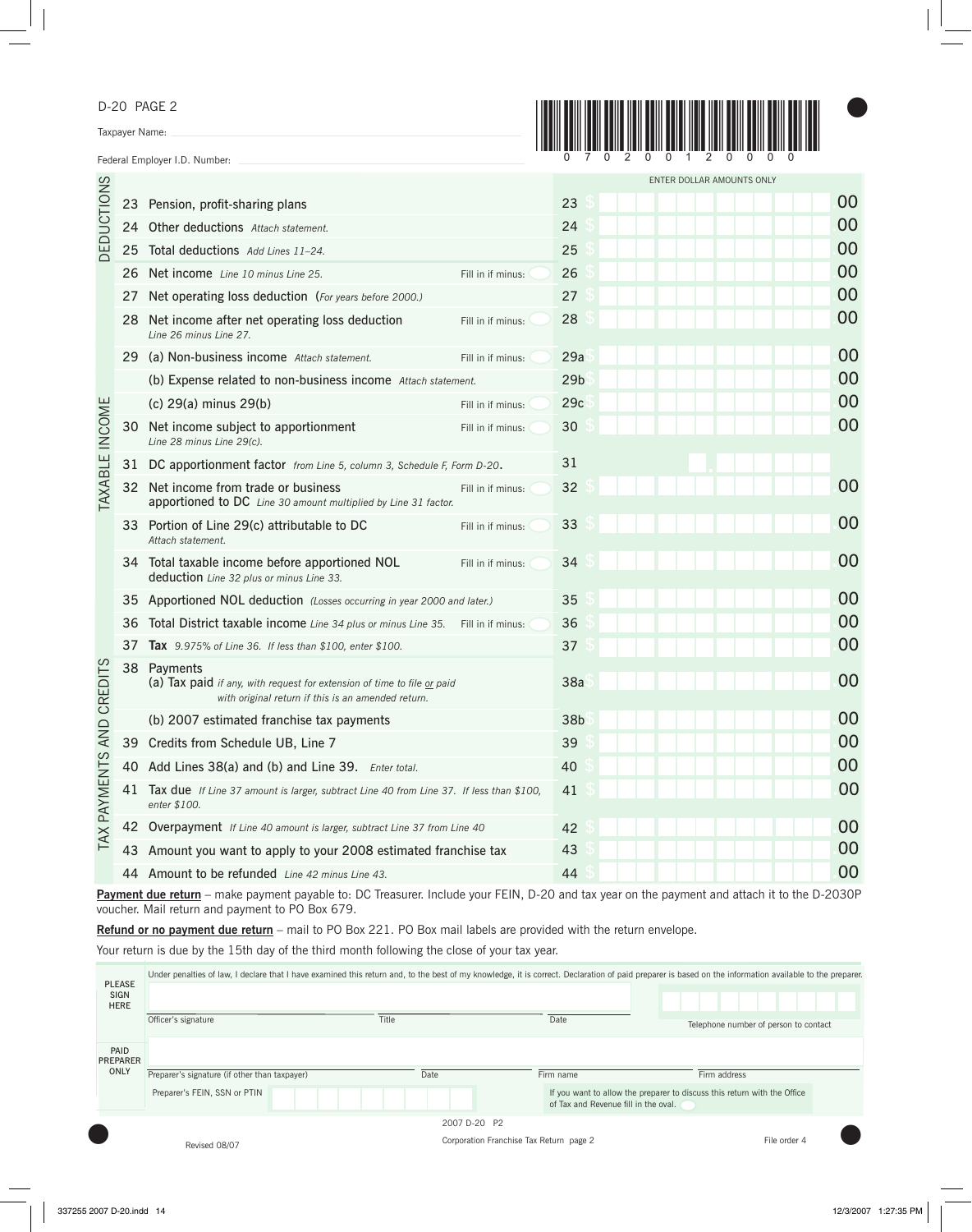| <b>Schedule A - Cost of Goods Sold</b> (See specific instructions for Line 2)                                                                                                                                                                                                                                                                                      |     |                |                               |                                                                                   | <b>Schedule B - Dividends</b> (See specific instructions for Line 4)                                                                                                                                                                                                                                                                                               |                                           |                    |                           |                       |  |
|--------------------------------------------------------------------------------------------------------------------------------------------------------------------------------------------------------------------------------------------------------------------------------------------------------------------------------------------------------------------|-----|----------------|-------------------------------|-----------------------------------------------------------------------------------|--------------------------------------------------------------------------------------------------------------------------------------------------------------------------------------------------------------------------------------------------------------------------------------------------------------------------------------------------------------------|-------------------------------------------|--------------------|---------------------------|-----------------------|--|
|                                                                                                                                                                                                                                                                                                                                                                    |     |                |                               |                                                                                   |                                                                                                                                                                                                                                                                                                                                                                    | NAME AND ADDRESS OF DECLARING CORPORATION |                    |                           | AMOUNT                |  |
| 2. Merchandise bought for manufacture or sale                                                                                                                                                                                                                                                                                                                      |     |                |                               |                                                                                   |                                                                                                                                                                                                                                                                                                                                                                    |                                           |                    | \$                        |                       |  |
|                                                                                                                                                                                                                                                                                                                                                                    |     |                |                               |                                                                                   |                                                                                                                                                                                                                                                                                                                                                                    |                                           |                    |                           |                       |  |
| 4. Other costs per books (attach statement)                                                                                                                                                                                                                                                                                                                        |     |                |                               |                                                                                   |                                                                                                                                                                                                                                                                                                                                                                    |                                           |                    |                           |                       |  |
| (additional federal bonus depreciation is not allowable)                                                                                                                                                                                                                                                                                                           | \$. |                |                               |                                                                                   |                                                                                                                                                                                                                                                                                                                                                                    |                                           |                    |                           |                       |  |
| 6. Minus: Inventory at end of tax year                                                                                                                                                                                                                                                                                                                             |     |                |                               |                                                                                   |                                                                                                                                                                                                                                                                                                                                                                    |                                           |                    |                           |                       |  |
|                                                                                                                                                                                                                                                                                                                                                                    |     |                |                               |                                                                                   |                                                                                                                                                                                                                                                                                                                                                                    |                                           |                    |                           |                       |  |
| 7. Cost of goods sold (enter here and on D-20 Line 2)                                                                                                                                                                                                                                                                                                              | \$  |                |                               |                                                                                   |                                                                                                                                                                                                                                                                                                                                                                    |                                           |                    |                           |                       |  |
| Method of inventory valuation:                                                                                                                                                                                                                                                                                                                                     |     |                |                               |                                                                                   |                                                                                                                                                                                                                                                                                                                                                                    |                                           |                    |                           |                       |  |
|                                                                                                                                                                                                                                                                                                                                                                    |     |                |                               |                                                                                   | <b>Total Dividends</b>                                                                                                                                                                                                                                                                                                                                             |                                           |                    | \$                        |                       |  |
|                                                                                                                                                                                                                                                                                                                                                                    |     |                |                               |                                                                                   | Minus deduction for Subpart F Income                                                                                                                                                                                                                                                                                                                               |                                           |                    |                           |                       |  |
|                                                                                                                                                                                                                                                                                                                                                                    |     |                |                               |                                                                                   |                                                                                                                                                                                                                                                                                                                                                                    |                                           |                    |                           |                       |  |
|                                                                                                                                                                                                                                                                                                                                                                    |     |                |                               |                                                                                   | Minus deduction for dividends received from<br>wholly-owned subsidary                                                                                                                                                                                                                                                                                              |                                           |                    |                           |                       |  |
|                                                                                                                                                                                                                                                                                                                                                                    |     |                |                               |                                                                                   | <b>TOTAL</b> (enter here and on D-20, Line 4)                                                                                                                                                                                                                                                                                                                      |                                           |                    | \$                        |                       |  |
| Schedule C - Compensation of officers (See specific instructions for Line 11)                                                                                                                                                                                                                                                                                      |     |                |                               |                                                                                   |                                                                                                                                                                                                                                                                                                                                                                    |                                           |                    |                           |                       |  |
| Col. 1                                                                                                                                                                                                                                                                                                                                                             |     | Col. 2         |                               | Col. 3<br>Percent of Time                                                         | Percent of Corporation<br>Stock Owned                                                                                                                                                                                                                                                                                                                              |                                           | Col. 6<br>Amount   |                           | Col. 7<br>Expense     |  |
| Name, Address and SSN of Officer                                                                                                                                                                                                                                                                                                                                   |     | Official Title | Devoted to<br><b>Business</b> |                                                                                   | Col. 4<br>Common                                                                                                                                                                                                                                                                                                                                                   | Col.5<br>Preferred                        | of<br>Compensation |                           | Account<br>Allowances |  |
|                                                                                                                                                                                                                                                                                                                                                                    |     |                |                               | $\%$                                                                              | %                                                                                                                                                                                                                                                                                                                                                                  | $\%$                                      | 1\$                | $\boldsymbol{\mathsf{S}}$ |                       |  |
|                                                                                                                                                                                                                                                                                                                                                                    |     |                |                               |                                                                                   |                                                                                                                                                                                                                                                                                                                                                                    |                                           |                    |                           |                       |  |
|                                                                                                                                                                                                                                                                                                                                                                    |     |                |                               | $\%$                                                                              | %                                                                                                                                                                                                                                                                                                                                                                  | $\%$                                      |                    |                           |                       |  |
|                                                                                                                                                                                                                                                                                                                                                                    |     |                |                               | $\%$                                                                              | %                                                                                                                                                                                                                                                                                                                                                                  | $\%$                                      |                    |                           |                       |  |
|                                                                                                                                                                                                                                                                                                                                                                    |     |                |                               |                                                                                   |                                                                                                                                                                                                                                                                                                                                                                    |                                           |                    |                           |                       |  |
|                                                                                                                                                                                                                                                                                                                                                                    |     |                |                               | $\%$                                                                              | %                                                                                                                                                                                                                                                                                                                                                                  | $\%$                                      |                    |                           |                       |  |
| TOTAL COMPENSATION OF OFFICERS (Enter here and on D-20, Line 11)                                                                                                                                                                                                                                                                                                   |     |                |                               |                                                                                   |                                                                                                                                                                                                                                                                                                                                                                    |                                           | \$                 |                           |                       |  |
| Schedule D - Taxes (See specific instructions for Line 16)                                                                                                                                                                                                                                                                                                         |     |                |                               |                                                                                   |                                                                                                                                                                                                                                                                                                                                                                    |                                           |                    |                           |                       |  |
| <b>EXPLANATION</b>                                                                                                                                                                                                                                                                                                                                                 |     | $\mathfrak{L}$ | AMOUNT                        |                                                                                   |                                                                                                                                                                                                                                                                                                                                                                    | <b>EXPLANATION</b>                        |                    | \$                        | AMOUNT                |  |
|                                                                                                                                                                                                                                                                                                                                                                    |     |                |                               |                                                                                   |                                                                                                                                                                                                                                                                                                                                                                    |                                           |                    |                           |                       |  |
|                                                                                                                                                                                                                                                                                                                                                                    |     |                |                               |                                                                                   |                                                                                                                                                                                                                                                                                                                                                                    |                                           |                    |                           |                       |  |
| Schedule E - Reconciliation of the net income reported on Federal and DC returns                                                                                                                                                                                                                                                                                   |     |                |                               |                                                                                   | TOTAL (enter here and on D-20, Line 16)                                                                                                                                                                                                                                                                                                                            |                                           |                    | \$                        |                       |  |
| 1. Taxable income before net operating loss deduction and special<br>deductions (Page 1 of your Federal corporate return)                                                                                                                                                                                                                                          |     | \$             |                               |                                                                                   | 7. Total District taxable income reported (from D-20, Line                                                                                                                                                                                                                                                                                                         |                                           |                    | $\mathfrak{P}$            |                       |  |
| UNALLOWABLE DEDUCTIONS AND ADDITIONAL INCOME                                                                                                                                                                                                                                                                                                                       |     |                |                               |                                                                                   | 36)                                                                                                                                                                                                                                                                                                                                                                |                                           |                    |                           |                       |  |
| 2. Income taxes (see specific instructions for line 16)                                                                                                                                                                                                                                                                                                            |     |                |                               |                                                                                   | NON-TAXABLE INCOME AND ADDITIONAL DEDUCTIONS                                                                                                                                                                                                                                                                                                                       |                                           |                    |                           |                       |  |
| 3. DC income taxes and franchise taxes imposed by DC<br>Revenue Act of 1947, as amended                                                                                                                                                                                                                                                                            |     |                |                               | 8. Net income apportioned or allocated to outside DC                              |                                                                                                                                                                                                                                                                                                                                                                    |                                           |                    |                           |                       |  |
| 4. Interest on obligations of states, territories of the U.S. or<br>any Political Subdivision thereof                                                                                                                                                                                                                                                              |     |                |                               | 9. Other non-taxable income and additional deductions<br>including NOL (itemize): |                                                                                                                                                                                                                                                                                                                                                                    |                                           |                    |                           |                       |  |
| 5. Other unallowable deductions and additional income (itemize,<br>include additional federal bonus depreciation and additional<br>IRC § 179 expenses)                                                                                                                                                                                                             |     |                |                               |                                                                                   | $\begin{picture}(150,10) \put(0,0){\vector(1,0){100}} \put(15,0){\vector(1,0){100}} \put(15,0){\vector(1,0){100}} \put(15,0){\vector(1,0){100}} \put(15,0){\vector(1,0){100}} \put(15,0){\vector(1,0){100}} \put(15,0){\vector(1,0){100}} \put(15,0){\vector(1,0){100}} \put(15,0){\vector(1,0){100}} \put(15,0){\vector(1,0){100}} \put(15,0){\vector(1,0){100}}$ |                                           |                    |                           |                       |  |
| $\begin{picture}(150,10) \put(0,0){\vector(1,0){100}} \put(15,0){\vector(1,0){100}} \put(15,0){\vector(1,0){100}} \put(15,0){\vector(1,0){100}} \put(15,0){\vector(1,0){100}} \put(15,0){\vector(1,0){100}} \put(15,0){\vector(1,0){100}} \put(15,0){\vector(1,0){100}} \put(15,0){\vector(1,0){100}} \put(15,0){\vector(1,0){100}} \put(15,0){\vector(1,0){100}}$ |     |                |                               |                                                                                   | $\tag{b}$                                                                                                                                                                                                                                                                                                                                                          |                                           |                    |                           |                       |  |
| (b)                                                                                                                                                                                                                                                                                                                                                                |     |                |                               |                                                                                   |                                                                                                                                                                                                                                                                                                                                                                    |                                           |                    |                           |                       |  |
| 6. TOTAL (Lines 1-5)                                                                                                                                                                                                                                                                                                                                               |     | \$             |                               |                                                                                   | 10. TOTAL (Lines 7, 8 and 9)                                                                                                                                                                                                                                                                                                                                       |                                           |                    | \$                        |                       |  |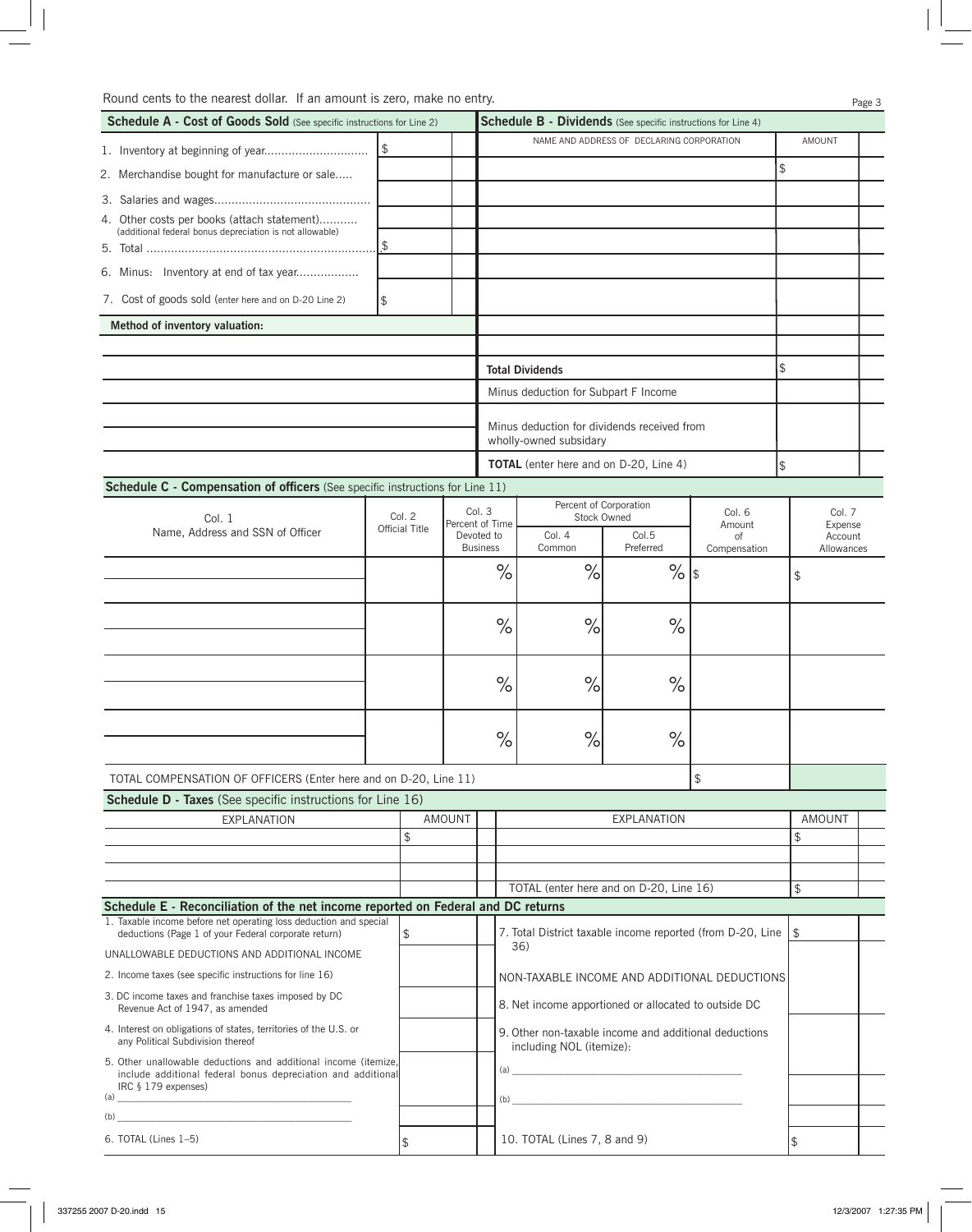#### Page 4

| <b>Schedule F - DC Apportionment Factor</b> (See instructions, page 10.)                                                                                                                               |                                                                                                                                                                                                                                                                                              | Carry all factors to six decimal places |                                                   |  |  |  |  |
|--------------------------------------------------------------------------------------------------------------------------------------------------------------------------------------------------------|----------------------------------------------------------------------------------------------------------------------------------------------------------------------------------------------------------------------------------------------------------------------------------------------|-----------------------------------------|---------------------------------------------------|--|--|--|--|
| Round cents to the nearest dollar.<br>If an amount is zero, leave the line blank.                                                                                                                      | Column 1 TOTAL                                                                                                                                                                                                                                                                               | Column 2 in DC                          | Column 3 Factor<br>(Column 2 divided by Column 1) |  |  |  |  |
| 1. PROPERTY FACTOR: Average value of real estate and tangible<br>personal property owned or rented to and used by the corporation $\overline{a}$<br>(Financial institutions do not complete this item) |                                                                                                                                                                                                                                                                                              | $00$ \$                                 | 00 <sub>o</sub>                                   |  |  |  |  |
| 2. PAYROLL FACTOR: Total compensation paid or accrued by the<br>corporation                                                                                                                            |                                                                                                                                                                                                                                                                                              | $00$ \$                                 | 00 <sub>o</sub>                                   |  |  |  |  |
| 3. SALES FACTOR: All gross receipts of the corporation other<br>than gross receipts from non-business income                                                                                           |                                                                                                                                                                                                                                                                                              | $00$ \$                                 | $00\,$                                            |  |  |  |  |
| 4. SUM OF FACTORS: (Add Column 3 entries)                                                                                                                                                              |                                                                                                                                                                                                                                                                                              |                                         |                                                   |  |  |  |  |
|                                                                                                                                                                                                        | 5. DC APPORTIONMENT FACTOR: Line 4 divided by 3 if there are 3 denominators. If fewer than 3 entries in col. 1, divide Line 4 by the actual<br>number. Note: Financial institutions use a two-factor formula and should divide Line 4 by 2. (Enter the DC factor here and on D-20, Line 31.) |                                         |                                                   |  |  |  |  |

 $\bullet$ 

| <b>Schedule G - Balance Sheets</b>                                   | Beginning of Taxable Year |           | End of Taxable Year |           |  |
|----------------------------------------------------------------------|---------------------------|-----------|---------------------|-----------|--|
|                                                                      | (A) Amount                | (B) Total | (A) Amount          | (B) Total |  |
|                                                                      |                           |           |                     |           |  |
| 2. Trade notes and accounts receivable                               |                           |           |                     |           |  |
| (a) MINUS: Allowance for bad debts.                                  |                           |           |                     |           |  |
|                                                                      |                           |           |                     |           |  |
| 4. Gov't obligations: (a) U.S. and its instrumentalities.            |                           |           |                     |           |  |
| (b) States, subdivisions thereof, etc                                |                           |           |                     |           |  |
| 5. Other current assets (attach statement)                           |                           |           |                     |           |  |
|                                                                      |                           |           |                     |           |  |
| <b>SETS</b>                                                          |                           |           |                     |           |  |
| S<br>8. Other investments (attach statement).<br>⋖                   |                           |           |                     |           |  |
| 9. Buildings and other fixed depreciable assets                      |                           |           |                     |           |  |
| (a) MINUS: Accumulated depreciation.                                 |                           |           |                     |           |  |
|                                                                      |                           |           |                     |           |  |
| (a) MINUS: Accumulated depletion.                                    |                           |           |                     |           |  |
| 11. Land (net of any amortization).                                  |                           |           |                     |           |  |
| 12. Intangible assets (amortizable only)                             |                           |           |                     |           |  |
| (a) MINUS: Accumulated amortization $\ldots \ldots \ldots$           |                           |           |                     |           |  |
| 13. Other assets (attach statement)                                  |                           |           |                     |           |  |
| TOTAL ASSETS<br>14.                                                  |                           |           |                     |           |  |
|                                                                      |                           |           |                     |           |  |
| 16. Mortgages, notes, bonds payable in less than 1 year.             |                           |           |                     |           |  |
| 17. Other current liabilities (attach statement).                    |                           |           |                     |           |  |
| CAPITAL                                                              |                           |           |                     |           |  |
| 19. Mortgages, notes, bonds payable in 1 year or more                |                           |           |                     |           |  |
| 20. Other liabilities (attach statement)                             |                           |           |                     |           |  |
| <b>AND</b><br>21. Capital stock:                                     |                           |           |                     |           |  |
| ဟ                                                                    |                           |           |                     |           |  |
| 22. Paid-in or capital surplus (attach statement)                    |                           |           |                     |           |  |
| LIABILITI<br>23. Retained earnings - Appropriated (attach statement) |                           |           |                     |           |  |
| 24. Retained earnings - Unappropriated                               |                           |           |                     |           |  |
| 25. MINUS: Cost of treasury stock                                    |                           |           |                     |           |  |
| TOTAL LIABILITIES AND CAPITAL<br>26.                                 |                           |           |                     |           |  |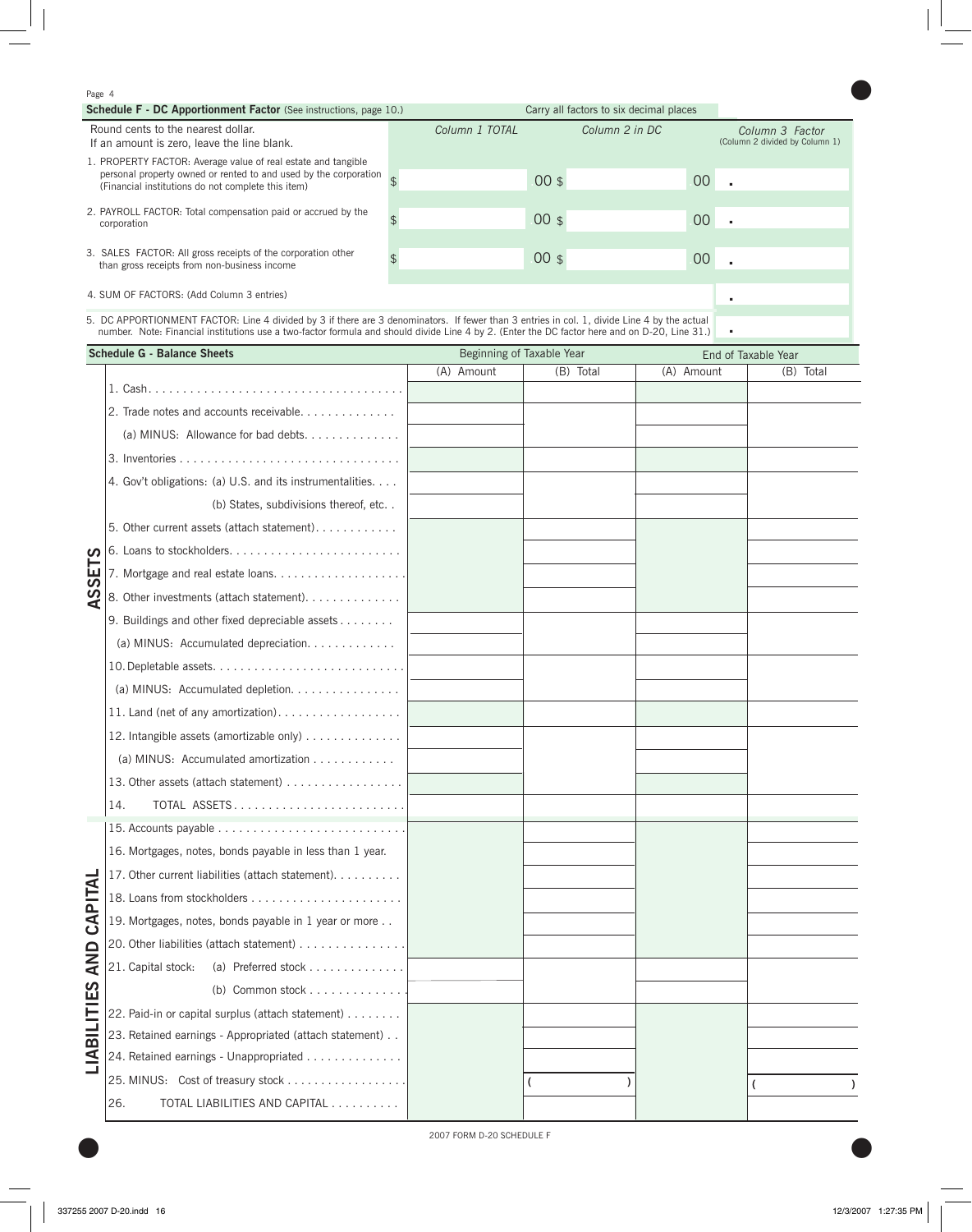| Schedule H-1 - Reconciliation of Income (Loss) per Books With Income (Loss) per Return                                               |                |                             |                   |                                                                |                                                         |                                                                                            |  |
|--------------------------------------------------------------------------------------------------------------------------------------|----------------|-----------------------------|-------------------|----------------------------------------------------------------|---------------------------------------------------------|--------------------------------------------------------------------------------------------|--|
|                                                                                                                                      |                |                             |                   | 7. Income recorded on books this year and not                  |                                                         | \$                                                                                         |  |
| 2. Federal income tax                                                                                                                |                |                             |                   | included in this return (itemize)<br>$Tax-exempt$ interest $$$ |                                                         |                                                                                            |  |
| 3. Excess of capital losses over capital gains                                                                                       |                |                             |                   |                                                                |                                                         |                                                                                            |  |
| 4. Taxable income not recorded on books this<br>year (itemize) $\ldots \ldots \ldots \ldots$                                         |                |                             |                   |                                                                |                                                         |                                                                                            |  |
|                                                                                                                                      |                |                             |                   | 8. Deductions on this tax return and not charged               |                                                         |                                                                                            |  |
| 5. Expenses recorded on books this year and not                                                                                      |                |                             |                   | against book income this year (itemize)                        |                                                         |                                                                                            |  |
| deducted on this return (itemize)                                                                                                    |                |                             |                   |                                                                |                                                         |                                                                                            |  |
| (a) Depreciation \$                                                                                                                  |                |                             |                   | (b) Depletion \$                                               |                                                         |                                                                                            |  |
| (b) Depletion $$ \$                                                                                                                  |                |                             |                   | 9. TOTAL of Lines 7 and $8 \ldots \ldots \ldots \ldots$        |                                                         | $$\mathfrak{F}$$                                                                           |  |
|                                                                                                                                      |                |                             |                   |                                                                | 10. Taxable Income (federal Form 1120, page 1, line 28) |                                                                                            |  |
|                                                                                                                                      |                |                             |                   | (Line 6 minus Line 9)                                          |                                                         |                                                                                            |  |
| Schedule H-2 - Analysis of Unappropriated Retained Earnings per Books                                                                |                |                             |                   |                                                                |                                                         |                                                                                            |  |
| 1. Balance at beginning of year                                                                                                      | $\mathfrak{L}$ |                             | 5. Distributions: |                                                                | (a) Cash $\ldots \ldots \ldots \ldots$                  | $\sqrt{2}$                                                                                 |  |
| 2. Net income per books                                                                                                              |                |                             |                   |                                                                | (b) Stock $\ldots \ldots \ldots \ldots$                 |                                                                                            |  |
| 3. Other increases (itemize)                                                                                                         |                |                             |                   |                                                                | $(c)$ Property                                          |                                                                                            |  |
|                                                                                                                                      |                |                             |                   | 6. Other decreases (itemize)                                   |                                                         |                                                                                            |  |
|                                                                                                                                      |                |                             |                   |                                                                |                                                         |                                                                                            |  |
|                                                                                                                                      |                |                             |                   |                                                                |                                                         | \$                                                                                         |  |
| 4. TOTAL of Lines 1, 2 and 3                                                                                                         | $\frac{1}{2}$  |                             |                   | 8. Balance at end of year (Line 4 minus Line 7). .             |                                                         | \$                                                                                         |  |
|                                                                                                                                      |                |                             |                   |                                                                |                                                         |                                                                                            |  |
| <b>Supplemental Information</b>                                                                                                      |                |                             |                   |                                                                |                                                         |                                                                                            |  |
| 1. STATE OR COUNTRY OF INCORPORATION                                                                                                 |                | 2.(a) DATE OF INCORPORATION |                   | 2.(b) DATE BUSINESS BEGAN IN DC                                |                                                         | 3. IRS SERVICE CENTER WHERE FEDERAL RETURN WAS<br>FILED FOR PERIOD COVERED BY THIS RETURN: |  |
|                                                                                                                                      |                |                             |                   |                                                                |                                                         |                                                                                            |  |
| 4. THE CORPORATION'S BOOKS ARE IN THE CARE OF                                                                                        |                |                             | 5. LOCATED AT     |                                                                |                                                         |                                                                                            |  |
|                                                                                                                                      |                |                             |                   |                                                                |                                                         |                                                                                            |  |
| 6. During 2007, has the Internal Revenue Service made or proposed any adjustments to                                                 |                |                             |                   |                                                                |                                                         |                                                                                            |  |
| your federal income tax return, or did you file any amended returns with the IRS?<br>N <sub>O</sub><br><b>YES</b>                    |                |                             |                   | If you have already provided OTR a detailed                    |                                                         |                                                                                            |  |
| If "YES", please submit separately a detailed statement, unless previously submitted,                                                |                |                             |                   | statement, enter the date it was sent.                         |                                                         | MM/DD/YYYY                                                                                 |  |
| to the address shown on page 7 (Amended returns) of the General Instructions.                                                        |                |                             |                   |                                                                |                                                         |                                                                                            |  |
| 7. Is this corporation affiliated with a partnership                                                                                 |                | <b>YES</b>                  | N <sub>O</sub>    | If yes, explain:                                               |                                                         |                                                                                            |  |
| or another corporation?                                                                                                              |                |                             |                   |                                                                |                                                         |                                                                                            |  |
|                                                                                                                                      |                |                             |                   |                                                                |                                                         |                                                                                            |  |
| 8. Is this return made on the accrual basis?                                                                                         |                | <b>YES</b>                  | NO                | If no, indicate basis used:                                    | Cash Basis                                              | Other (specify)                                                                            |  |
|                                                                                                                                      |                |                             |                   |                                                                |                                                         |                                                                                            |  |
| 9. Did you file a franchise tax return with DC                                                                                       |                | <b>YES</b>                  | NO.               | If no, state reason                                            |                                                         |                                                                                            |  |
| for the year 2006?                                                                                                                   |                |                             |                   |                                                                |                                                         |                                                                                            |  |
|                                                                                                                                      |                |                             |                   |                                                                |                                                         |                                                                                            |  |
| 10. Did you withhold DC income tax from wages paid to your                                                                           |                | <b>YES</b>                  | N <sub>O</sub>    | If no, state reason:                                           |                                                         |                                                                                            |  |
| DC resident employees during 2007?                                                                                                   |                |                             |                   |                                                                |                                                         |                                                                                            |  |
|                                                                                                                                      |                |                             |                   |                                                                |                                                         |                                                                                            |  |
| 11. Did you file annual information returns, federal forms 1096<br>and 1099, relating to payment of dividends and interest for 2007? |                | <b>YES</b>                  | N <sub>O</sub>    |                                                                |                                                         |                                                                                            |  |
|                                                                                                                                      |                |                             |                   |                                                                |                                                         |                                                                                            |  |
|                                                                                                                                      |                |                             |                   |                                                                |                                                         |                                                                                            |  |
| 12. (a) Has the business been terminated?                                                                                            |                | YES                         | NO                | If yes, explain and give date:                                 |                                                         |                                                                                            |  |
| (b) Have you moved out of DC?                                                                                                        |                | <b>YES</b>                  | N <sub>O</sub>    |                                                                |                                                         |                                                                                            |  |
|                                                                                                                                      |                |                             |                   |                                                                |                                                         |                                                                                            |  |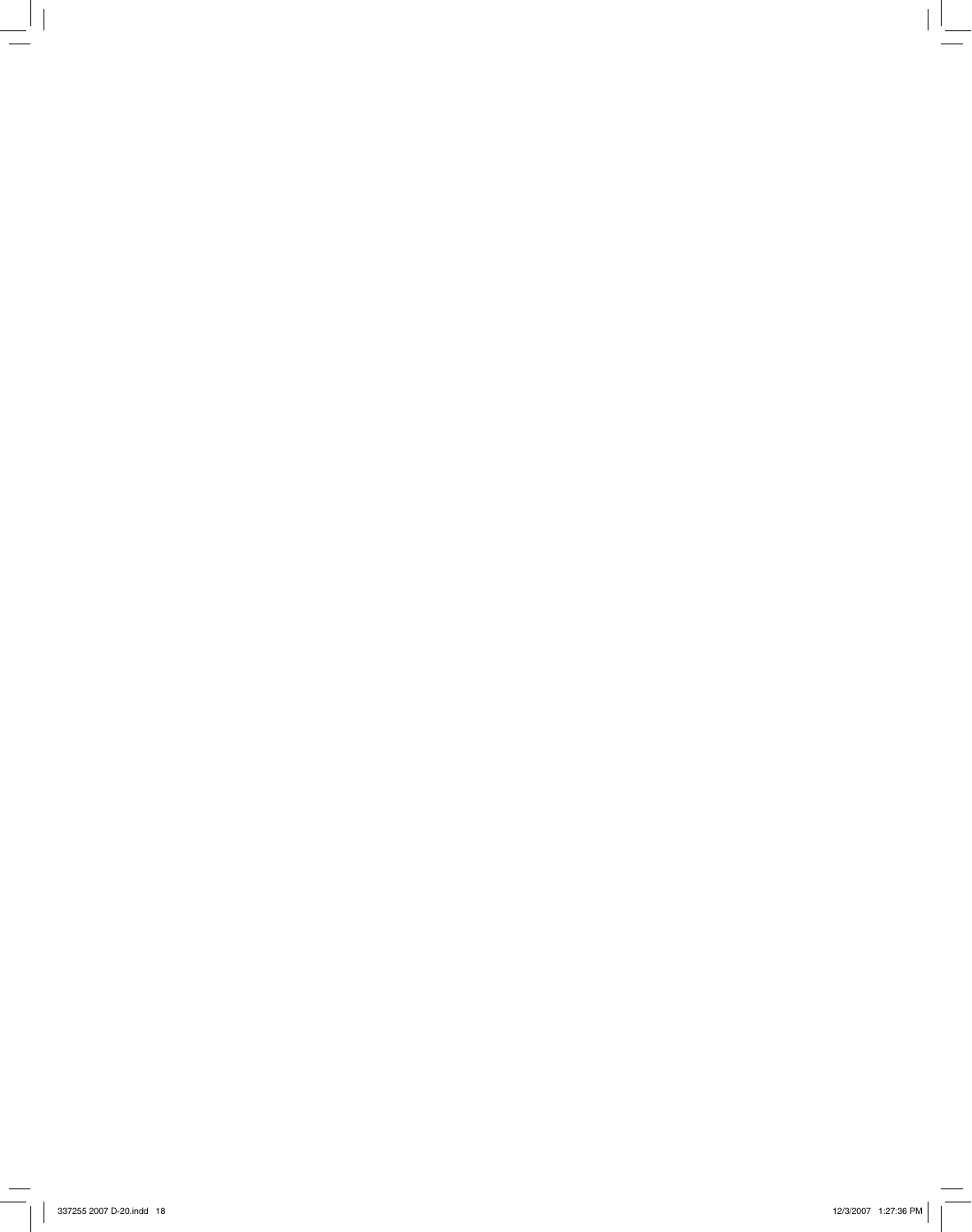

2007 SCHEDULE UB Revised 08/07 Business Credits

 $\bullet$  later than  $\bullet$  later than  $\bullet$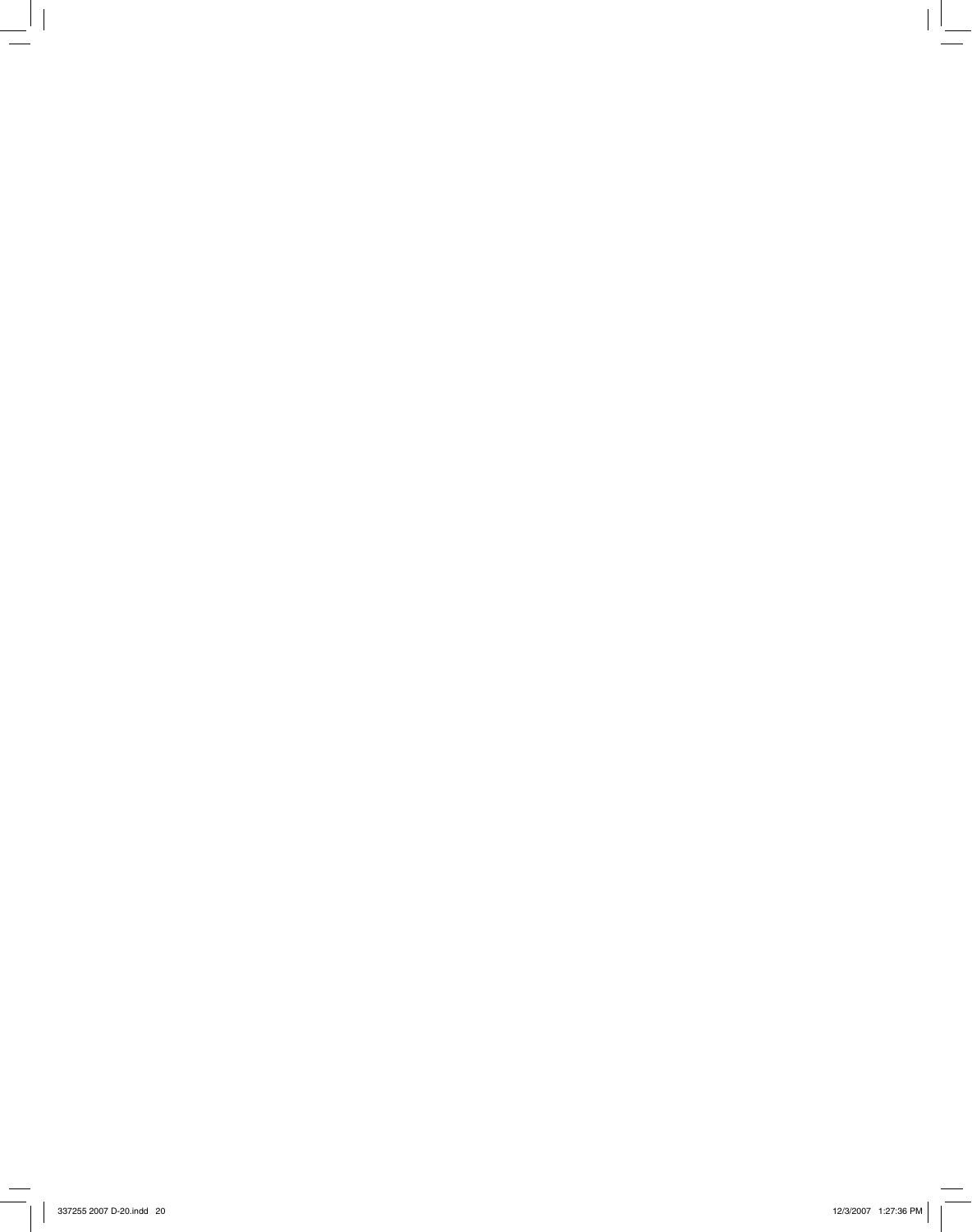

Franchise Tax Return



Important: Print in CAPITAL letters using black ink.

|                   |            | Federal Employer I.D. Number                                                                                     | Number of business locations |                          | <b>OFFICIAL USE</b> |  |                                                                                                             |    |
|-------------------|------------|------------------------------------------------------------------------------------------------------------------|------------------------------|--------------------------|---------------------|--|-------------------------------------------------------------------------------------------------------------|----|
|                   |            | In the<br>District:                                                                                              |                              | Outside the<br>District: |                     |  |                                                                                                             |    |
|                   |            | Name of corporation                                                                                              |                              |                          |                     |  | Taxable year beginning MM/YY Taxable year ending MM/YY                                                      |    |
|                   |            |                                                                                                                  |                              |                          |                     |  |                                                                                                             |    |
|                   |            | Business address line #1                                                                                         |                              |                          |                     |  | Fill in<br>if Amended Return                                                                                |    |
|                   |            |                                                                                                                  |                              |                          |                     |  | Fill in<br>if Certified QHTC                                                                                |    |
|                   |            | Business address line #2                                                                                         |                              |                          |                     |  | Fill in<br>if Consolidated Return                                                                           |    |
| City              |            |                                                                                                                  |                              |                          | State               |  | Fill in<br>if Final Return<br>$Zip Code + 4$                                                                |    |
|                   |            |                                                                                                                  |                              |                          |                     |  |                                                                                                             |    |
|                   |            | Mailing address line #1                                                                                          |                              |                          |                     |  |                                                                                                             |    |
|                   |            |                                                                                                                  |                              |                          |                     |  |                                                                                                             |    |
|                   |            | Mailing address line #2                                                                                          |                              |                          |                     |  | <b>NAICS Code</b>                                                                                           |    |
|                   |            |                                                                                                                  |                              |                          |                     |  |                                                                                                             |    |
| City              |            |                                                                                                                  |                              |                          | State               |  | Zip Code $+4$                                                                                               |    |
|                   |            |                                                                                                                  |                              |                          |                     |  |                                                                                                             |    |
|                   |            | • READ INSTRUCTIONS BEFORE PREPARING RETURN •<br>(To allocate Non-Business Items, see instructions)              |                              |                          |                     |  | Enter dollar amounts only.<br>If amount is zero, leave line blank; if minus, enter amount and fill in oval. |    |
|                   | 1          | Gross receipts, minus returns and allowances                                                                     |                              |                          | $\mathbf{1}$        |  |                                                                                                             | 00 |
|                   | 2          | Cost of goods sold (from D-20 Schedule A) and/or operations<br>Attach statement.                                 |                              |                          | $\overline{2}$      |  |                                                                                                             | 00 |
|                   | 3          | Gross profit from sales and/or operations<br>Line 1 minus Line 2.                                                |                              | Fill in if minus:        | $\mathsf{3}$        |  |                                                                                                             | 00 |
|                   | 4          | Dividends from Form D-20, Schedule B                                                                             |                              |                          | 4                   |  |                                                                                                             | 00 |
|                   | 5          | Interest Attach statement.                                                                                       |                              |                          | 5                   |  |                                                                                                             | 00 |
|                   | $\sqrt{6}$ | Gross rental income                                                                                              |                              | Fill in if minus:        | 6                   |  |                                                                                                             | 00 |
| GROSS INCOME      | 7          | Royalties Attach statement.                                                                                      |                              |                          | 7                   |  |                                                                                                             | 00 |
|                   | 8          | (a) Net capital gain Attach copy of federal form 1120, Schedule D.                                               |                              |                          | 8(a)                |  |                                                                                                             | 00 |
|                   |            | (b) Ordinary gain (loss) from Part II, federal Form 4797<br>Attach copy of your Form 4797.                       |                              | Fill in if minus:        | 8(b)                |  |                                                                                                             | 00 |
|                   | 9          | Other income (loss) Attach statement.                                                                            |                              | Fill in if minus:        | 9                   |  |                                                                                                             | 00 |
|                   |            | 10 Total gross income Add Lines 3-9.                                                                             |                              | Fill in if minus:        | 10                  |  |                                                                                                             | 00 |
|                   |            | 11 Compensation of officers from Form D-20, Schedule C                                                           |                              |                          | 11                  |  |                                                                                                             | 00 |
|                   |            | 12 Salaries and wages                                                                                            |                              |                          | 12                  |  |                                                                                                             | 00 |
|                   |            | 13 Repairs                                                                                                       |                              |                          | 13                  |  |                                                                                                             | 00 |
|                   | 14         | <b>Bad debts</b>                                                                                                 |                              |                          | 14                  |  |                                                                                                             | 00 |
|                   | 15         | Rent Do not take federal bonus depreciation or extra IRC §179 expenses.                                          |                              |                          | 15                  |  |                                                                                                             | 00 |
|                   |            | 16 Taxes from Form D-20, Schedule D                                                                              |                              |                          | 16                  |  |                                                                                                             | 00 |
| <b>DEDUCTIONS</b> | 17         | Interest Attach statement.                                                                                       |                              |                          | 17                  |  |                                                                                                             | 00 |
|                   | 18         | Contributions and/or gifts Attach statement.                                                                     |                              |                          | 18                  |  |                                                                                                             | 00 |
|                   | 19         | Amortization Attach copy of your federal Form 4562.                                                              |                              |                          | 19                  |  |                                                                                                             | 00 |
|                   | 20         | Depreciation Attach copy of your federal Form 4562. Do not include any<br>additional federal bonus depreciation. |                              |                          | 20                  |  |                                                                                                             | 00 |
|                   | 21         | Depletion Attach statement.                                                                                      |                              |                          | 21                  |  |                                                                                                             | 00 |
|                   |            | 22 Advertising                                                                                                   |                              |                          | 22                  |  |                                                                                                             | 00 |
|                   |            |                                                                                                                  |                              | 2007 D-20 P1             |                     |  |                                                                                                             |    |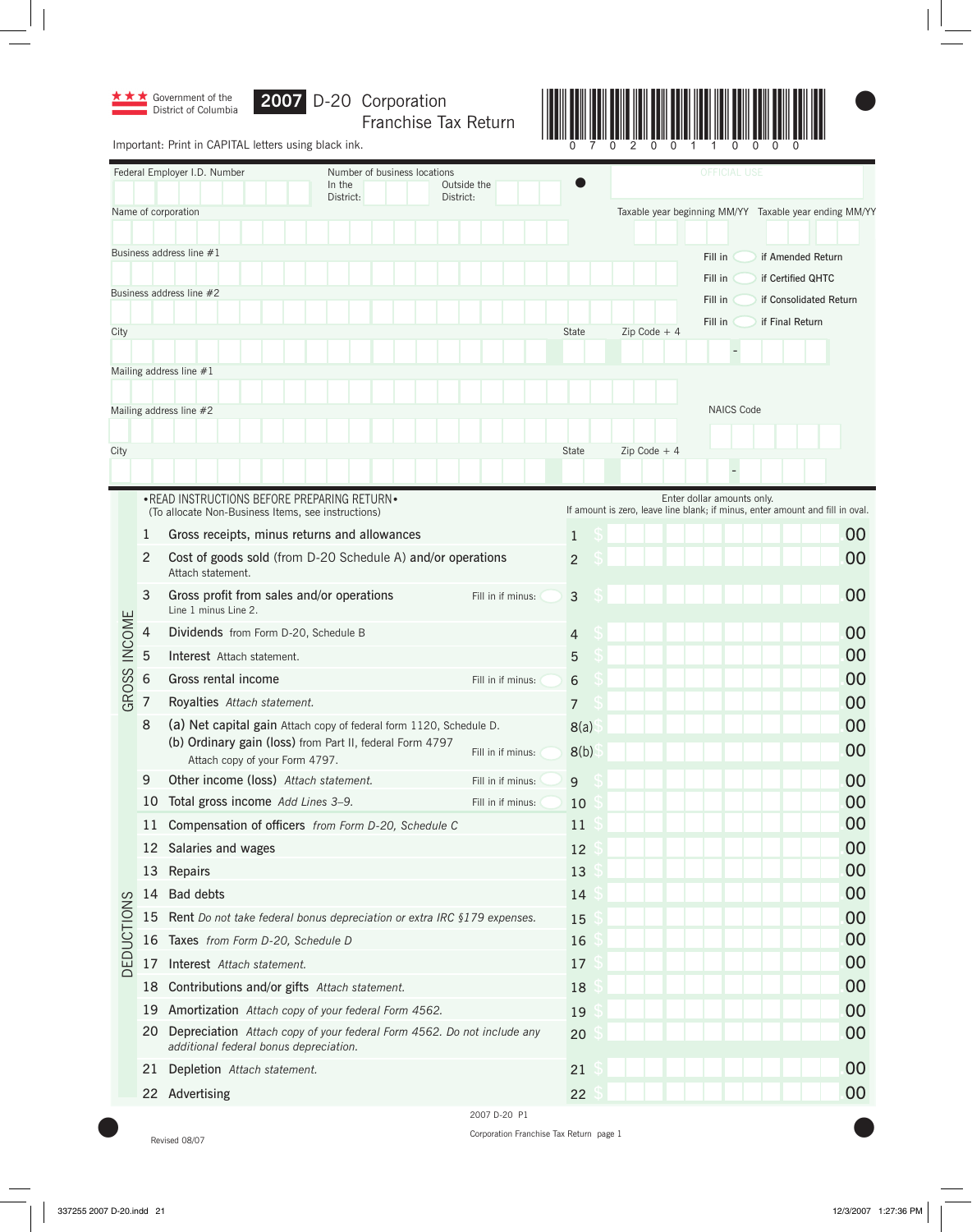D-20 PAGE 2

Taxpayer Name:

Federal Employer I.D. Number:



|                       |                                                                           |                                                                                                                                              |                   |                 | ENTER DOLLAR AMOUNTS ONLY |    |
|-----------------------|---------------------------------------------------------------------------|----------------------------------------------------------------------------------------------------------------------------------------------|-------------------|-----------------|---------------------------|----|
|                       |                                                                           | 23 Pension, profit-sharing plans                                                                                                             |                   | 23              |                           | 00 |
| <b>DEDUCTIONS</b>     |                                                                           | 24 Other deductions Attach statement.                                                                                                        |                   | 24              |                           | 00 |
|                       | 25                                                                        | Total deductions Add Lines 11-24.                                                                                                            | 25                |                 | 00                        |    |
|                       | 26                                                                        | Net income Line 10 minus Line 25.                                                                                                            | Fill in if minus: | 26              |                           | 00 |
|                       | 27                                                                        | Net operating loss deduction (For years before 2000.)                                                                                        |                   | 27              |                           | 00 |
|                       | 28                                                                        | Net income after net operating loss deduction<br>Line 26 minus Line 27.                                                                      | Fill in if minus: | 28              |                           | 00 |
|                       | 29                                                                        | (a) Non-business income Attach statement.                                                                                                    | Fill in if minus: | 29a             |                           | 00 |
|                       |                                                                           | (b) Expense related to non-business income Attach statement.                                                                                 |                   | 29 <sub>b</sub> |                           | 00 |
|                       |                                                                           | (c) 29(a) minus 29(b)                                                                                                                        | Fill in if minus: | 29c             |                           | 00 |
| <b>TAXABLE INCOME</b> | 30                                                                        | Net income subject to apportionment<br>Line 28 minus Line 29(c).                                                                             | Fill in if minus: | 30              |                           | 00 |
|                       | 31                                                                        | DC apportionment factor from Line 5, column 3, Schedule F, Form D-20.                                                                        |                   | 31              |                           |    |
|                       | 32                                                                        | Net income from trade or business<br>apportioned to DC Line 30 amount multiplied by Line 31 factor.                                          | Fill in if minus: | 32              |                           | 00 |
|                       | 33                                                                        | Portion of Line 29(c) attributable to DC<br>Attach statement.                                                                                | Fill in if minus: | 33              |                           | 00 |
|                       |                                                                           | 34 Total taxable income before apportioned NOL<br>deduction Line 32 plus or minus Line 33.                                                   | Fill in if minus: | 34              |                           | 00 |
|                       | 35                                                                        | Apportioned NOL deduction (Losses occurring in year 2000 and later.)                                                                         |                   | 35              |                           | 00 |
|                       | 36                                                                        | Total District taxable income Line 34 plus or minus Line 35. Fill in if minus:                                                               |                   | 36              |                           | 00 |
|                       | 37                                                                        | <b>Tax</b> 9.975% of Line 36. If less than \$100, enter \$100.                                                                               |                   | 37              |                           | 00 |
| AND CREDITS           |                                                                           | 38 Payments<br>(a) Tax paid if any, with request for extension of time to file or paid<br>with original return if this is an amended return. |                   | 38a             |                           | 00 |
|                       |                                                                           | (b) 2007 estimated franchise tax payments                                                                                                    |                   | 38b             |                           | 00 |
|                       |                                                                           | 39 Credits from Schedule UB, Line 7                                                                                                          |                   | 39              |                           | 00 |
|                       |                                                                           | 40 Add Lines 38(a) and (b) and Line 39. Enter total.                                                                                         |                   | 40              |                           | 00 |
| AX PAYMENTS           | 41                                                                        | Tax due If Line 37 amount is larger, subtract Line 40 from Line 37. If less than \$100,<br>enter \$100.                                      |                   | 41              |                           | 00 |
|                       | 42 Overpayment If Line 40 amount is larger, subtract Line 37 from Line 40 |                                                                                                                                              |                   |                 |                           | 00 |
|                       |                                                                           | 43 Amount you want to apply to your 2008 estimated franchise tax                                                                             |                   | 43              |                           | 00 |
|                       |                                                                           | 44 Amount to be refunded Line 42 minus Line 43.                                                                                              |                   | 44              |                           | 00 |

Payment due return - make payment payable to: DC Treasurer. Include your FEIN, D-20 and tax year on the payment and attach it to the D-2030P voucher. Mail return and payment to PO Box 679.

**Refund or no payment due return** – mail to PO Box 221. PO Box mail labels are provided with the return envelope.

Your return is due by the 15th day of the third month following the close of your tax year.

| <b>PLEASE</b><br>SIGN<br><b>HERE</b> |                                               | Under penalties of law, I declare that I have examined this return and, to the best of my knowledge, it is correct. Declaration of paid preparer is based on the information available to the preparer. |      |                                         |                                      |                                                                          |                                       |  |
|--------------------------------------|-----------------------------------------------|---------------------------------------------------------------------------------------------------------------------------------------------------------------------------------------------------------|------|-----------------------------------------|--------------------------------------|--------------------------------------------------------------------------|---------------------------------------|--|
|                                      | Officer's signature                           | Title                                                                                                                                                                                                   |      |                                         | Date                                 |                                                                          | Telephone number of person to contact |  |
| PAID<br><b>PREPARER</b>              |                                               |                                                                                                                                                                                                         |      |                                         |                                      |                                                                          |                                       |  |
| ONLY                                 | Preparer's signature (if other than taxpayer) |                                                                                                                                                                                                         | Date |                                         | Firm name                            | Firm address                                                             |                                       |  |
|                                      | Preparer's FEIN, SSN or PTIN                  |                                                                                                                                                                                                         |      |                                         | of Tax and Revenue fill in the oval. | If you want to allow the preparer to discuss this return with the Office |                                       |  |
|                                      |                                               |                                                                                                                                                                                                         |      | 2007 D-20 P2                            |                                      |                                                                          |                                       |  |
|                                      | Revised 08/07                                 |                                                                                                                                                                                                         |      | Corporation Franchise Tax Return page 2 |                                      |                                                                          | File order 4                          |  |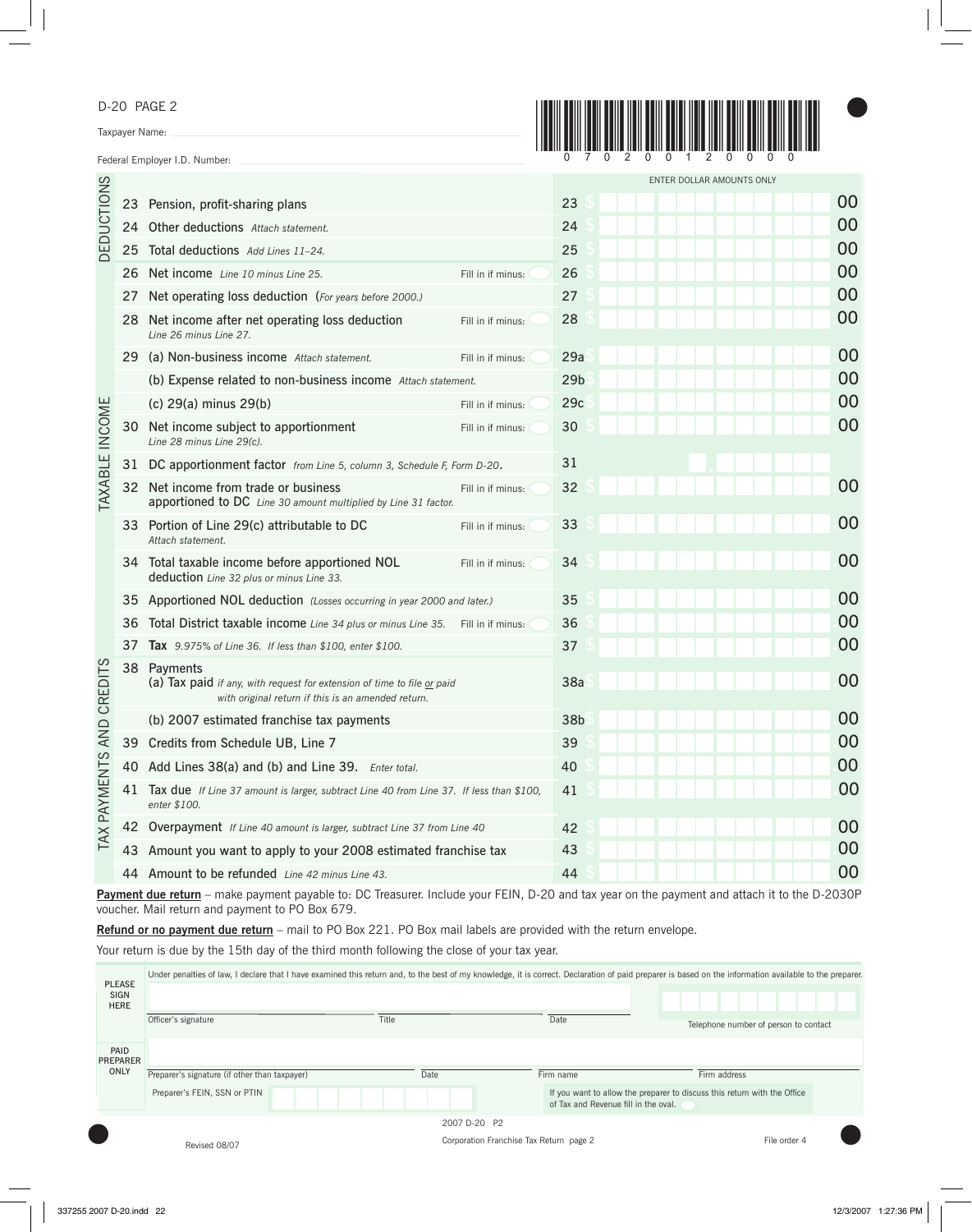| <b>Schedule A - Cost of Goods Sold</b> (See specific instructions for Line 2)                                                                                                                                                                                                                                                                                      |     |                |                                              |                                                                                   | <b>Schedule B - Dividends</b> (See specific instructions for Line 4)                                                                                                                                                                                                                                                                                               |                                           |                    |                           |                       |  |
|--------------------------------------------------------------------------------------------------------------------------------------------------------------------------------------------------------------------------------------------------------------------------------------------------------------------------------------------------------------------|-----|----------------|----------------------------------------------|-----------------------------------------------------------------------------------|--------------------------------------------------------------------------------------------------------------------------------------------------------------------------------------------------------------------------------------------------------------------------------------------------------------------------------------------------------------------|-------------------------------------------|--------------------|---------------------------|-----------------------|--|
|                                                                                                                                                                                                                                                                                                                                                                    |     |                |                                              |                                                                                   |                                                                                                                                                                                                                                                                                                                                                                    | NAME AND ADDRESS OF DECLARING CORPORATION |                    |                           | AMOUNT                |  |
| 2. Merchandise bought for manufacture or sale                                                                                                                                                                                                                                                                                                                      |     |                |                                              |                                                                                   |                                                                                                                                                                                                                                                                                                                                                                    |                                           |                    | \$                        |                       |  |
|                                                                                                                                                                                                                                                                                                                                                                    |     |                |                                              |                                                                                   |                                                                                                                                                                                                                                                                                                                                                                    |                                           |                    |                           |                       |  |
| 4. Other costs per books (attach statement)                                                                                                                                                                                                                                                                                                                        |     |                |                                              |                                                                                   |                                                                                                                                                                                                                                                                                                                                                                    |                                           |                    |                           |                       |  |
| (additional federal bonus depreciation is not allowable)                                                                                                                                                                                                                                                                                                           | \$. |                |                                              |                                                                                   |                                                                                                                                                                                                                                                                                                                                                                    |                                           |                    |                           |                       |  |
| 6. Minus: Inventory at end of tax year                                                                                                                                                                                                                                                                                                                             |     |                |                                              |                                                                                   |                                                                                                                                                                                                                                                                                                                                                                    |                                           |                    |                           |                       |  |
|                                                                                                                                                                                                                                                                                                                                                                    |     |                |                                              |                                                                                   |                                                                                                                                                                                                                                                                                                                                                                    |                                           |                    |                           |                       |  |
| 7. Cost of goods sold (enter here and on D-20 Line 2)                                                                                                                                                                                                                                                                                                              | \$  |                |                                              |                                                                                   |                                                                                                                                                                                                                                                                                                                                                                    |                                           |                    |                           |                       |  |
| Method of inventory valuation:                                                                                                                                                                                                                                                                                                                                     |     |                |                                              |                                                                                   |                                                                                                                                                                                                                                                                                                                                                                    |                                           |                    |                           |                       |  |
|                                                                                                                                                                                                                                                                                                                                                                    |     |                |                                              |                                                                                   | <b>Total Dividends</b>                                                                                                                                                                                                                                                                                                                                             |                                           |                    | \$                        |                       |  |
|                                                                                                                                                                                                                                                                                                                                                                    |     |                |                                              |                                                                                   | Minus deduction for Subpart F Income                                                                                                                                                                                                                                                                                                                               |                                           |                    |                           |                       |  |
|                                                                                                                                                                                                                                                                                                                                                                    |     |                |                                              |                                                                                   |                                                                                                                                                                                                                                                                                                                                                                    |                                           |                    |                           |                       |  |
|                                                                                                                                                                                                                                                                                                                                                                    |     |                |                                              |                                                                                   | Minus deduction for dividends received from<br>wholly-owned subsidary                                                                                                                                                                                                                                                                                              |                                           |                    |                           |                       |  |
|                                                                                                                                                                                                                                                                                                                                                                    |     |                |                                              |                                                                                   | <b>TOTAL</b> (enter here and on D-20, Line 4)                                                                                                                                                                                                                                                                                                                      |                                           |                    | \$                        |                       |  |
| Schedule C - Compensation of officers (See specific instructions for Line 11)                                                                                                                                                                                                                                                                                      |     |                |                                              |                                                                                   |                                                                                                                                                                                                                                                                                                                                                                    |                                           |                    |                           |                       |  |
| Col. 1                                                                                                                                                                                                                                                                                                                                                             |     | Col. 2         |                                              | Col. 3<br>Percent of Time                                                         | Percent of Corporation<br>Stock Owned                                                                                                                                                                                                                                                                                                                              |                                           | Col. 6<br>Amount   |                           | Col. 7<br>Expense     |  |
| Name, Address and SSN of Officer                                                                                                                                                                                                                                                                                                                                   |     | Official Title |                                              | Devoted to<br><b>Business</b>                                                     | Col. 4<br>Common                                                                                                                                                                                                                                                                                                                                                   | Col.5<br>Preferred                        | of<br>Compensation |                           | Account<br>Allowances |  |
|                                                                                                                                                                                                                                                                                                                                                                    |     |                |                                              | $\%$                                                                              | %                                                                                                                                                                                                                                                                                                                                                                  | $\%$                                      | 1\$                | $\boldsymbol{\mathsf{S}}$ |                       |  |
|                                                                                                                                                                                                                                                                                                                                                                    |     |                |                                              |                                                                                   |                                                                                                                                                                                                                                                                                                                                                                    |                                           |                    |                           |                       |  |
|                                                                                                                                                                                                                                                                                                                                                                    |     |                |                                              | $\%$                                                                              | %                                                                                                                                                                                                                                                                                                                                                                  | $\%$                                      |                    |                           |                       |  |
|                                                                                                                                                                                                                                                                                                                                                                    |     |                |                                              | $\%$                                                                              | %                                                                                                                                                                                                                                                                                                                                                                  | $\%$                                      |                    |                           |                       |  |
|                                                                                                                                                                                                                                                                                                                                                                    |     |                |                                              |                                                                                   |                                                                                                                                                                                                                                                                                                                                                                    |                                           |                    |                           |                       |  |
|                                                                                                                                                                                                                                                                                                                                                                    |     |                |                                              | $\%$                                                                              | %                                                                                                                                                                                                                                                                                                                                                                  | $\%$                                      |                    |                           |                       |  |
| TOTAL COMPENSATION OF OFFICERS (Enter here and on D-20, Line 11)                                                                                                                                                                                                                                                                                                   |     |                |                                              |                                                                                   |                                                                                                                                                                                                                                                                                                                                                                    |                                           | \$                 |                           |                       |  |
| Schedule D - Taxes (See specific instructions for Line 16)                                                                                                                                                                                                                                                                                                         |     |                |                                              |                                                                                   |                                                                                                                                                                                                                                                                                                                                                                    |                                           |                    |                           |                       |  |
| <b>EXPLANATION</b>                                                                                                                                                                                                                                                                                                                                                 |     | $\mathfrak{L}$ | AMOUNT                                       |                                                                                   |                                                                                                                                                                                                                                                                                                                                                                    | <b>EXPLANATION</b>                        |                    | \$                        | AMOUNT                |  |
|                                                                                                                                                                                                                                                                                                                                                                    |     |                |                                              |                                                                                   |                                                                                                                                                                                                                                                                                                                                                                    |                                           |                    |                           |                       |  |
|                                                                                                                                                                                                                                                                                                                                                                    |     |                |                                              |                                                                                   |                                                                                                                                                                                                                                                                                                                                                                    |                                           |                    |                           |                       |  |
| Schedule E - Reconciliation of the net income reported on Federal and DC returns                                                                                                                                                                                                                                                                                   |     |                |                                              |                                                                                   | TOTAL (enter here and on D-20, Line 16)                                                                                                                                                                                                                                                                                                                            |                                           |                    | \$                        |                       |  |
| 1. Taxable income before net operating loss deduction and special<br>deductions (Page 1 of your Federal corporate return)                                                                                                                                                                                                                                          |     | \$             |                                              |                                                                                   | 7. Total District taxable income reported (from D-20, Line                                                                                                                                                                                                                                                                                                         |                                           |                    | $\mathfrak{P}$            |                       |  |
| UNALLOWABLE DEDUCTIONS AND ADDITIONAL INCOME                                                                                                                                                                                                                                                                                                                       |     |                |                                              |                                                                                   | 36)                                                                                                                                                                                                                                                                                                                                                                |                                           |                    |                           |                       |  |
| 2. Income taxes (see specific instructions for line 16)                                                                                                                                                                                                                                                                                                            |     |                | NON-TAXABLE INCOME AND ADDITIONAL DEDUCTIONS |                                                                                   |                                                                                                                                                                                                                                                                                                                                                                    |                                           |                    |                           |                       |  |
| 3. DC income taxes and franchise taxes imposed by DC<br>Revenue Act of 1947, as amended                                                                                                                                                                                                                                                                            |     |                |                                              | 8. Net income apportioned or allocated to outside DC                              |                                                                                                                                                                                                                                                                                                                                                                    |                                           |                    |                           |                       |  |
| 4. Interest on obligations of states, territories of the U.S. or<br>any Political Subdivision thereof                                                                                                                                                                                                                                                              |     |                |                                              | 9. Other non-taxable income and additional deductions<br>including NOL (itemize): |                                                                                                                                                                                                                                                                                                                                                                    |                                           |                    |                           |                       |  |
| 5. Other unallowable deductions and additional income (itemize,<br>include additional federal bonus depreciation and additional<br>IRC § 179 expenses)                                                                                                                                                                                                             |     |                |                                              |                                                                                   | $\begin{picture}(150,10) \put(0,0){\vector(1,0){100}} \put(15,0){\vector(1,0){100}} \put(15,0){\vector(1,0){100}} \put(15,0){\vector(1,0){100}} \put(15,0){\vector(1,0){100}} \put(15,0){\vector(1,0){100}} \put(15,0){\vector(1,0){100}} \put(15,0){\vector(1,0){100}} \put(15,0){\vector(1,0){100}} \put(15,0){\vector(1,0){100}} \put(15,0){\vector(1,0){100}}$ |                                           |                    |                           |                       |  |
| $\begin{picture}(150,10) \put(0,0){\vector(1,0){100}} \put(15,0){\vector(1,0){100}} \put(15,0){\vector(1,0){100}} \put(15,0){\vector(1,0){100}} \put(15,0){\vector(1,0){100}} \put(15,0){\vector(1,0){100}} \put(15,0){\vector(1,0){100}} \put(15,0){\vector(1,0){100}} \put(15,0){\vector(1,0){100}} \put(15,0){\vector(1,0){100}} \put(15,0){\vector(1,0){100}}$ |     |                |                                              |                                                                                   | $\tag{b}$                                                                                                                                                                                                                                                                                                                                                          |                                           |                    |                           |                       |  |
| (b)                                                                                                                                                                                                                                                                                                                                                                |     |                |                                              |                                                                                   |                                                                                                                                                                                                                                                                                                                                                                    |                                           |                    |                           |                       |  |
| 6. TOTAL (Lines 1-5)                                                                                                                                                                                                                                                                                                                                               |     | \$             |                                              |                                                                                   | 10. TOTAL (Lines 7, 8 and 9)                                                                                                                                                                                                                                                                                                                                       |                                           |                    | \$                        |                       |  |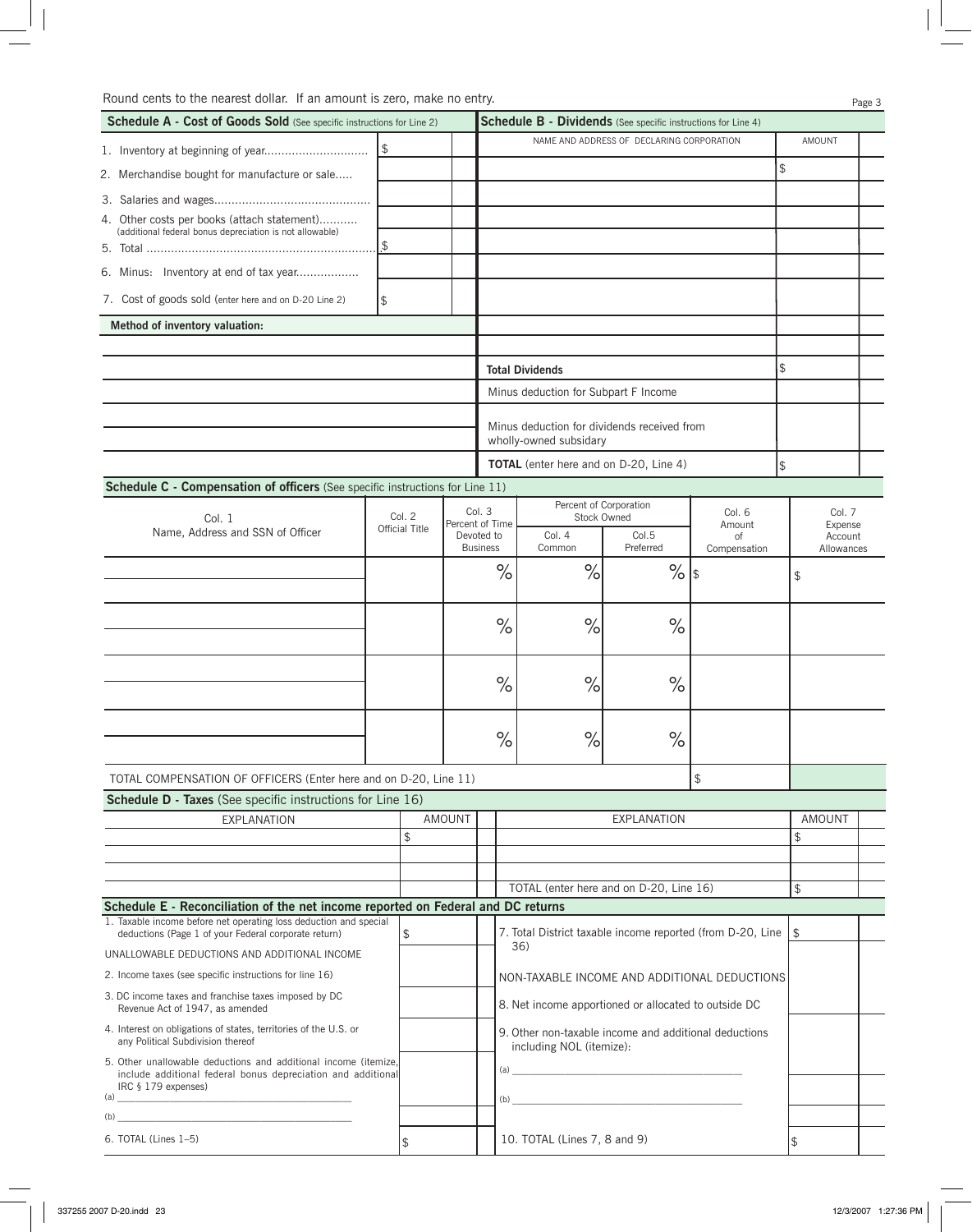#### Page 4

| <b>Schedule F - DC Apportionment Factor</b> (See instructions, page 10.)                                                                                                                                                                                                                     | Carry all factors to six decimal places |                |                                                   |
|----------------------------------------------------------------------------------------------------------------------------------------------------------------------------------------------------------------------------------------------------------------------------------------------|-----------------------------------------|----------------|---------------------------------------------------|
| Round cents to the nearest dollar.<br>If an amount is zero, leave the line blank.                                                                                                                                                                                                            | Column 1 TOTAL                          | Column 2 in DC | Column 3 Factor<br>(Column 2 divided by Column 1) |
| 1. PROPERTY FACTOR: Average value of real estate and tangible<br>personal property owned or rented to and used by the corporation $\overline{a}$<br>(Financial institutions do not complete this item)                                                                                       |                                         | $00$ \$        | 00 <sub>o</sub>                                   |
| 2. PAYROLL FACTOR: Total compensation paid or accrued by the<br>corporation                                                                                                                                                                                                                  |                                         | $00$ \$        | 00 <sub>o</sub>                                   |
| 3. SALES FACTOR: All gross receipts of the corporation other<br>than gross receipts from non-business income                                                                                                                                                                                 |                                         | $00$ \$        | $00\,$                                            |
| 4. SUM OF FACTORS: (Add Column 3 entries)                                                                                                                                                                                                                                                    |                                         |                |                                                   |
| 5. DC APPORTIONMENT FACTOR: Line 4 divided by 3 if there are 3 denominators. If fewer than 3 entries in col. 1, divide Line 4 by the actual<br>number. Note: Financial institutions use a two-factor formula and should divide Line 4 by 2. (Enter the DC factor here and on D-20, Line 31.) |                                         |                |                                                   |

 $\bullet$ 

| <b>Schedule G - Balance Sheets</b>                                   | Beginning of Taxable Year |           | End of Taxable Year |           |  |
|----------------------------------------------------------------------|---------------------------|-----------|---------------------|-----------|--|
|                                                                      | (A) Amount                | (B) Total | (A) Amount          | (B) Total |  |
|                                                                      |                           |           |                     |           |  |
| 2. Trade notes and accounts receivable                               |                           |           |                     |           |  |
| (a) MINUS: Allowance for bad debts.                                  |                           |           |                     |           |  |
|                                                                      |                           |           |                     |           |  |
| 4. Gov't obligations: (a) U.S. and its instrumentalities.            |                           |           |                     |           |  |
| (b) States, subdivisions thereof, etc                                |                           |           |                     |           |  |
| 5. Other current assets (attach statement)                           |                           |           |                     |           |  |
|                                                                      |                           |           |                     |           |  |
| <b>SETS</b>                                                          |                           |           |                     |           |  |
| S<br>8. Other investments (attach statement).<br>⋖                   |                           |           |                     |           |  |
| 9. Buildings and other fixed depreciable assets                      |                           |           |                     |           |  |
| (a) MINUS: Accumulated depreciation.                                 |                           |           |                     |           |  |
|                                                                      |                           |           |                     |           |  |
| (a) MINUS: Accumulated depletion.                                    |                           |           |                     |           |  |
| 11. Land (net of any amortization).                                  |                           |           |                     |           |  |
| 12. Intangible assets (amortizable only)                             |                           |           |                     |           |  |
| (a) MINUS: Accumulated amortization $\ldots \ldots \ldots$           |                           |           |                     |           |  |
| 13. Other assets (attach statement)                                  |                           |           |                     |           |  |
| TOTAL ASSETS<br>14.                                                  |                           |           |                     |           |  |
|                                                                      |                           |           |                     |           |  |
| 16. Mortgages, notes, bonds payable in less than 1 year.             |                           |           |                     |           |  |
| 17. Other current liabilities (attach statement).                    |                           |           |                     |           |  |
| CAPITAL                                                              |                           |           |                     |           |  |
| 19. Mortgages, notes, bonds payable in 1 year or more                |                           |           |                     |           |  |
| 20. Other liabilities (attach statement)                             |                           |           |                     |           |  |
| <b>AND</b><br>21. Capital stock:                                     |                           |           |                     |           |  |
| ဟ                                                                    |                           |           |                     |           |  |
| 22. Paid-in or capital surplus (attach statement)                    |                           |           |                     |           |  |
| LIABILITI<br>23. Retained earnings - Appropriated (attach statement) |                           |           |                     |           |  |
| 24. Retained earnings - Unappropriated                               |                           |           |                     |           |  |
| 25. MINUS: Cost of treasury stock                                    |                           |           |                     |           |  |
| TOTAL LIABILITIES AND CAPITAL<br>26.                                 |                           |           |                     |           |  |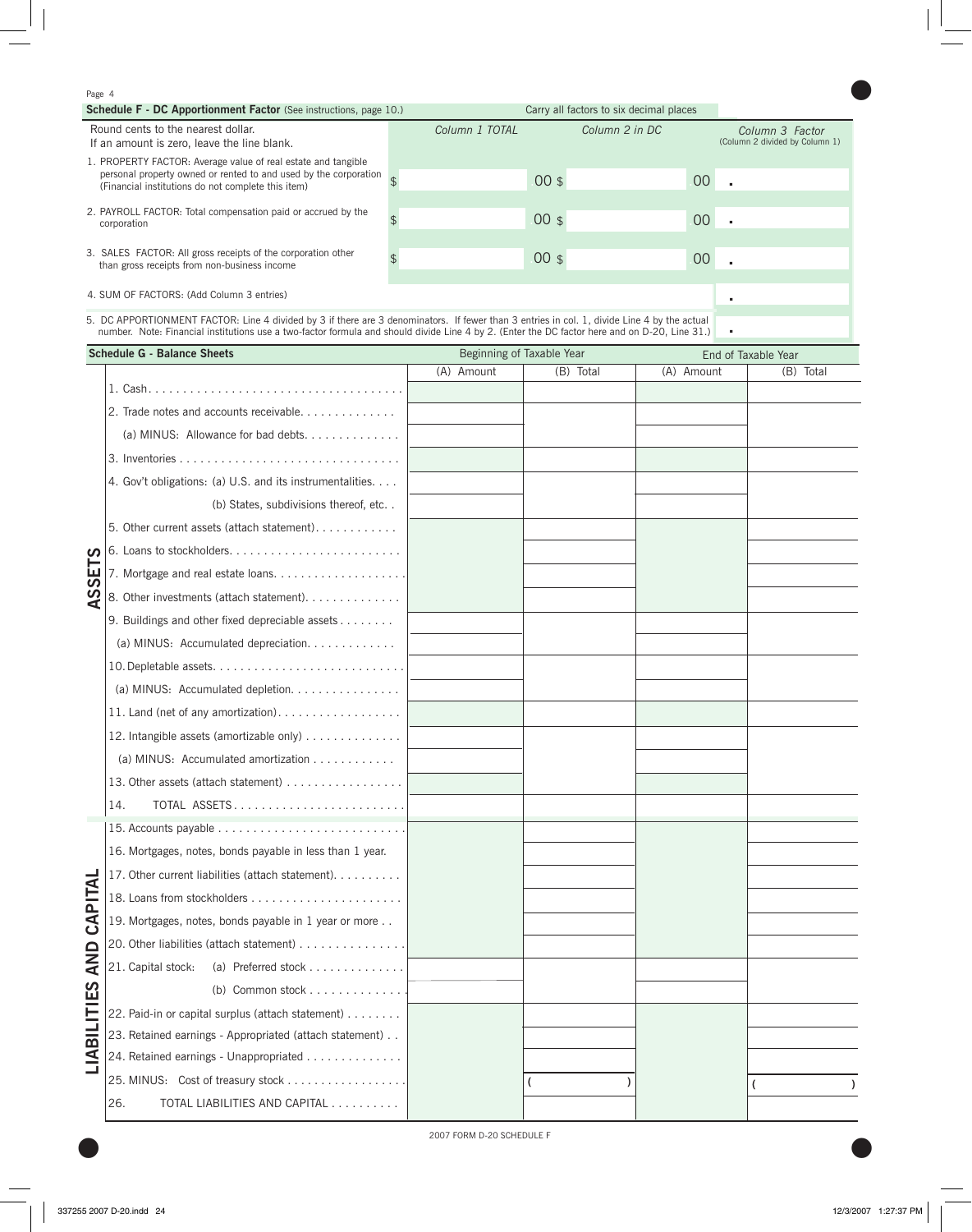| Schedule H-1 - Reconciliation of Income (Loss) per Books With Income (Loss) per Return                                               |                |                             |                                                                |                                                         |                                                         |                                                                                            |  |
|--------------------------------------------------------------------------------------------------------------------------------------|----------------|-----------------------------|----------------------------------------------------------------|---------------------------------------------------------|---------------------------------------------------------|--------------------------------------------------------------------------------------------|--|
|                                                                                                                                      |                |                             |                                                                | 7. Income recorded on books this year and not           |                                                         | \$                                                                                         |  |
| 2. Federal income tax                                                                                                                |                |                             | included in this return (itemize)<br>$Tax-exempt$ interest $$$ |                                                         |                                                         |                                                                                            |  |
| 3. Excess of capital losses over capital gains                                                                                       |                |                             |                                                                |                                                         |                                                         |                                                                                            |  |
| 4. Taxable income not recorded on books this<br>year (itemize) $\ldots \ldots \ldots \ldots$                                         |                |                             |                                                                |                                                         |                                                         |                                                                                            |  |
|                                                                                                                                      |                |                             |                                                                | 8. Deductions on this tax return and not charged        |                                                         |                                                                                            |  |
| 5. Expenses recorded on books this year and not                                                                                      |                |                             |                                                                | against book income this year (itemize)                 |                                                         |                                                                                            |  |
| deducted on this return (itemize)                                                                                                    |                |                             |                                                                |                                                         |                                                         |                                                                                            |  |
| (a) Depreciation \$                                                                                                                  |                |                             |                                                                | (b) Depletion \$                                        |                                                         |                                                                                            |  |
| (b) Depletion $$ \$                                                                                                                  |                |                             |                                                                | 9. TOTAL of Lines 7 and $8 \ldots \ldots \ldots \ldots$ |                                                         | $$\mathfrak{F}$$                                                                           |  |
|                                                                                                                                      |                |                             |                                                                |                                                         | 10. Taxable Income (federal Form 1120, page 1, line 28) |                                                                                            |  |
|                                                                                                                                      |                |                             |                                                                | (Line 6 minus Line 9)                                   |                                                         |                                                                                            |  |
| Schedule H-2 - Analysis of Unappropriated Retained Earnings per Books                                                                |                |                             |                                                                |                                                         |                                                         |                                                                                            |  |
| 1. Balance at beginning of year                                                                                                      | $\mathfrak{L}$ |                             | 5. Distributions:                                              |                                                         | (a) Cash $\ldots \ldots \ldots \ldots$                  | $\sqrt{2}$                                                                                 |  |
| 2. Net income per books                                                                                                              |                |                             |                                                                |                                                         | (b) Stock $\ldots \ldots \ldots \ldots$                 |                                                                                            |  |
| 3. Other increases (itemize)                                                                                                         |                |                             |                                                                |                                                         | $(c)$ Property                                          |                                                                                            |  |
|                                                                                                                                      |                |                             |                                                                | 6. Other decreases (itemize)                            |                                                         |                                                                                            |  |
|                                                                                                                                      |                |                             |                                                                |                                                         |                                                         |                                                                                            |  |
|                                                                                                                                      |                |                             |                                                                |                                                         |                                                         | \$                                                                                         |  |
| 4. TOTAL of Lines 1, 2 and 3                                                                                                         | $\frac{1}{2}$  |                             |                                                                | 8. Balance at end of year (Line 4 minus Line 7). .      |                                                         | \$                                                                                         |  |
|                                                                                                                                      |                |                             |                                                                |                                                         |                                                         |                                                                                            |  |
| <b>Supplemental Information</b>                                                                                                      |                |                             |                                                                |                                                         |                                                         |                                                                                            |  |
| 1. STATE OR COUNTRY OF INCORPORATION                                                                                                 |                | 2.(a) DATE OF INCORPORATION |                                                                | 2.(b) DATE BUSINESS BEGAN IN DC                         |                                                         | 3. IRS SERVICE CENTER WHERE FEDERAL RETURN WAS<br>FILED FOR PERIOD COVERED BY THIS RETURN: |  |
|                                                                                                                                      |                |                             |                                                                |                                                         |                                                         |                                                                                            |  |
| 4. THE CORPORATION'S BOOKS ARE IN THE CARE OF                                                                                        |                |                             | 5. LOCATED AT                                                  |                                                         |                                                         |                                                                                            |  |
|                                                                                                                                      |                |                             |                                                                |                                                         |                                                         |                                                                                            |  |
| 6. During 2007, has the Internal Revenue Service made or proposed any adjustments to                                                 |                |                             |                                                                |                                                         |                                                         |                                                                                            |  |
| your federal income tax return, or did you file any amended returns with the IRS?<br>N <sub>O</sub><br><b>YES</b>                    |                |                             |                                                                | If you have already provided OTR a detailed             |                                                         |                                                                                            |  |
| If "YES", please submit separately a detailed statement, unless previously submitted,                                                |                |                             |                                                                | statement, enter the date it was sent.                  |                                                         | MM/DD/YYYY                                                                                 |  |
| to the address shown on page 7 (Amended returns) of the General Instructions.                                                        |                |                             |                                                                |                                                         |                                                         |                                                                                            |  |
| 7. Is this corporation affiliated with a partnership                                                                                 |                | <b>YES</b>                  | N <sub>O</sub>                                                 | If yes, explain:                                        |                                                         |                                                                                            |  |
| or another corporation?                                                                                                              |                |                             |                                                                |                                                         |                                                         |                                                                                            |  |
|                                                                                                                                      |                |                             |                                                                |                                                         |                                                         |                                                                                            |  |
| 8. Is this return made on the accrual basis?                                                                                         |                | <b>YES</b>                  | NO                                                             | If no, indicate basis used:                             | Cash Basis                                              | Other (specify)                                                                            |  |
|                                                                                                                                      |                |                             |                                                                |                                                         |                                                         |                                                                                            |  |
| 9. Did you file a franchise tax return with DC                                                                                       |                | <b>YES</b>                  | NO.                                                            | If no, state reason                                     |                                                         |                                                                                            |  |
| for the year 2006?                                                                                                                   |                |                             |                                                                |                                                         |                                                         |                                                                                            |  |
|                                                                                                                                      |                |                             |                                                                |                                                         |                                                         |                                                                                            |  |
| 10. Did you withhold DC income tax from wages paid to your                                                                           |                | <b>YES</b>                  | N <sub>O</sub>                                                 | If no, state reason:                                    |                                                         |                                                                                            |  |
| DC resident employees during 2007?                                                                                                   |                |                             |                                                                |                                                         |                                                         |                                                                                            |  |
|                                                                                                                                      |                |                             |                                                                |                                                         |                                                         |                                                                                            |  |
| 11. Did you file annual information returns, federal forms 1096<br>and 1099, relating to payment of dividends and interest for 2007? |                | <b>YES</b>                  | N <sub>O</sub>                                                 |                                                         |                                                         |                                                                                            |  |
|                                                                                                                                      |                |                             |                                                                |                                                         |                                                         |                                                                                            |  |
|                                                                                                                                      |                |                             |                                                                |                                                         |                                                         |                                                                                            |  |
| 12. (a) Has the business been terminated?                                                                                            |                | YES                         | NO                                                             | If yes, explain and give date:                          |                                                         |                                                                                            |  |
| (b) Have you moved out of DC?                                                                                                        |                | <b>YES</b>                  | N <sub>O</sub>                                                 |                                                         |                                                         |                                                                                            |  |
|                                                                                                                                      |                |                             |                                                                |                                                         |                                                         |                                                                                            |  |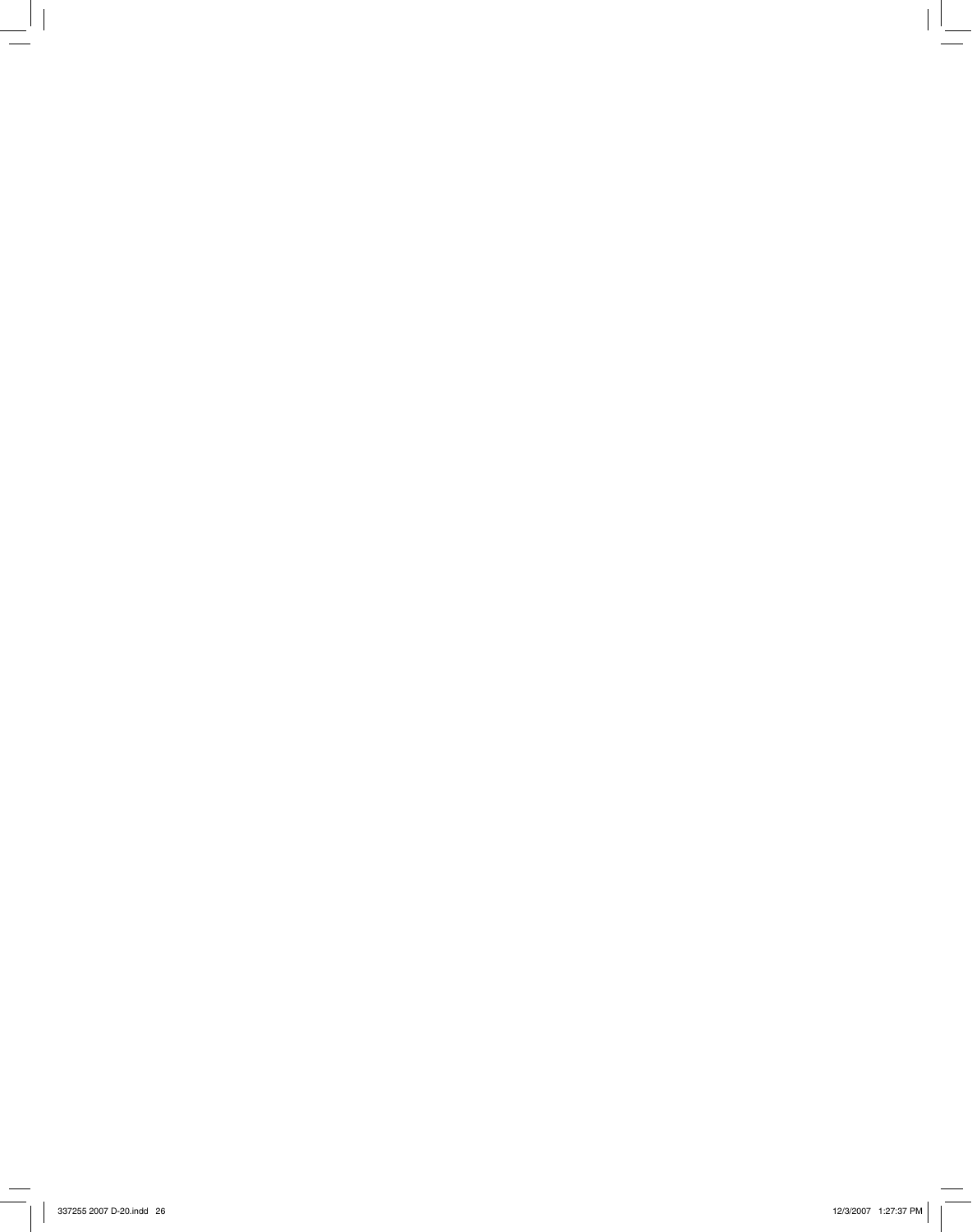

2007 SCHEDULE UB Revised 08/07 Business Credits

 $\bullet$  later than  $\bullet$  later than  $\bullet$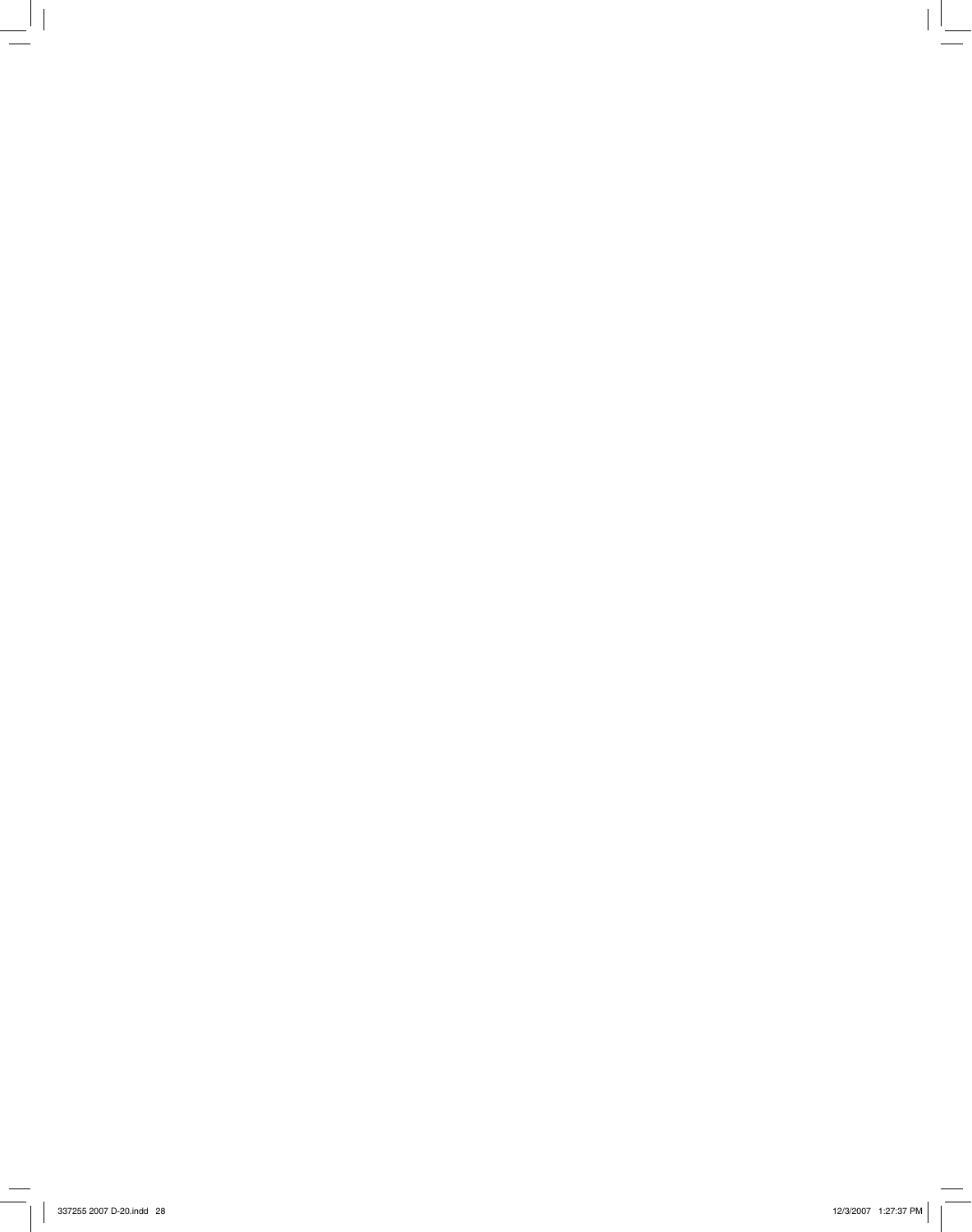# D-2030P

# Instructions

The D-2030P Payment Voucher is used when making any payment due on your D-20 or D-30 return.

- Fill in the ovals indicating the return you are filing, D-20 or D-30 and whether you are entering a FEIN or SSN;
- Enter the amount of your payment;
- Enter the name and address as they appear on your return;
- Make your check or money order payable to the DC Treasurer;
- Write your FEIN/SSN, tax period and the return filed (D-20 or D-30) on your payment;
- Staple your payment only to the D-2030P;
- Mail the D-2030P with, but not attached to, your tax return in the envelope provided in this booklet; and
- Use the correct mail label from the back flap of the return envelope.
- If you do not have the return envelope and you are filing a D-20 return, mail your return and Form D-2030P, with the payment attached, to the Office of Tax and Revenue, PO Box 679, Washington, DC 20044-0679.
- If you do not have the return envelope and you are filing a D-30 return, mail your return and Form D-2030P, with the payment attached, to the Office of Tax and Revenue, PO Box 7572, Washington, DC 20044-7572.

Note: If you are filing a refund or no payment due return do not use the D-2030P; use the mail label (PO Box 221 for the D-20 or PO Box 234 for the D-30) from the back flap of the return envelope.

|                  | Government of the<br>District of Columbia                                                                   | 2007 D-2030P Payment Voucher            |                               |                                              |                                                                                                                                                                |                           |
|------------------|-------------------------------------------------------------------------------------------------------------|-----------------------------------------|-------------------------------|----------------------------------------------|----------------------------------------------------------------------------------------------------------------------------------------------------------------|---------------------------|
|                  | Important: Print in all CAPITAL letters using black ink.<br>Taxpayer Identification Number<br>Business name | if FEIN<br>Fill in<br>if SSN<br>Fill in | Fill in<br>Fill in            | if for a D-20 Return<br>if for a D-30 Return | <b>OFFICIAL USE</b><br>Taxable year beginning MM/YY                                                                                                            | Taxable year ending MM/YY |
| HERE<br>/ ORDER  | Mailing address                                                                                             |                                         |                               |                                              |                                                                                                                                                                |                           |
| OR MONE<br>CHECK | City                                                                                                        |                                         |                               | State                                        | $Zip Code + 4$                                                                                                                                                 |                           |
| STAPLE           | Amount of payment                                                                                           |                                         | 00                            |                                              | Do not enter cents, enter dollars only. To avoid penalties and interest, your return<br>envelope must be postmarked no later than the due date of your return. |                           |
|                  | Revised 08/07                                                                                               |                                         | D-2030P P1<br>Payment Voucher |                                              |                                                                                                                                                                |                           |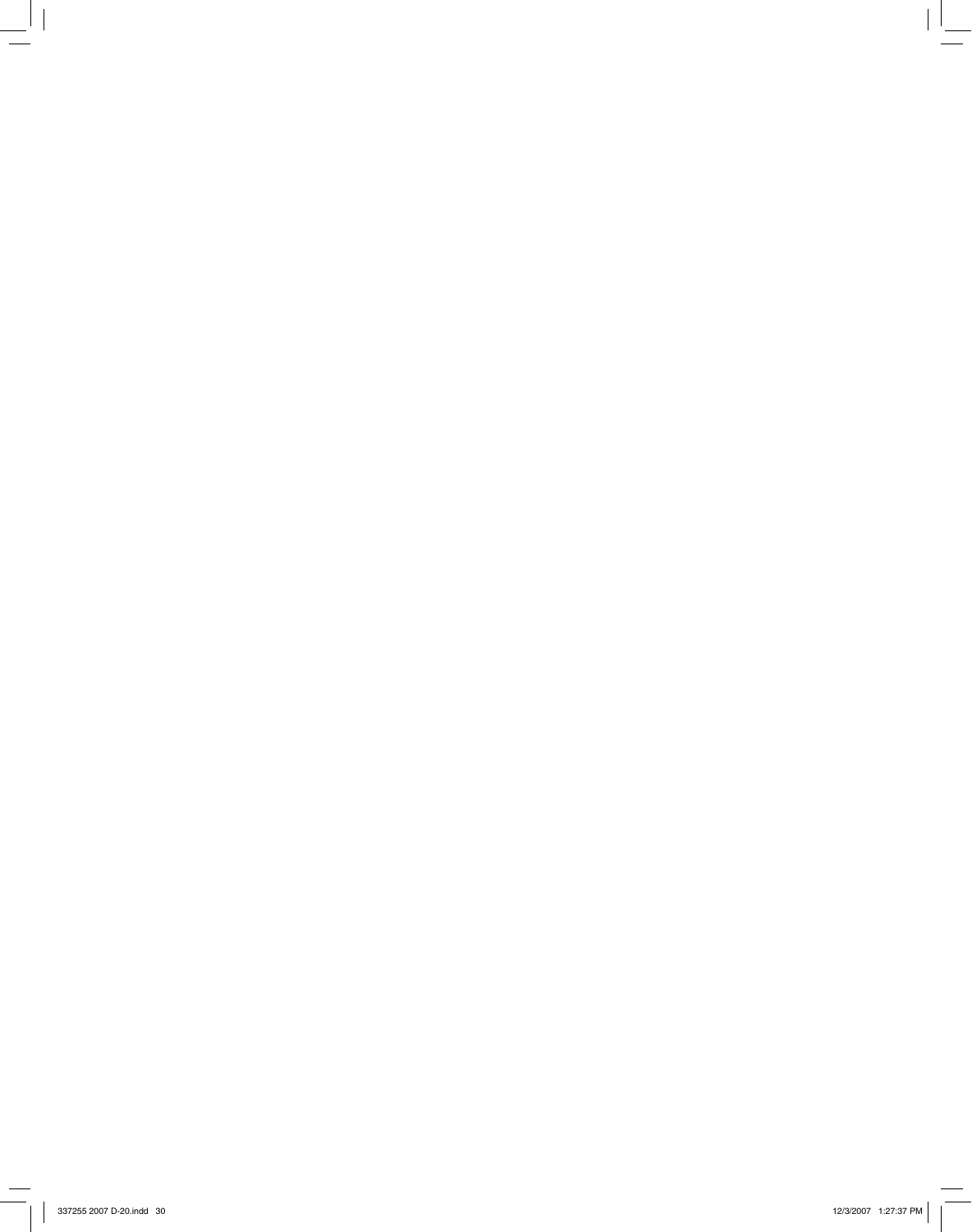# D-2030P

# Instructions

The D-2030P Payment Voucher is used when making any payment due on your D-20 or D-30 return.

- Fill in the ovals indicating the return you are filing, D-20 or D-30 and whether you are entering a FEIN or SSN;
- Enter the amount of your payment;
- Enter the name and address as they appear on your return;
- Make your check or money order payable to the DC Treasurer;
- Write your FEIN/SSN, tax period and the return filed (D-20 or D-30) on your payment;
- Staple your payment only to the D-2030P;
- Mail the D-2030P with, but not attached to, your tax return in the envelope provided in this booklet; and
- Use the correct mail label from the back flap of the return envelope.
- If you do not have the return envelope and you are filing a D-20 return, mail your return and Form D-2030P, with the payment attached, to the Office of Tax and Revenue, PO Box 679, Washington, DC 20044-0679.
- If you do not have the return envelope and you are filing a D-30 return, mail your return and Form D-2030P, with the payment attached, to the Office of Tax and Revenue, PO Box 7572, Washington, DC 20044-7572.

Note: If you are filing a refund or no payment due return do not use the D-2030P; use the mail label (PO Box 221 for the D-20 or PO Box 234 for the D-30) from the back flap of the return envelope.

|                  | Government of the<br>District of Columbia                                                                   | 2007 D-2030P Payment Voucher            |                               |                                              |                                                                                                                                                                |                           |
|------------------|-------------------------------------------------------------------------------------------------------------|-----------------------------------------|-------------------------------|----------------------------------------------|----------------------------------------------------------------------------------------------------------------------------------------------------------------|---------------------------|
|                  | Important: Print in all CAPITAL letters using black ink.<br>Taxpayer Identification Number<br>Business name | if FEIN<br>Fill in<br>if SSN<br>Fill in | Fill in<br>Fill in            | if for a D-20 Return<br>if for a D-30 Return | <b>OFFICIAL USE</b><br>Taxable year beginning MM/YY                                                                                                            | Taxable year ending MM/YY |
| HERE<br>/ ORDER  | Mailing address                                                                                             |                                         |                               |                                              |                                                                                                                                                                |                           |
| OR MONE<br>CHECK | City                                                                                                        |                                         |                               | State                                        | $Zip Code + 4$                                                                                                                                                 |                           |
| STAPLE           | Amount of payment                                                                                           |                                         | 00                            |                                              | Do not enter cents, enter dollars only. To avoid penalties and interest, your return<br>envelope must be postmarked no later than the due date of your return. |                           |
|                  | Revised 08/07                                                                                               |                                         | D-2030P P1<br>Payment Voucher |                                              |                                                                                                                                                                |                           |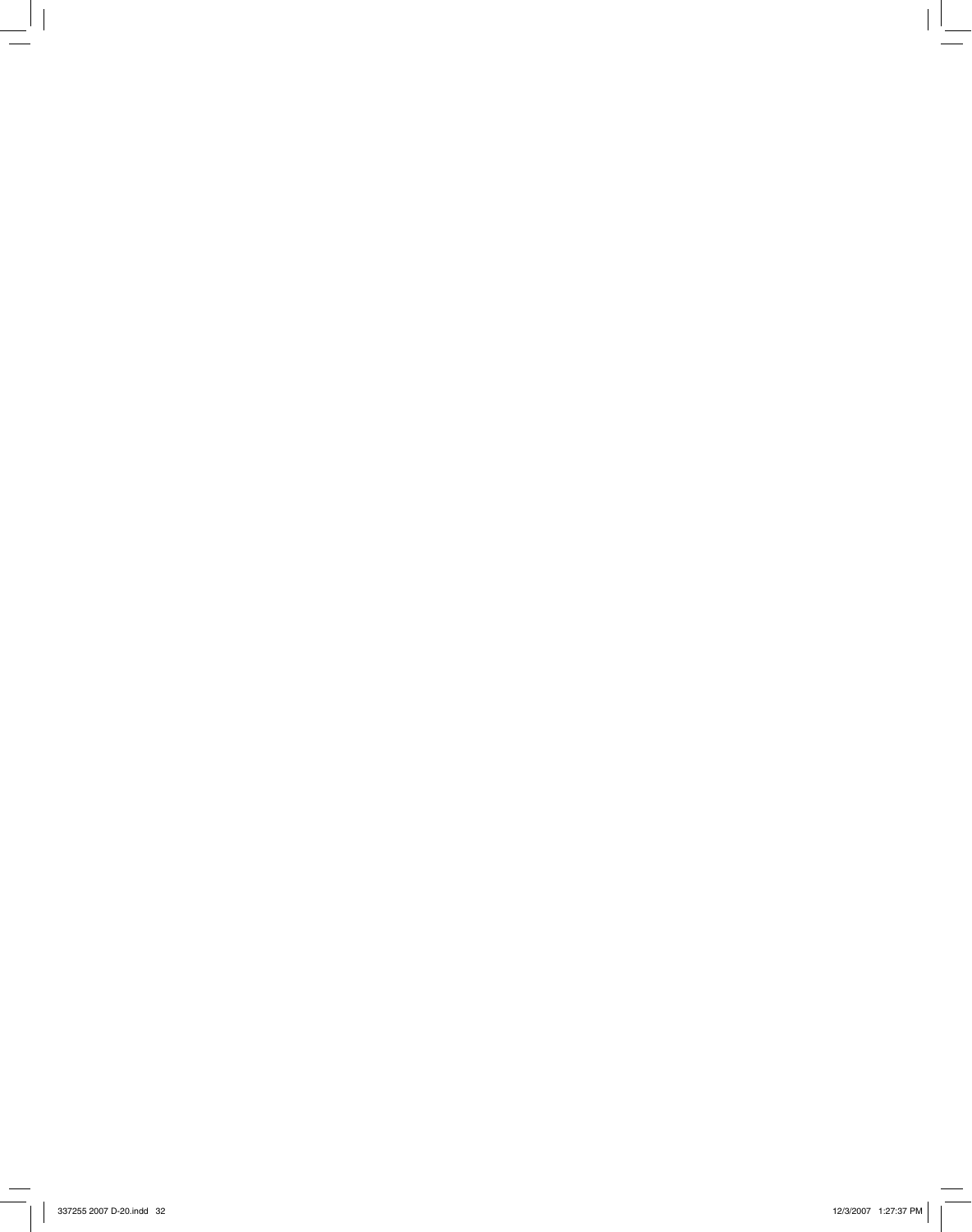## FR-128

- 1 Total Tax Liability estimated for the tax period.
- 2 Estimated Franchise Tax Payments *(include any overpayment credit).*
- 3 Other payments.
- 4 Total payments and credits *(Add Lines 2 and 3).*
- 5 Balance due *(Line 1 minus Line 4). Payment in full must be submitted with this form or your request will be denied.* (Note: you will be subject to the failure-to-pay penalty and interest on any tax due and not paid with this form.)



#### $\blacktriangleright$  Sign on the back of the FR-128 payment voucher.

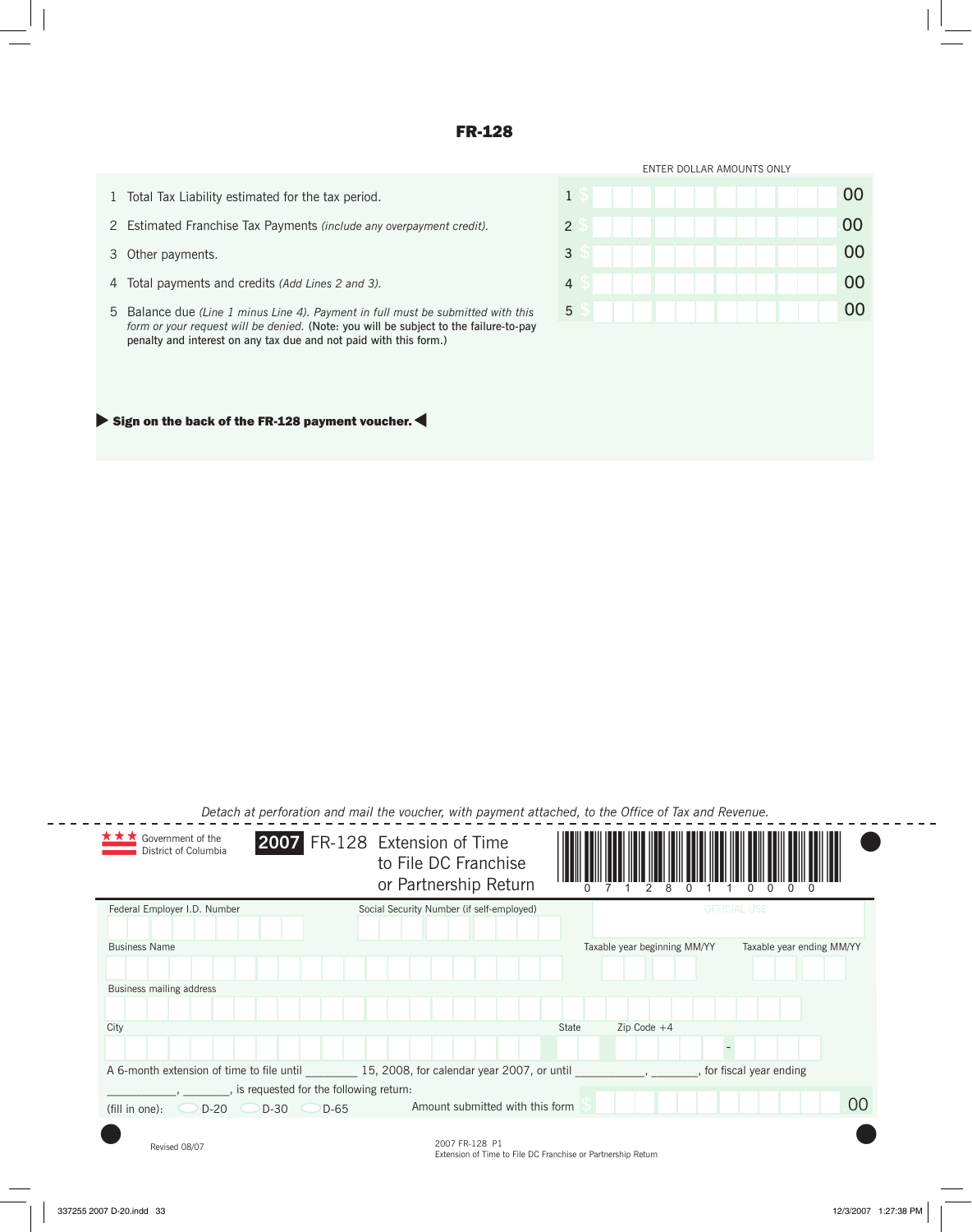# INSTRUCTIONS

#### Purpose

Use Form FR-128 to request a 6-month extension of time to file a Corporation Franchise Tax Return (Form D-20), an Unincorporated Business Franchise Tax Return (Form D-30), or a Partnership Return of Income (Form D-65).

#### When to file

The request for an extension of time to file must be submitted no later than the due date of the return.

#### Where to submit your request

Mail the completed FR-128 with your payment in full of any tax due to: Office of Tax and Revenue, PO Box 7792, Washington, DC 20044-7792. Be sure to sign and date the FR-128. Make your payment out to the DC Treasurer. On the payment include your FEIN or SSN, FR-128 and the tax year.

**Note:** If you are a Qualified High Technology Company please submit a completed DC Form QHTC-CERT with your extension request.

#### Extension of time to file

A 6-month extension of time to file will be allowed if you complete this form properly, file it on time and **PAY** the full amount of tax due shown on Line 5. When you file your return (D-20/D-30/D-65), attach a copy of the FR-128 which you filed. A separate extension request must be filed for each return. Blanket requests for extensions will not be accepted.

#### Federal extension forms

The Office of Tax and Revenue does not accept the federal application for an extension of time to file. You must use DC Form FR-128

#### Additional extension of time

No additional extension of time to file will be granted beyond the 6-month extension unless the taxpayer is outside the continental limits of the United States. In this case, an additional extension of 6 months may be granted.

#### **Signature**

The request must be signed by:

- Corporations any designated or authorized officer;
- Unincorporated businesses any owner or member;
- Partnerships any member;
- Paid preparers must also provide your identification number.

Note: Receivers, trustees in bankruptcy, or assignees that are in control of the property, business or organization must sign the request for extension.

|                                      | Under penalties of law, I declare that I have examined this return and, to the best of my knowledge, it is correct.<br>Declaration of paid preparer is based on the information available to the preparer. |      |                                       |  |  |  |  |
|--------------------------------------|------------------------------------------------------------------------------------------------------------------------------------------------------------------------------------------------------------|------|---------------------------------------|--|--|--|--|
| <b>PLEASE</b><br>SIGN<br><b>HERE</b> |                                                                                                                                                                                                            |      | Telephone Number of Person to Contact |  |  |  |  |
|                                      | Taxpayer(s) signature(s) (See instructions)<br>Title                                                                                                                                                       | Date |                                       |  |  |  |  |
|                                      |                                                                                                                                                                                                            |      | Paid Preparer's FEIN, SSN or PTIN     |  |  |  |  |
|                                      |                                                                                                                                                                                                            |      |                                       |  |  |  |  |
| PAID<br>PREPARER<br>ONLY             | Paid preparer's signature (If other than taxpayer)                                                                                                                                                         | Date |                                       |  |  |  |  |
|                                      |                                                                                                                                                                                                            |      | Telephone Number of Paid Preparer     |  |  |  |  |
|                                      | Firm name                                                                                                                                                                                                  |      |                                       |  |  |  |  |
|                                      |                                                                                                                                                                                                            |      |                                       |  |  |  |  |
|                                      | Firm address                                                                                                                                                                                               |      |                                       |  |  |  |  |

Make check or money order payable to the DC Treasurer. Include your FEIN (or SSN), "FR-128" and tax year on your payment. Mail voucher with payment attached to: Office of Tax and Revenue, PO Box 7792, Washington, DC 20044-7792.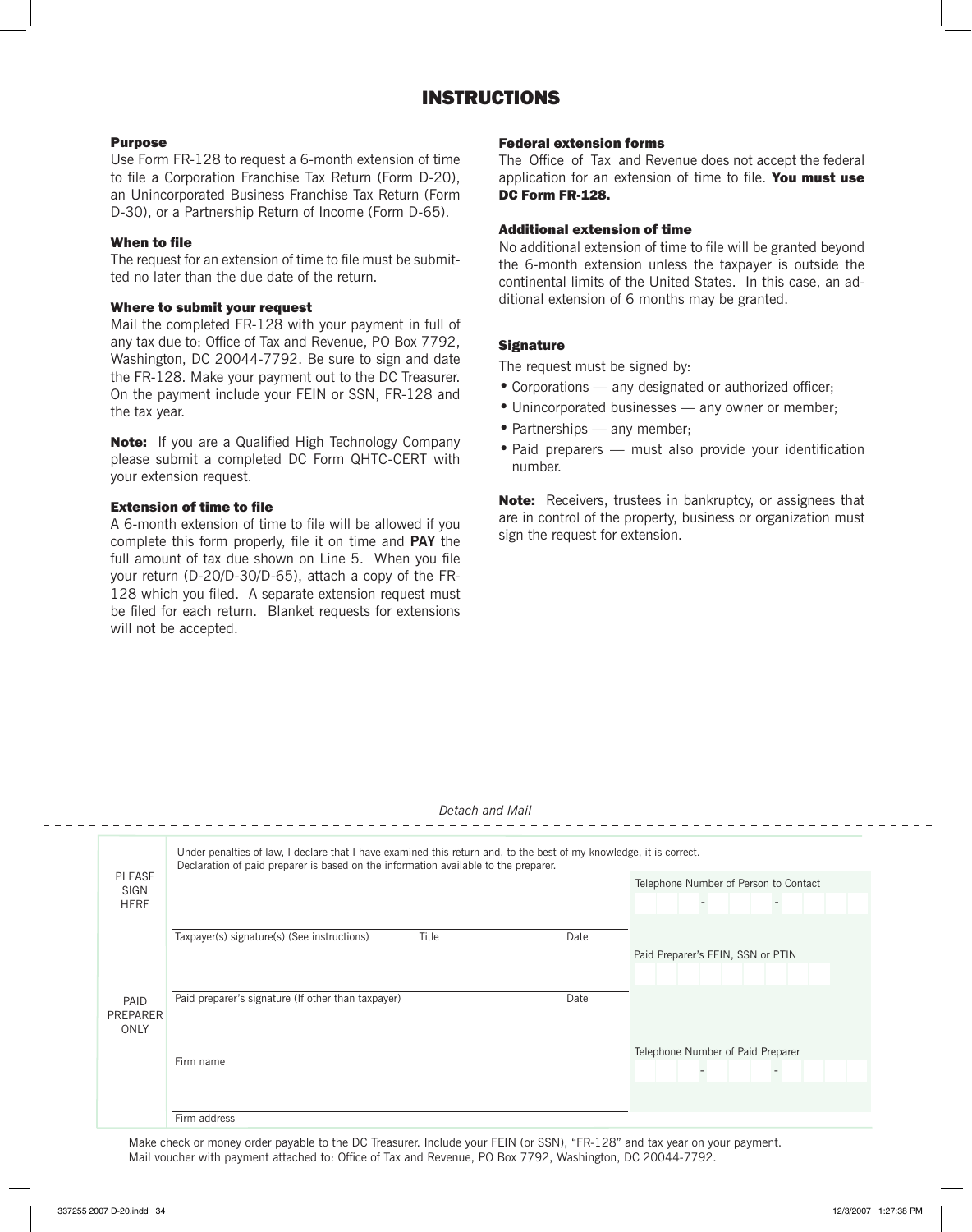## FR-128

- 1 Total Tax Liability estimated for the tax period.
- 2 Estimated Franchise Tax Payments *(include any overpayment credit).*
- 3 Other payments.
- 4 Total payments and credits *(Add Lines 2 and 3).*
- 5 Balance due *(Line 1 minus Line 4). Payment in full must be submitted with this form or your request will be denied.* (Note: you will be subject to the failure-to-pay penalty and interest on any tax due and not paid with this form.)



#### $\blacktriangleright$  Sign on the back of the FR-128 payment voucher.

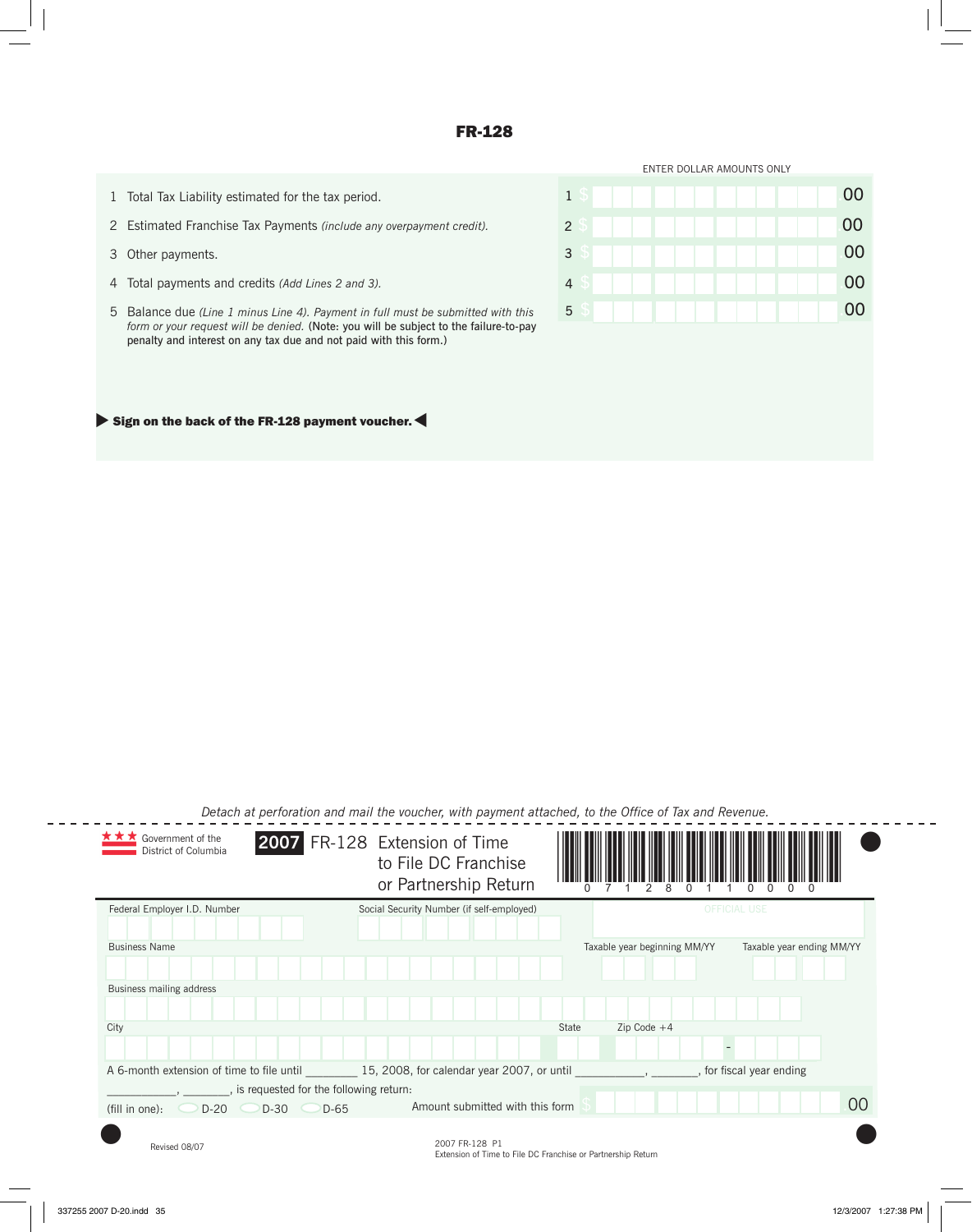# INSTRUCTIONS

#### Purpose

Use Form FR-128 to request a 6-month extension of time to file a Corporation Franchise Tax Return (Form D-20), an Unincorporated Business Franchise Tax Return (Form D-30), or a Partnership Return of Income (Form D-65).

#### When to file

The request for an extension of time to file must be submitted no later than the due date of the return.

#### Where to submit your request

Mail the completed FR-128 with your payment in full of any tax due to: Office of Tax and Revenue, PO Box 7792, Washington, DC 20044-7792. Be sure to sign and date the FR-128. Make your payment out to the DC Treasurer. On the payment include your FEIN or SSN, FR-128 and the tax year.

**Note:** If you are a Qualified High Technology Company please submit a completed DC Form QHTC-CERT with your extension request.

#### Extension of time to file

A 6-month extension of time to file will be allowed if you complete this form properly, file it on time and **PAY** the full amount of tax due shown on Line 5. When you file your return (D-20/D-30/D-65), attach a copy of the FR-128 which you filed. A separate extension request must be filed for each return. Blanket requests for extensions will not be accepted.

#### Federal extension forms

The Office of Tax and Revenue does not accept the federal application for an extension of time to file. You must use DC Form FR-128

#### Additional extension of time

No additional extension of time to file will be granted beyond the 6-month extension unless the taxpayer is outside the continental limits of the United States. In this case, an additional extension of 6 months may be granted.

#### **Signature**

The request must be signed by:

- Corporations any designated or authorized officer;
- Unincorporated businesses any owner or member;
- Partnerships any member;
- Paid preparers must also provide your identification number.

Note: Receivers, trustees in bankruptcy, or assignees that are in control of the property, business or organization must sign the request for extension.

|                                      | Under penalties of law, I declare that I have examined this return and, to the best of my knowledge, it is correct.<br>Declaration of paid preparer is based on the information available to the preparer. |      |                                       |  |  |  |  |
|--------------------------------------|------------------------------------------------------------------------------------------------------------------------------------------------------------------------------------------------------------|------|---------------------------------------|--|--|--|--|
| <b>PLEASE</b><br>SIGN<br><b>HERE</b> |                                                                                                                                                                                                            |      | Telephone Number of Person to Contact |  |  |  |  |
|                                      | Taxpayer(s) signature(s) (See instructions)<br>Title                                                                                                                                                       | Date |                                       |  |  |  |  |
|                                      |                                                                                                                                                                                                            |      | Paid Preparer's FEIN, SSN or PTIN     |  |  |  |  |
|                                      |                                                                                                                                                                                                            |      |                                       |  |  |  |  |
| PAID<br>PREPARER<br>ONLY             | Paid preparer's signature (If other than taxpayer)                                                                                                                                                         | Date |                                       |  |  |  |  |
|                                      |                                                                                                                                                                                                            |      | Telephone Number of Paid Preparer     |  |  |  |  |
|                                      | Firm name                                                                                                                                                                                                  |      |                                       |  |  |  |  |
|                                      |                                                                                                                                                                                                            |      |                                       |  |  |  |  |
|                                      | Firm address                                                                                                                                                                                               |      |                                       |  |  |  |  |

Make check or money order payable to the DC Treasurer. Include your FEIN (or SSN), "FR-128" and tax year on your payment. Mail voucher with payment attached to: Office of Tax and Revenue, PO Box 7792, Washington, DC 20044-7792.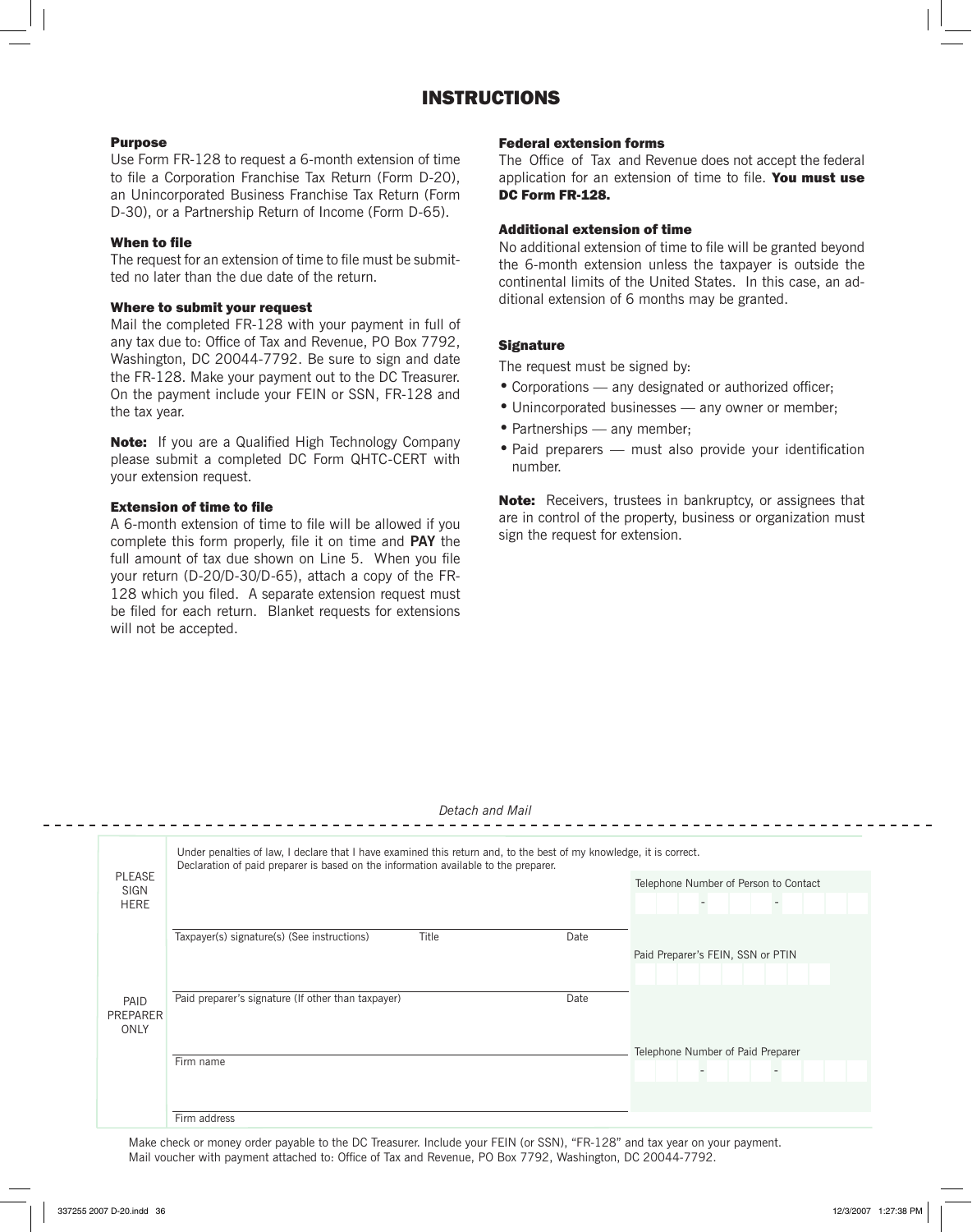

| Federal Employer I.D. Number  | Taxable year: Beginning<br><b>MMDDYYYY</b> | Ending<br>MMDDYYYY |                  |
|-------------------------------|--------------------------------------------|--------------------|------------------|
|                               |                                            |                    |                  |
| Name of affiliated group      |                                            |                    | Telephone number |
|                               |                                            |                    |                  |
| DC business address line $#1$ |                                            |                    |                  |
|                               |                                            |                    |                  |
| DC business address line $#2$ |                                            |                    |                  |
|                               |                                            |                    |                  |
| City                          |                                            | State              | Zip Code $+4$    |
|                               |                                            |                    |                  |
|                               |                                            |                    |                  |

The above named affiliated group hereby elects to file a DC consolidated corporation franchise tax return. All members of the affiliated group understand and consent to the following as conditions of this election:

- The affiliated group must file a federal consolidated corporation return pursuant to IRC §1501;
- Each member of the DC affiliated group must have gross income derived from sources in DC;
- The election to file a DC consolidated return is binding as long as the affiliated group remains in existence unless the Office of Tax and Revenue consents to a discontinuance;
- The election must be made by the due date (including any extension) for filing the DC Corporation Franchise Tax Return; and
- The affiliated group may not include any DC corporation claiming Qualified High Technology Company tax credits/benefits.

**Under penalties of perjury**, I declare that the common parent corporation has authorized me to sign this form on behalf of all members of the affiliated group, and that I have examined this form and the information contained herein is, to the best of my knowledge and belief, correct and complete.

PRINT NAME HERE AND SIGN BELOW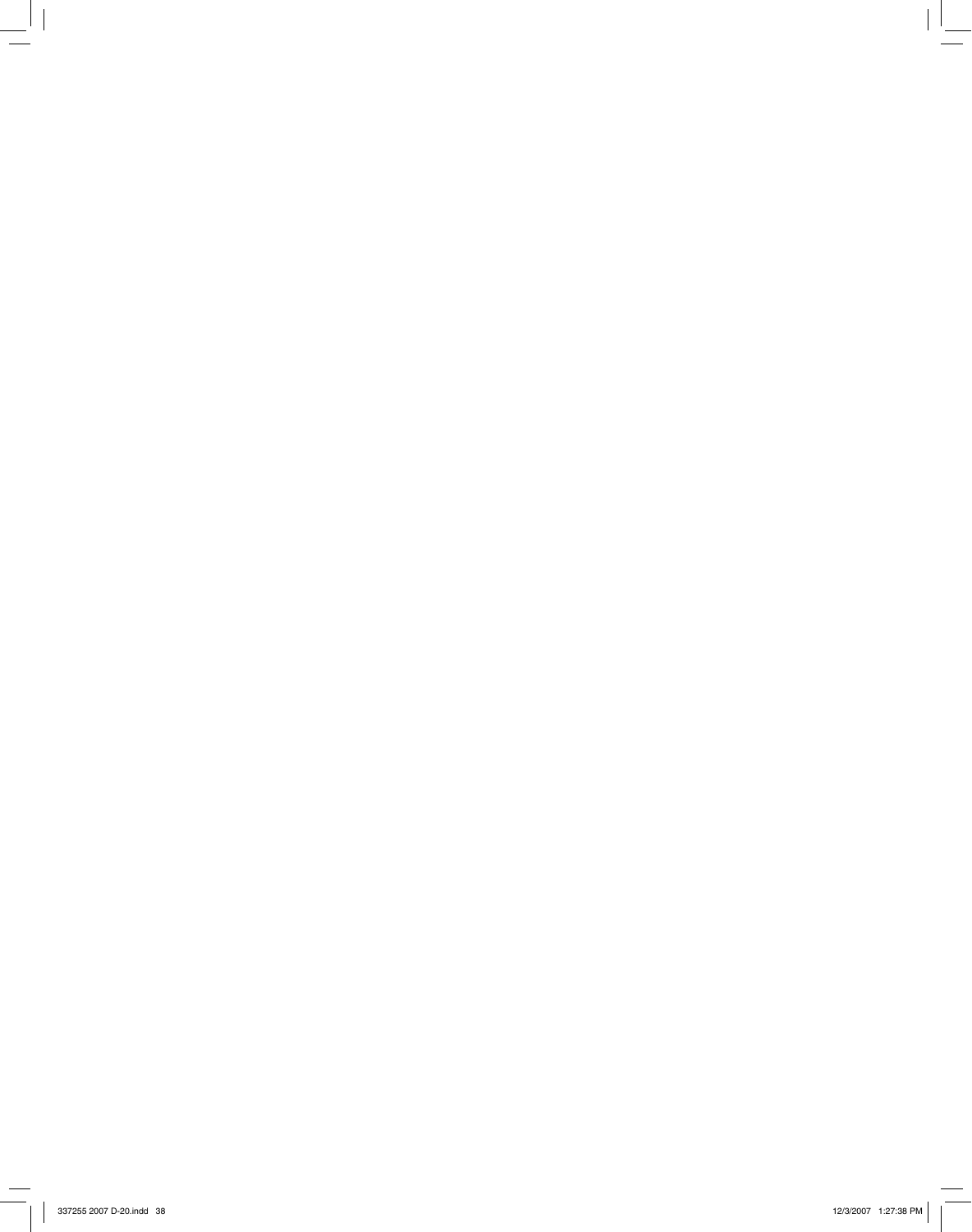

# **D-20 CS** Authorization and Consent of Subsidiary Corporation to be Included in a DC Consolidated Corporation Franchise Tax Return

Each subsidiary must complete this form the first taxable year a consolidated return is filed. *Attach it to the consolidated return.*

| FEIN (Subsidiary)                 | Taxable year: Beginning | <b>MMDDYYYY</b> |  | Ending | <b>MMDDYYYY</b> |              |                  |  |  |
|-----------------------------------|-------------------------|-----------------|--|--------|-----------------|--------------|------------------|--|--|
| Name (Subsidiary)                 |                         |                 |  |        |                 |              | Telephone number |  |  |
|                                   |                         |                 |  |        |                 |              |                  |  |  |
| DC business address line $#1$     |                         |                 |  |        |                 |              |                  |  |  |
|                                   |                         |                 |  |        |                 |              |                  |  |  |
| DC business address line $#2$     |                         |                 |  |        |                 |              |                  |  |  |
|                                   |                         |                 |  |        |                 |              |                  |  |  |
| City                              |                         |                 |  |        |                 | <b>State</b> | $Zip Code + 4$   |  |  |
|                                   |                         |                 |  |        |                 |              |                  |  |  |
| FEIN of common parent corporation |                         |                 |  |        |                 |              |                  |  |  |
|                                   |                         |                 |  |        |                 |              |                  |  |  |
| Name of common parent corporation |                         |                 |  |        |                 |              |                  |  |  |
|                                   |                         |                 |  |        |                 |              |                  |  |  |

The subsidiary corporation named above authorizes its common parent corporation to include it in a consolidated return for the taxable year shown. The authorization also applies to each following taxable year, unless the Office of Tax and Revenue consents to a discontinuance.

Under penalties of perjury, I declare that the subsidiary named above has authorized me to sign this form on its behalf, that I have examined this form and the information contained herein is, to the best of my knowledge and belief, correct and complete.

| Signature of corporate officer            | Title            | Date |
|-------------------------------------------|------------------|------|
|                                           |                  |      |
| Name of corporate officer (print or type) | Telephone number |      |

#### **Purpose of Form**

The common parent of an affiliated group that files a federal consolidated corporation return may elect to file a DC consolidated corporation return. The election by the common parent is effective only if accompanied by written consents to the election signed by each member of the affiliated group. This form is to be used by each of the subsidiary corporations included in the affiliated group to consent to the election made by the common parent.

#### **Elections for Taxable Years Beginning on January 1, 2001 or thereafter**

The election must be made by the common parent by the due date, including any extensions, for filing the original return.

#### **How to Make an Election to File a DC Consolidated Corporation Franchise Tax Return**

- Complete this form for each subsidiary included in the DC affiliated group for the taxable year for which the election is made.
- File the completed forms AND the tax return by the due date, including any extensions, for filing the original return.
- In taxable years after the election, any new member joining a DC affiliated group is required to complete this authorization. The completed form must be attached to the DC Form D-20 for the first taxable year in which the new member joins the DC affiliated group.
- The subsidiary consent form must be signed by an officer of the subsidiary.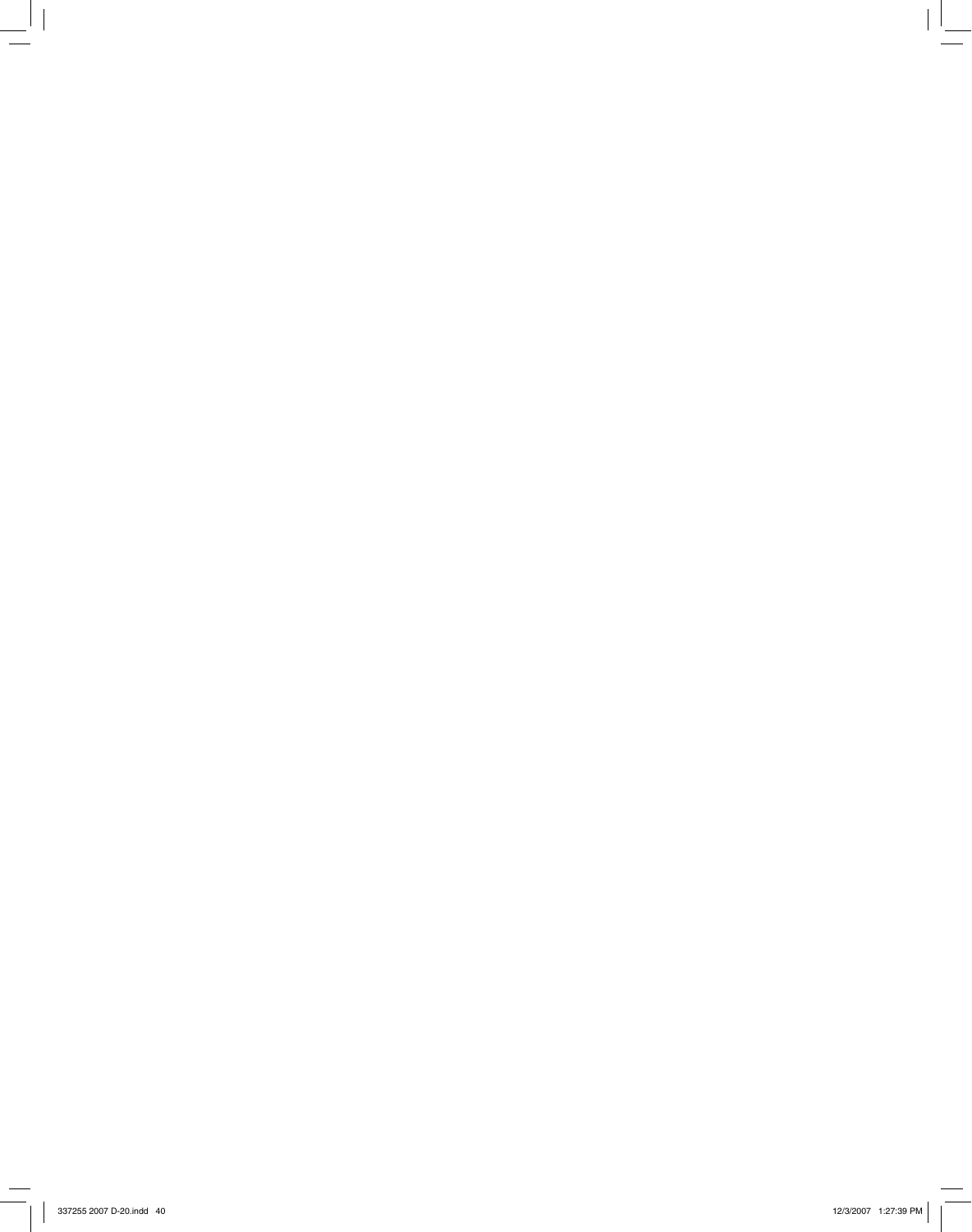

# D-20 AG **Affiliated Group Schedule**

|                                                                                                                          | NOTE: READ INSTRUCTIONS ON BACK BEFORE COMPLETING THIS FORM |                                                                            |                                                                  |                                                             |
|--------------------------------------------------------------------------------------------------------------------------|-------------------------------------------------------------|----------------------------------------------------------------------------|------------------------------------------------------------------|-------------------------------------------------------------|
| FEIN of common parent                                                                                                    | Taxable year: Beginning<br>MMDDYYYY                         |                                                                            | Ending<br>MMDDYYYY                                               |                                                             |
|                                                                                                                          |                                                             |                                                                            |                                                                  |                                                             |
| Name of affiliated group                                                                                                 |                                                             |                                                                            | Telephone number                                                 |                                                             |
|                                                                                                                          |                                                             |                                                                            |                                                                  |                                                             |
| DC business address line $#1$                                                                                            |                                                             |                                                                            |                                                                  |                                                             |
|                                                                                                                          |                                                             |                                                                            |                                                                  |                                                             |
| DC business address line #2                                                                                              |                                                             |                                                                            |                                                                  |                                                             |
| City                                                                                                                     |                                                             | <b>State</b>                                                               | $Zip Code + 4$                                                   |                                                             |
|                                                                                                                          |                                                             |                                                                            |                                                                  | $\overline{\phantom{a}}$                                    |
|                                                                                                                          |                                                             |                                                                            |                                                                  |                                                             |
| A<br>List the parent and all subsidiary corporations included<br>in the DC consolidated corporation franchise tax return | в<br>Federal Employer<br><b>Identification Number</b>       | c<br>Was a separate DC<br>franchise tax return<br>filed in the prior year? | D<br>Is the company new to<br>the federal<br>consolidated group? | Е<br>Was gross income<br>received from<br>District sources? |
| <b>COMMON PARENT</b>                                                                                                     |                                                             | □ Yes □ No                                                                 | $\Box$ Yes $\Box$ No                                             | □ Yes □ No                                                  |
| <b>SUBSIDIARIES</b>                                                                                                      |                                                             | □ Yes □ No                                                                 | □ Yes □ No                                                       | □ Yes □ No                                                  |
|                                                                                                                          |                                                             | $\Box$ Yes $\Box$ No                                                       | □ Yes □ No                                                       | □ Yes □ No                                                  |
|                                                                                                                          |                                                             | □ Yes □ No                                                                 | □ Yes □ No                                                       | □ Yes □ No                                                  |
|                                                                                                                          |                                                             | □ Yes □ No                                                                 | □ Yes □ No                                                       | □ Yes □ No                                                  |
|                                                                                                                          |                                                             | □ Yes □ No                                                                 | □ Yes □ No                                                       | □ Yes □ No                                                  |
|                                                                                                                          |                                                             | □ Yes □ No                                                                 | □ Yes □ No                                                       | □ Yes □ No                                                  |
|                                                                                                                          |                                                             | □ Yes □ No                                                                 | $\Box$ Yes $\Box$ No                                             | $\Box$ Yes $\Box$ No                                        |
|                                                                                                                          |                                                             | □ Yes □ No                                                                 | □ Yes □ No                                                       | □ Yes □ No                                                  |
|                                                                                                                          |                                                             | □ Yes □ No                                                                 | □ Yes □ No                                                       | □ Yes □ No                                                  |
|                                                                                                                          |                                                             | □ Yes □ No                                                                 | □ Yes □ No                                                       | □ Yes □ No                                                  |
|                                                                                                                          |                                                             | □ Yes □ No                                                                 | □ Yes □ No                                                       | □ Yes □ No                                                  |
|                                                                                                                          |                                                             | □ Yes □ No                                                                 | $\Box$ Yes $\Box$ No                                             | □ Yes □ No                                                  |
|                                                                                                                          |                                                             | □ Yes □ No                                                                 | □ Yes □ No                                                       | □ Yes □ No                                                  |
|                                                                                                                          |                                                             | □ Yes □ No                                                                 | □ Yes □ No                                                       | □ Yes □ No                                                  |
|                                                                                                                          |                                                             | □ Yes □ No                                                                 | $\Box$ Yes $\Box$ No                                             | □ Yes □ No                                                  |
|                                                                                                                          |                                                             | □ Yes □ No                                                                 | $\Box$ Yes $\Box$ No                                             | $\square$ Yes $\square$ No                                  |
|                                                                                                                          |                                                             | □ Yes □ No                                                                 | $\Box$ Yes $\Box$ No                                             | □ Yes □ No                                                  |
|                                                                                                                          |                                                             | □ Yes □ No                                                                 | □ Yes □ No                                                       | □ Yes □ No                                                  |
|                                                                                                                          |                                                             | □ Yes □ No                                                                 | □ Yes □ No                                                       | □ Yes □ No                                                  |
|                                                                                                                          |                                                             | □ Yes □ No                                                                 | $\Box$ Yes $\Box$ No                                             | $\Box$ Yes $\Box$ No                                        |

File this form with your D-20. Place it directly behind page 2. You must also attach a copy of the Federal Form 851, Affiliations Schedule.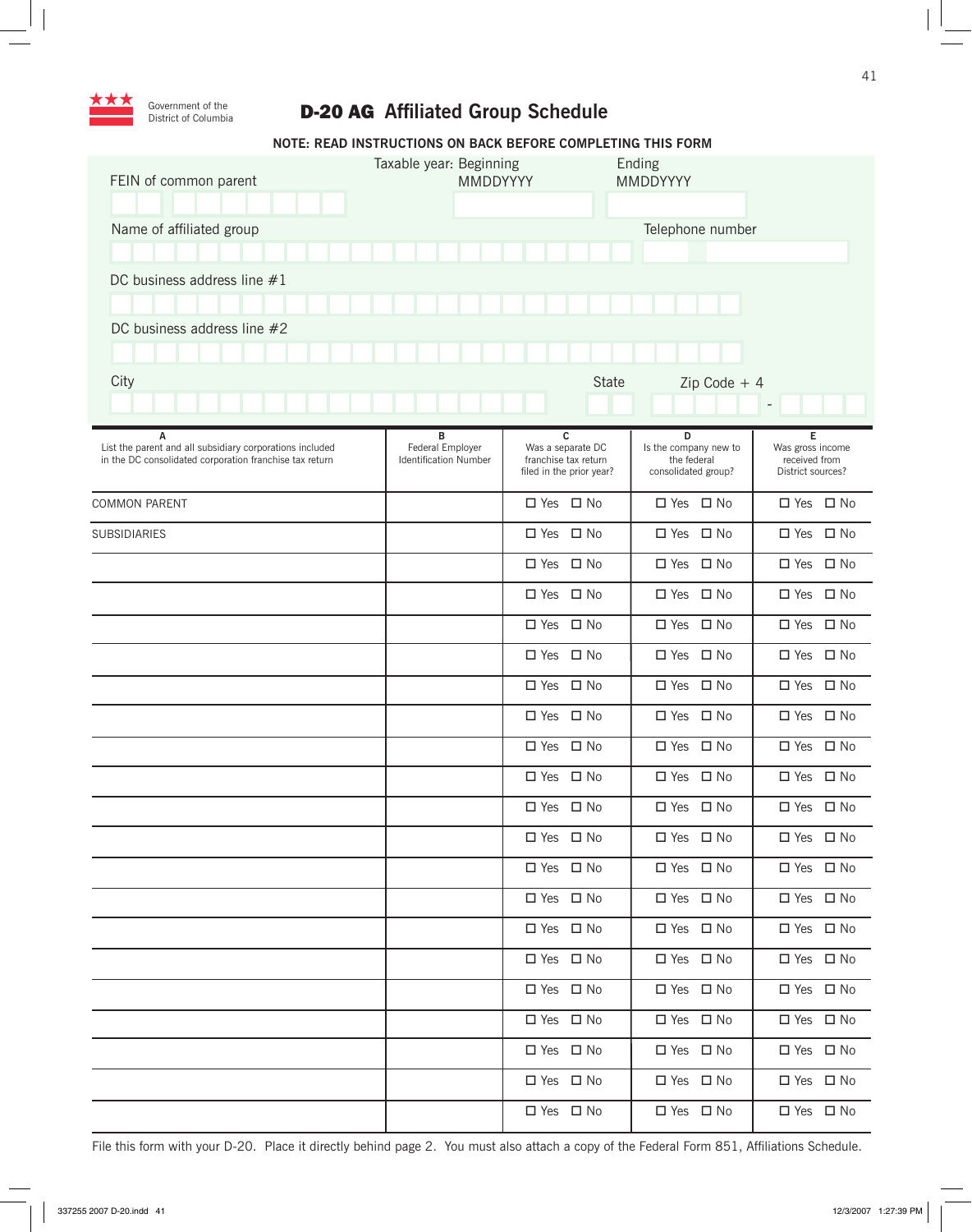# **AFFILIATED GROUP SCHEDULE INSTRUCTIONS**

We are requesting information needed to identify each member of the DC Affiliated Group subject to the DC corporation franchise tax.

Attach a copy of federal Form 851, Affiliations Schedule, to your Form D-20.

File this schedule each year that a DC consolidated corporation franchise tax return is filed.

- **Column A –** List the parent and subsidiary corporations included in the DC Consolidated Corporation Franchise Tax Return.
- **Column B –** Give the Federal Employer Identification Number (FEIN) for each corporation listed.
- **Column C –** Indicate if each company listed filed a separate DC corporate franchise tax return in the prior tax period.
- **Column D** Indicate if this company is new to the Federal Consolidated Group.
- **Column E** Indicate if the company received gross income from DC sources.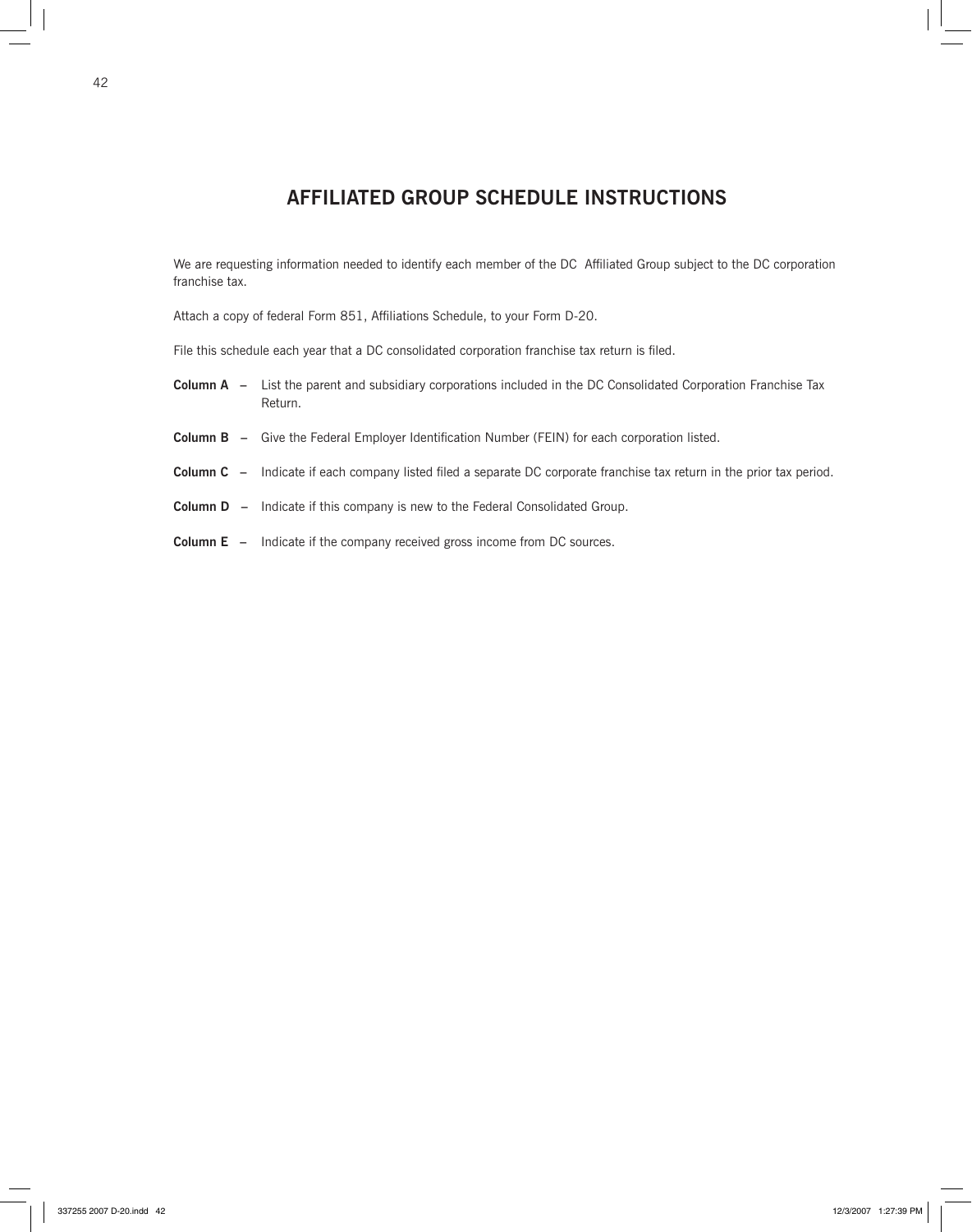

# D-20 NOL **Net Operating Loss Deduction for Years Before 2000**

Complete a separate D-20 NOL for each business carrying forward a NOL. Please attach to your D-20.

| Name of corporation | <b>FEIN</b>                                             |                                        |                                                          |
|---------------------|---------------------------------------------------------|----------------------------------------|----------------------------------------------------------|
|                     |                                                         |                                        | $\bar{\gamma}$                                           |
| Year                | DC net income/loss                                      | <b>Losses claimed</b>                  | <b>Losses remaining</b>                                  |
| Oldest loss year    | $\, \, \raisebox{-1.5pt}{\ensuremath{\mathfrak{sp}}\,}$ | $\updownarrow$                         | $\, \, \mathbb{S} \,$                                    |
| Subsequent year 1   |                                                         |                                        |                                                          |
| $\overline{c}$      |                                                         |                                        |                                                          |
| $\mathsf 3$         |                                                         |                                        |                                                          |
| $\overline{4}$      |                                                         |                                        |                                                          |
| $\mathbf 5$         |                                                         |                                        |                                                          |
| $\,$ 6 $\,$         |                                                         |                                        |                                                          |
| $\boldsymbol{7}$    |                                                         |                                        |                                                          |
| $\,8\,$             |                                                         |                                        |                                                          |
| $\mathsf g$         |                                                         |                                        |                                                          |
| 10                  |                                                         |                                        |                                                          |
| $11\,$              |                                                         |                                        |                                                          |
| $12\,$              |                                                         |                                        |                                                          |
| $13\,$              |                                                         |                                        |                                                          |
| 14                  |                                                         |                                        |                                                          |
|                     | Summary:                                                | Total losses claimed<br>$\updownarrow$ | Total losses remaining (to be carried<br>forward)<br>$$$ |

**•** Enter loss on D-20, Line 27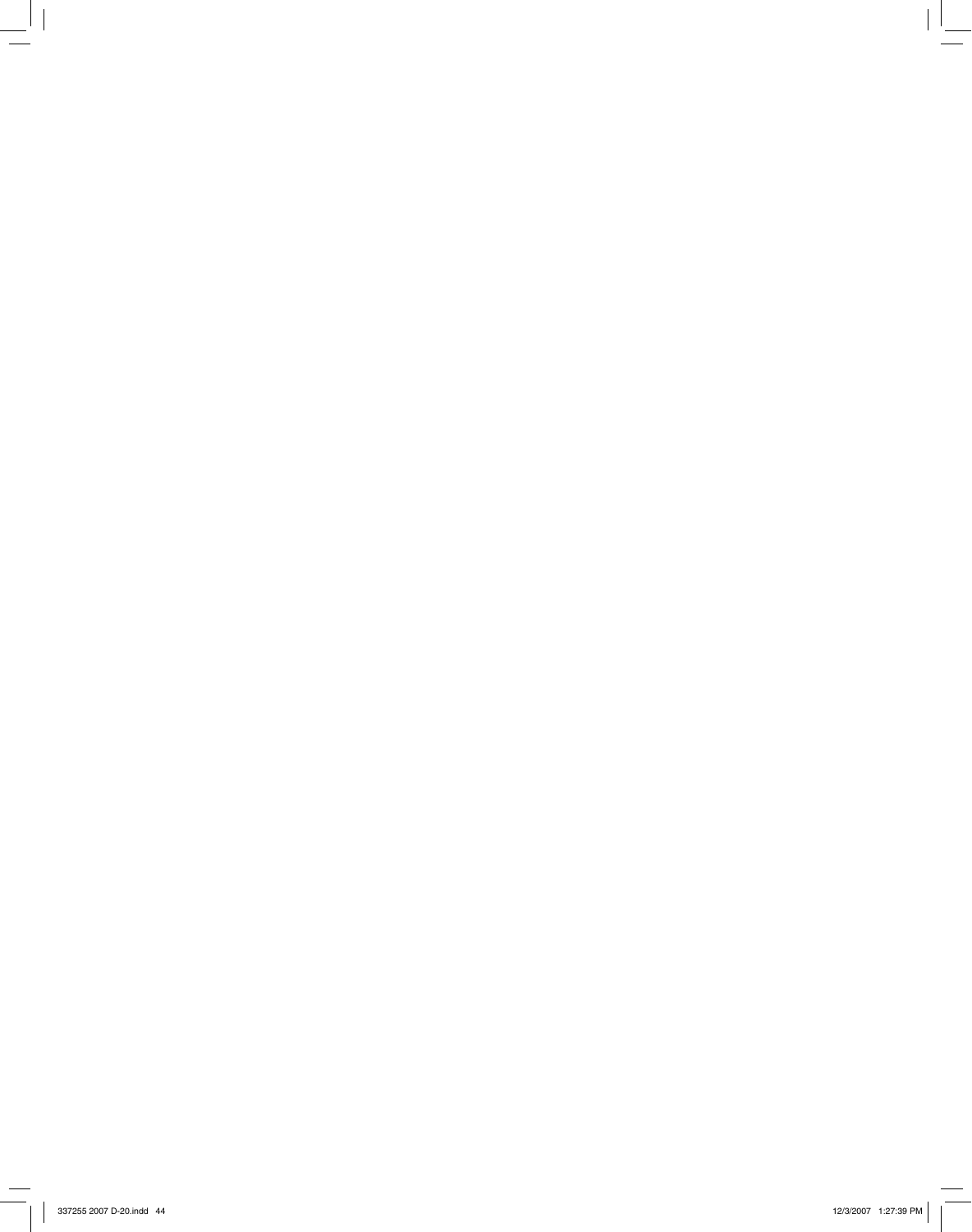

# D-20 NOL **Net Operating Loss Deduction for Year 2000 and Later**

Complete a separate D-20 NOL for each business carrying forward a NOL. Please attach to your D-20.

| Name of corporation       | FEIN                     |                                           |                                                          |
|---------------------------|--------------------------|-------------------------------------------|----------------------------------------------------------|
|                           | $\overline{\phantom{a}}$ |                                           |                                                          |
| Year                      | DC net income/loss       | <b>Losses claimed</b>                     | <b>Losses remaining</b>                                  |
| Oldest loss year          | $\updownarrow$           | $\, \, \raisebox{12pt}{$\scriptstyle \$}$ | $\, \, \mathbb{S} \,$                                    |
| Subsequent year 1         |                          |                                           |                                                          |
| $\overline{c}$            |                          |                                           |                                                          |
| $\ensuremath{\mathsf{3}}$ |                          |                                           |                                                          |
| $\overline{4}$            |                          |                                           |                                                          |
| $\mathbf 5$               |                          |                                           |                                                          |
| $\,$ 6 $\,$               |                          |                                           |                                                          |
| $\overline{7}$            |                          |                                           |                                                          |
| 8                         |                          |                                           |                                                          |
| $\mathsf g$               |                          |                                           |                                                          |
| $10\,$                    |                          |                                           |                                                          |
| $11\,$                    |                          |                                           |                                                          |
| $12\,$                    |                          |                                           |                                                          |
| 13                        |                          |                                           |                                                          |
| $14\,$                    |                          |                                           |                                                          |
|                           | Summary:                 | Total losses claimed<br>$\updownarrow$    | Total losses remaining (to be carried<br>forward)<br>$$$ |

**•** Enter loss on D-20, Line 35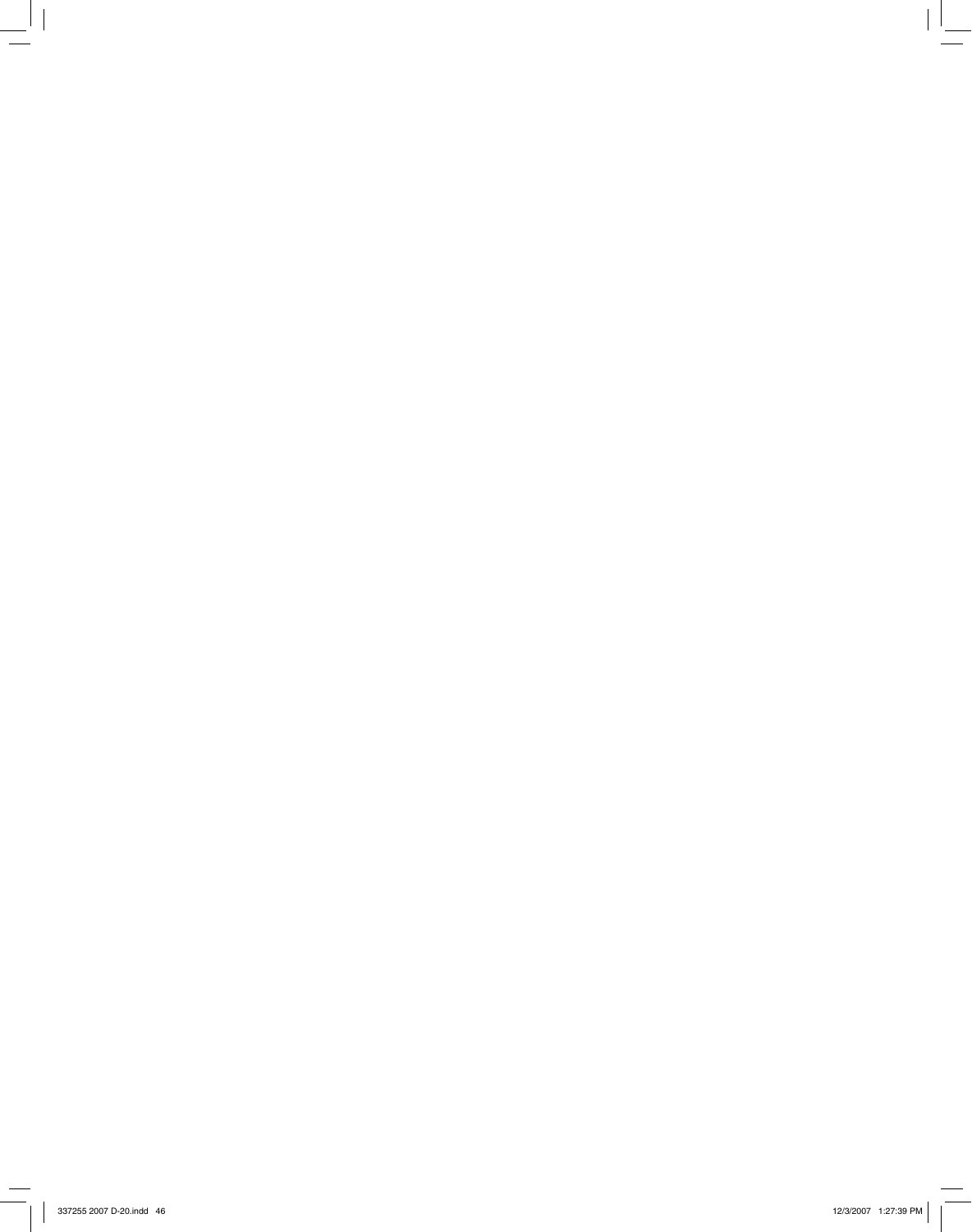| 2007 D-2030C              |
|---------------------------|
| Change of Name or Address |



 $\bullet$ 

Important: Print in CAPITAL letters using black ink.

★ **★** Government of the District of Columbia

| Taxpayer Identification Number                                                                     | if FEIN<br>Fill in<br>Fill in<br>if SSN<br>- 71 |                             |               |
|----------------------------------------------------------------------------------------------------|-------------------------------------------------|-----------------------------|---------------|
|                                                                                                    | Taxable year beginning MM/YYYY                  | Taxable year ending MM/YYYY |               |
| Old Business Name                                                                                  |                                                 |                             |               |
|                                                                                                    |                                                 |                             |               |
| Old Mailing address line $#1$                                                                      |                                                 |                             |               |
|                                                                                                    |                                                 |                             |               |
| Old Mailing address line #2                                                                        |                                                 |                             |               |
| City                                                                                               |                                                 | State                       | Zip Code $+4$ |
|                                                                                                    |                                                 |                             | F             |
| DATE OF CHANGE MMDDYYYY<br>New Taxpayer Identification Number (if applicable)<br>New Business Name |                                                 |                             |               |
|                                                                                                    |                                                 |                             |               |
| New Mailing address line $#1$                                                                      |                                                 |                             |               |
|                                                                                                    |                                                 |                             |               |
| New Mailing address line #2                                                                        |                                                 |                             |               |
|                                                                                                    |                                                 |                             |               |
| City                                                                                               |                                                 | State                       | Zip Code + 4  |
|                                                                                                    |                                                 |                             |               |
| Contact person                                                                                     |                                                 |                             |               |
|                                                                                                    |                                                 |                             |               |
| Contact telephone number<br>$\overline{\phantom{a}}$<br>$\overline{\phantom{a}}$                   |                                                 |                             |               |

### **Instructions**

The D-2030C "Change of Name or Address" form may be used to make a name or address change for your Corporation or Unincorporated Business.

- Fill in your taxpayer identification number. •
- Fill in the appropriate oval to indicate whether the number is a Federal Employer Identification Number (FEIN) or a Social Security Number (SSN).  $\bullet$
- Complete all lines affected by your change. •
- Fill in the contact person and telephone number fields.  $\bullet$
- Mail this form to the Office of Tax and Revenue, PO Box 470, Washington, DC 20044-0470. •